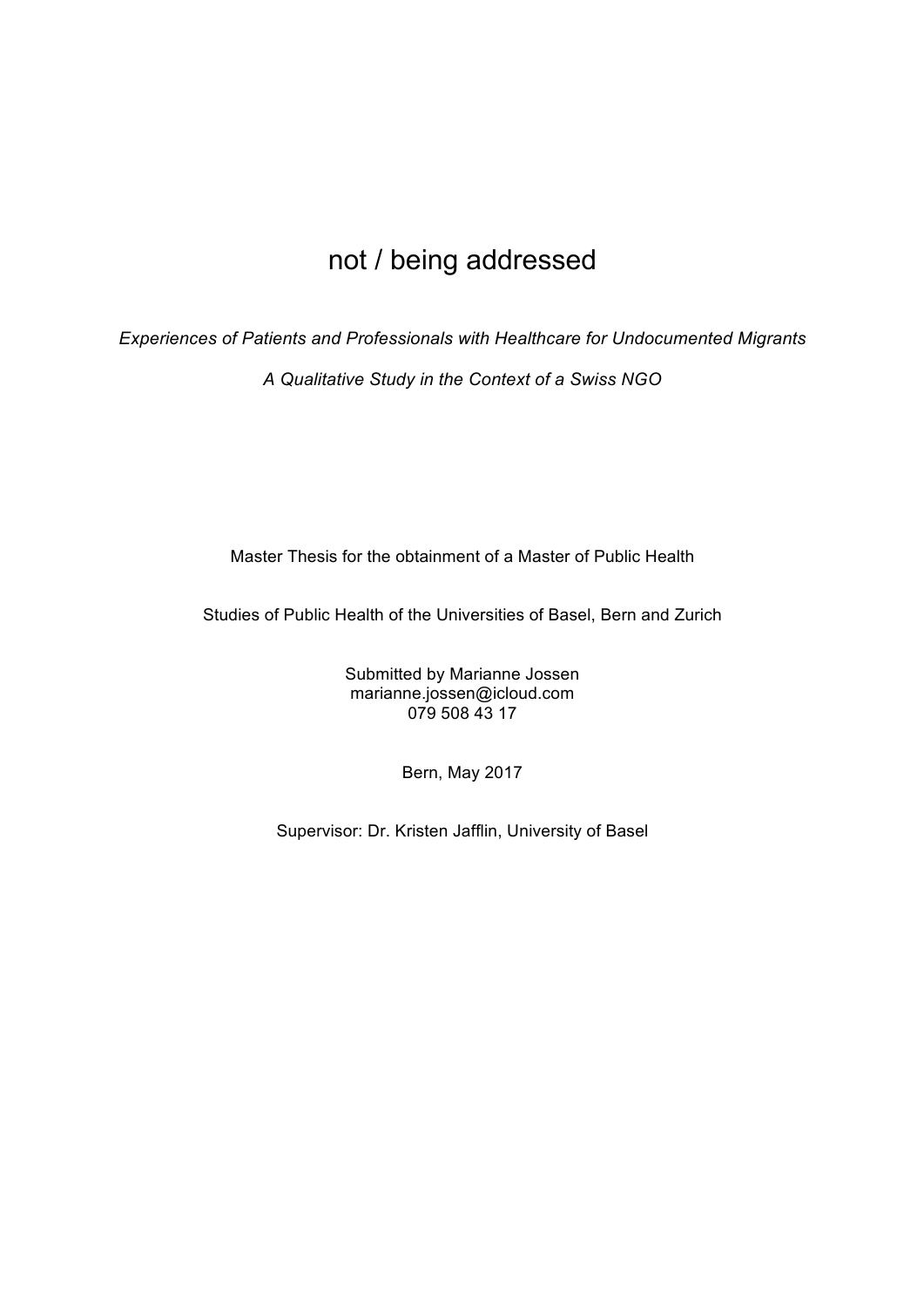# **Content**

| 1. Abstract                                    | 1  |
|------------------------------------------------|----|
| 2. Introduction                                | 1  |
| AG's hospital visit                            | 1  |
| <b>Background and Research Question</b>        | 3  |
| 3. Methodology and Methods                     | 11 |
| Data Collection                                | 11 |
| Data Analysis                                  | 13 |
| 4. Settling In                                 | 14 |
| ZL - "Now, it's just fine"                     | 16 |
| 5. The Contact Point and its Network           | 18 |
| BS - "they always find a solution"             | 19 |
| GL - "these people are now like my family"     | 24 |
| KF- "I was in bondage but I didn't know"       | 29 |
| TG - "I had no place to go"                    | 34 |
| 6. Insurance                                   | 42 |
| OT - "Sometimes, I have a friend"              | 44 |
| PI - "I can just make an appointment"          | 48 |
| AG - "I know I have to pay because I know why" | 49 |
| 7. Discussion                                  | 54 |
| 8. Acknowledgments                             | 61 |
| 9. Literature                                  | 61 |
| Legal sources                                  | 61 |
| Books, Articles, etc.                          | 61 |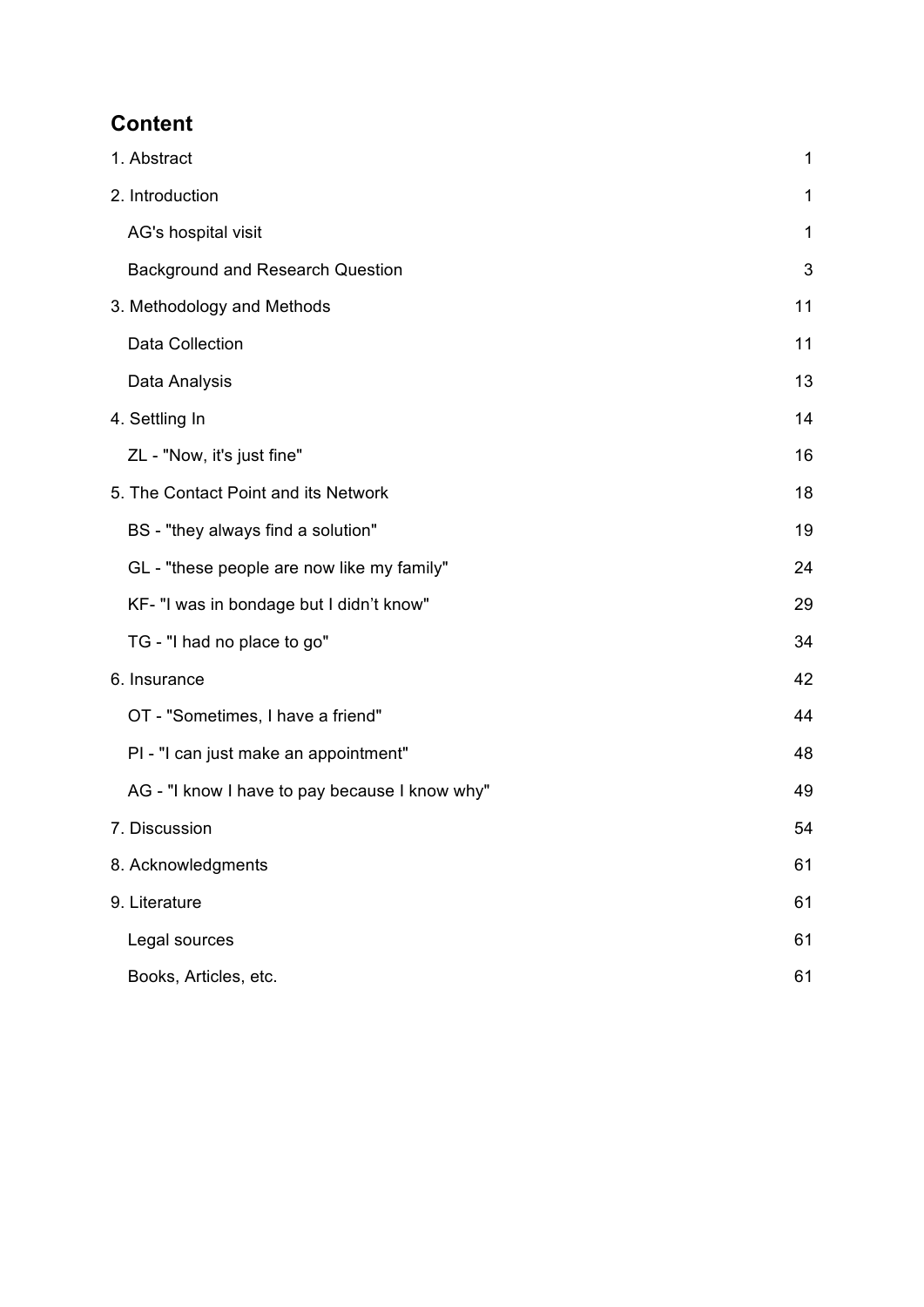# 1. Abstract

This thesis is using a grounded theory approach to explore the ways in which undocumented migrants are included into or excluded from communication related to healthcare. The data was gathered through interviews with patients of a Swiss NGO's medical Contact Point as well as with medical and administrative professionals. The analysis shows that undocumented migrants are mainly included into healthcare by settling in, through the Contact Point and its networks, or by taking out insurance. In cases of exclusion, undocumented migrants use risky strategies to attain health, or leave important health issues untreated. Inclusion remains partial and precarious. This can apply to both financial or administrative aspects, or interactions with medical personnel. Important values concerning healthcare for undocumented migrants, such as continuity, sensitivity to specific needs and individual autonomy and control over health and health care, are not or only partially met. Furthermore, inclusion may often and in various ways have negative consequences for the individual undocumented migrant. Their legal status and exclusion from citizenship, thus pervades undocumented migrants' health and health care.

# 2. Introduction

## AG's hospital visit

January 2016. It is about two months since I wrote an introductory email to the head of an NGO's department, the mission of which is to cater to the healthcare needs of so-called undocumented migrants (the NGO department will henceforth be referred to as the "Contact Point" and the department head as WM). In my email, I explained that I am working on a Master's degree in Public Health, and asked whether there would be a possibility for some volunteering. Since then, I have met WM, and have undertaken some translation work for the Contact Point. Subsequently, she has told me that she could see me accompanying some undocumented migrants on their hospital visits, if I were interested. I am.

Now, WM calls me for the first time for such an accompanying task. The patient, AG, needs an examination at a public hospital in the area. On the phone WM reassures me that, basically, everything should go smoothly with the patient, as he has insurance. AG will take along the contract. But, she warns, he has no insurance card. All in all, she tells me, it would be good to have somebody with AG who "can explain things in a good, broad Swiss accent" (WM).

She had instructed the patient to meet me in front of the hospital one and a half hours before the appointment, because AG has never been to this hospital before and therefore needs to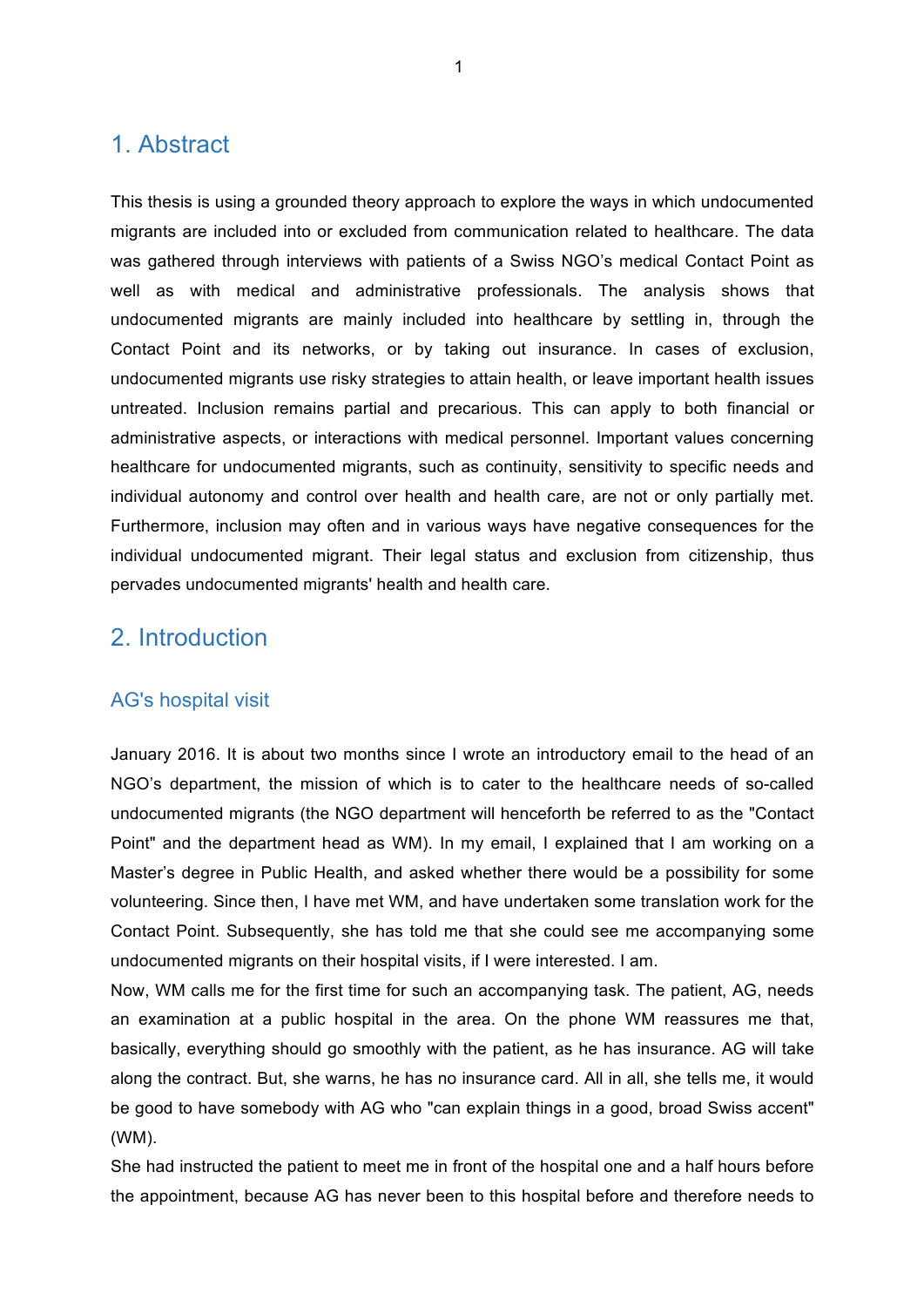be registered first. "It's better to be early, just in case..." advises WM and reminds me to call her if there are any problems.

One morning, three days later, I meet AG in front of the hospital. He hands me all the paperwork he has brought along. I find a referral letter, an insurance contract, and some medical results that I avoid looking at. I feel like an intruder into the privacy of a man I do not know at all. We walk to the reception, I show the papers and we are sent on to another desk for registration.

Arriving, I explain that I am here to accompany this patient. I address the receptionist in one Swiss national languages while AG uses another one. The receptionist asks me for the insurance card. I answer that AG does not have one but that he brought along his policy. "Normally we need that card" she says. I do not respond. Then the receptionist asks for the patient's address. I tell her that she can use the address on the insurance policy but she points out that there is only a post-box address on it. She insists that surely the man must be living somewhere. I agree and then reiterate that this is the only address available. I am suddenly uncertain. Would AG really risk anything by giving the hospital his address? I am not sure. Finally, the receptionist says quite sharply: "So, he lives nowhere." "Exactly," I respond drily.

We continue. An emergency contact. Someone is already listed on the policy. Still, the employee needs a phone number. AG gives a number. The receptionist does not understand it, so I translate. A few sentences later, as I continue to translate AG's explanations, she interrupts me, telling me that she understands AG just fine and does not need translation.

Finally, she asks for an identity card. I explain that there is none. She tells me that she has to clarify this with her manager. I am worried about the aggressive tone between us and tell her that I understand this and that she can call the Contact Point for further information.

The woman leaves, returns and says that her manager is fine with it but that she needs to know whether AG is a refused refugee or still in the asylum process? I say that his status has not yet been determined. She accepts this and we are free to leave the desk.

I accompany AG to the waiting area. A doctor shows up to call him in. I say goodbye and leave the hospital.

Outside, I feel relieved and upset at the same time. Many questions arise: What does it mean to AG having to hand over a bunch of personal documents to me and letting me take the lead in such seemingly easy a task as registering in a hospital? Why does he have no insurance card even though he has insurance? And how did he obtain this insurance? Does he face similar difficulties when trying to register for other healthcare services? How does he pay for this insurance? Is he eligible for state subsidies for his insurance, just like low-income Swiss citizens? Why is the Contact Point listed as his address for correspondence? Why did the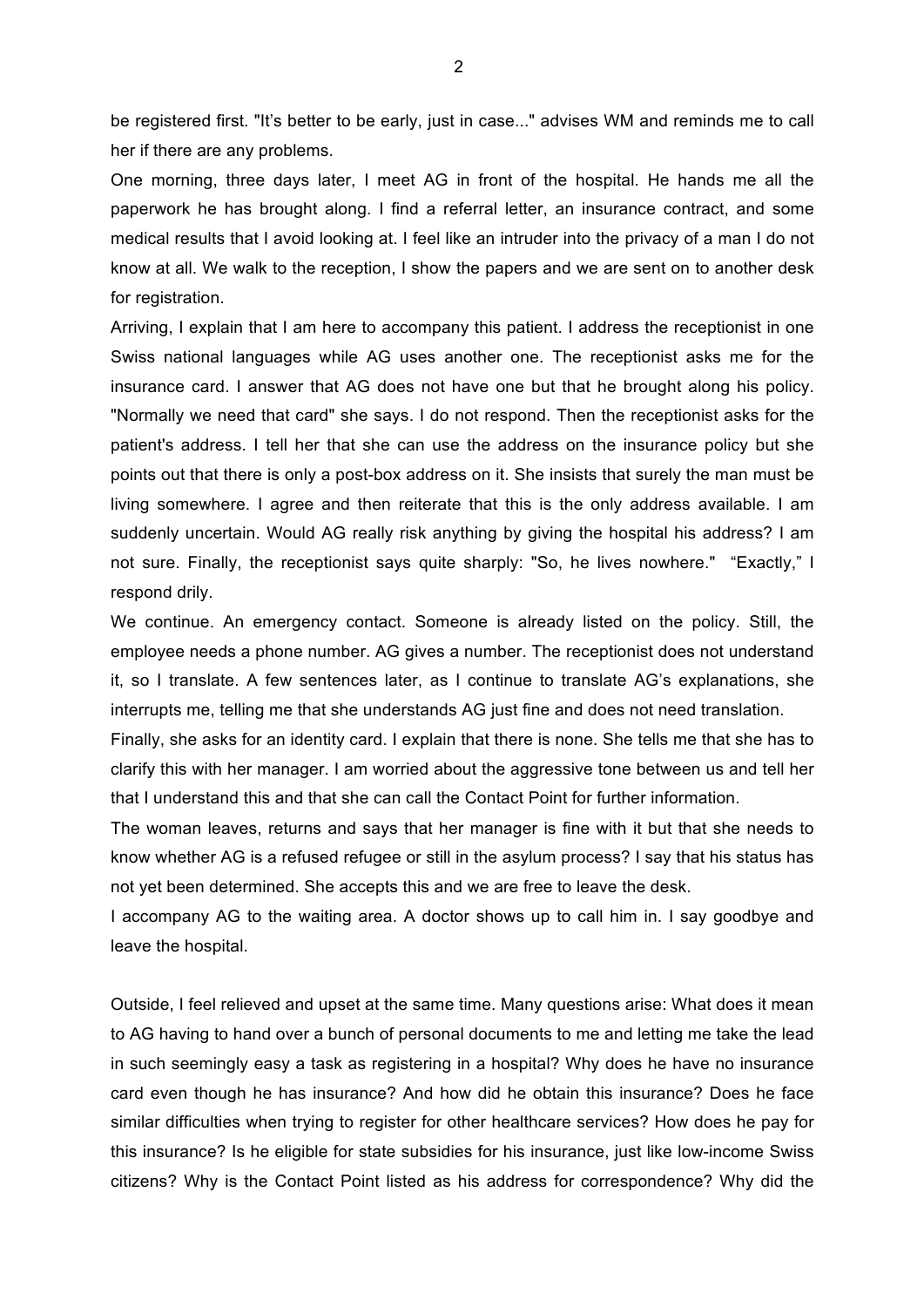receptionist react so emotionally to the missing insurance card and residential address? And why did my reactions match hers in emotionality? I also wonder how his appointment with the doctor might be going.

More questions surface: Do other undocumented migrants face similar situations? Indeed, might some of them not have insurance? What happens then? If they do not know about the Contact Point, do they go to the emergency department?

It is these and more questions that the present study attempts to answer. In this following section, I will outline the background and clarify the research question, before turning to methods of data collection and analysis in section 3. Sections 4 through 6 will analyse the empirical findings of the work, while the concluding section 7 contains a summary of my findings.

## Background and Research Question

This study concentrates on so-called undocumented migrants. Lacking the legal entitlements to stay in a country, these are people who are

*formally excluded, but physically present within the state's territory. (Karlsen 2016:136)*

Thus, the definition includes visa-overstayers, persons who crossed the border without legal entitlement to do so, as well as rejected asylum seekers (Kotsioni 2016:37). In Switzerland, former so-called 'saisonniers' (see Bilger et al. 2011) also form an important group of undocumented migrants (on Swiss migration politics see: Bilger et al. 2011; Piguet 2013). Despite obvious difficulties when it comes to counting undocumented migrants, there are some estimates. Worldwide, the International Organization for Migration (IOM) estimates that in 2010 about 10-15% of the then 214 million international migrants were undocumented (IOM 2010). For Europe in 2012, the OECD estimates the share of undocumented migrants at 10-15% of the then 56 million migrants (OECD 2012). Concerning Switzerland, estimates range from 76'000 (Morlok et al. 2015) to 90'000 persons (Longchamp 2005) in studies commissioned by the state, and on the side of activists increase to up to 300'000 (Efionayi-Mäder et al. 2010).

It is though important to keep in mind that being undocumented is not a personal characteristic but a social construct. As Bloch et al. outline, it is

*the interplay between restructured labour markets and increasingly complex migration controls and categories [that] created the interstices within which undocumented migrants found space. (2014: 17)*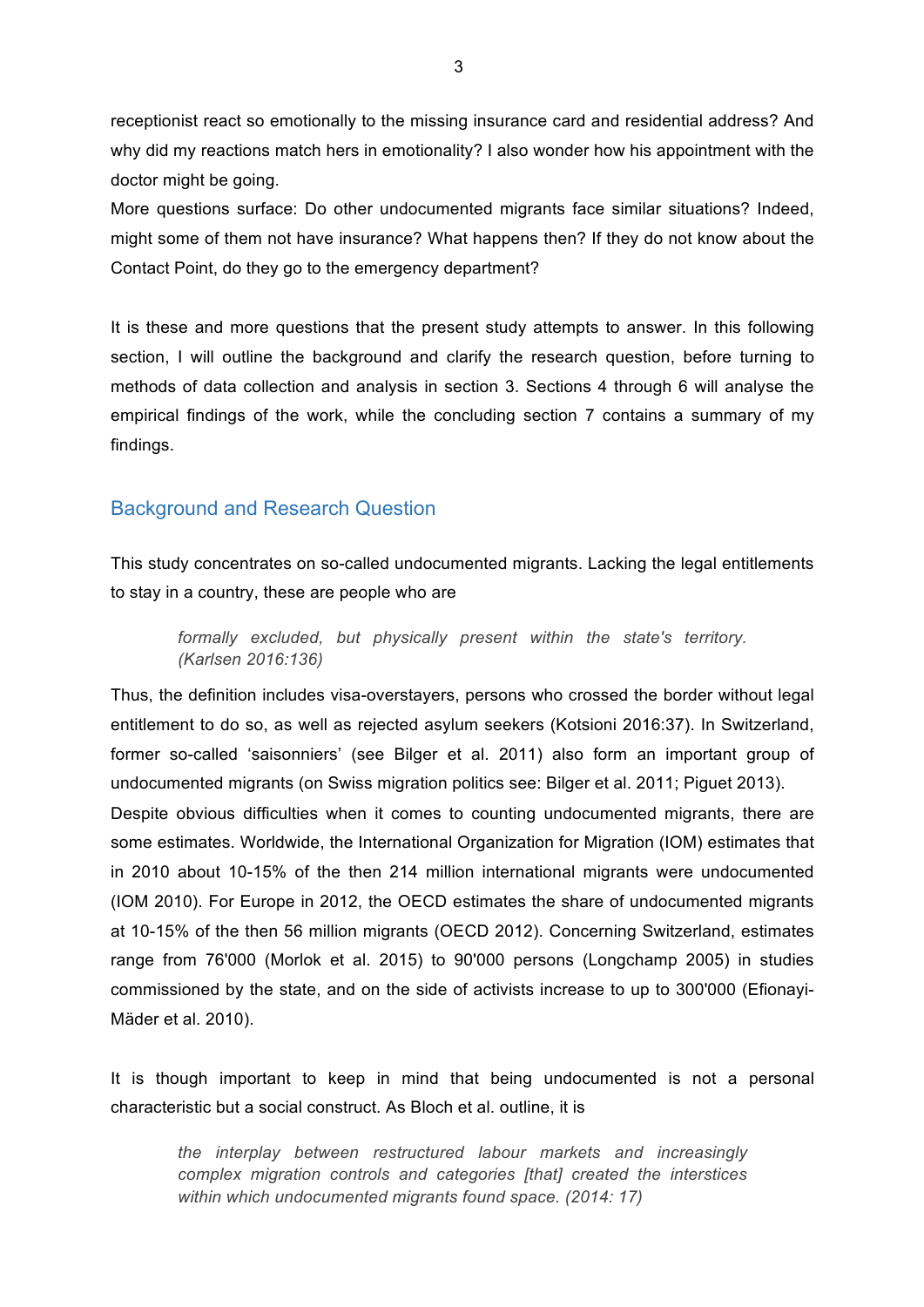Being undocumented is thus not a property of an individual but a category constructed by a legal framework (see also Zimmermann 2011; Castaneda et al. 2015: 383; Karlsen 2016). Furthermore, it is important to note that being undocumented is not a fixed state, but rather, as Bloch et al. also observe, it "is a process" (2014:26). This means firstly that someone's status can change from legal to undocumented and back again, with accompanying grey areas and unclear transition zones. Secondly, to see being undocumented as a process means to focus on the enactment of the legal status. It shifts the attention on how being undocumented affects people's daily life. The empirical part of this study will both rely on and show the dynamic nature of the migrants' legal status.

Turning now to research about the healthcare to undocumented migrants in the global north as well as their health, several areas can be delimited, namely policy research, health services research, and research about health and its determinants. In my discussion of each of these areas of interest, I will always start with the international perspective. Then, I will explore in how far the focus has been applied to the situation in Switzerland, thus fleshing out what is already known, while also highlighting the gaps in research.

#### Policy Research

Analysing different countries' laws about access to healthcare, Björngren-Cuadra (2012) identifies countries granting undocumented migrants less than minimum access to healthcare (eg. Finland, Ireland, Sweden), others granting minimum rights, meaning access to emergency care (eg. Germany, Denmark, UK), and a third category granting access beyond emergency care (eg. Italy, Portugal, Spain, France). As Hacker et al. (2015) outline in a review, limiting access to insurance is a common policy barrier, described in three quarters of the reviewed research.

The Platform for International Cooperation on Undocumented Migrants PICUM gives details about laws regulating undocumented migrants' access to healthcare in eleven European countries (PICUM 2007). The authors divide the countries in five categories, ranging from those where "all care is provided only on a payment basis" such as is the case in Austria, to those toying with the idea of "free access to health care to all, including undocumented migrants" (PICUM 2007:8), as is proposed by Spain. Between the two extremes lie countries proposing free access in only limited cases (e.g. Hungary and Germany), and countries offering a somewhat a broader coverage (e.g. the UK). Furthermore, some countries, as for instance France, have put up a parallel administrative and payment system specifically for undocumented migrants (PICUM 2007:8).

In their discussion of the situation in the Netherlands, Sweden, and Denmark, Biswas et al. (2012) show discrepancies between international and national law. While all three countries

4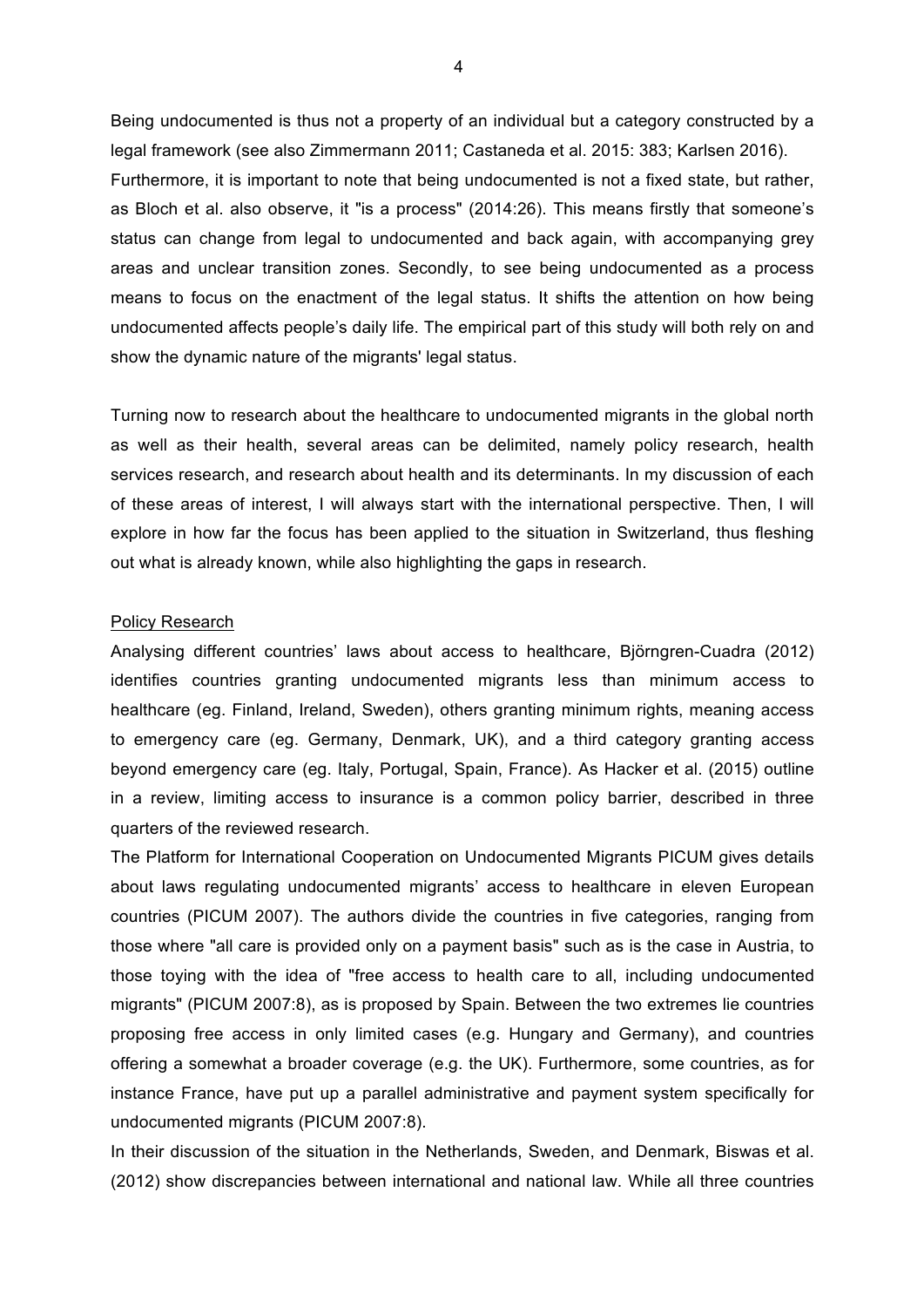have ratified international human rights law, there appear to be important differences in the national laws regulating access to healthcare for undocumented migrants.

Concerning Switzerland, general descriptions of the healthcare system (Rossini & Legrand-Germanier 2010) inform us that health care is organized via an obligatory health insurance for all persons residing in the country for more than three months. The insurance is provided by private companies, which are legally obliged to offer it on a not-for-profit basis. A basic insurance scheme covers primary and secondary care, pre- and postnatal care, reproductive care, psychotherapy if prescribed by a general practitioner, prevention and rehabilitation. Dental care is not covered.

Premiums for this basic insurance scheme differ regionally and depend on exact insurance model. Models where the free choice of doctors is limited, for example, are available at reduced prices. Also, the insured person has to select an annual excess ranging from 300 to 2'500 Swiss francs. A higher excess results in a cheaper premium. On top of the excess, a deductible of 10% of the treatment costs, up to a maximum of 700 Swiss francs is paid out of pocket. Persons in modest financial situations can apply for premium subsidies from the state, the amount of which again varying depending on the region (see section 4 for a concrete example). As Bilger et al. (2011) expand, persons without insurance are still entitled to "assistance when in need" (Art. 12 BV). Whether this encompasses more than aid in life threatening situations is subject to debate.

According to current interpretations, undocumented migrants in Switzerland can and must take out insurance, because they reside in the country (Art. 23-26 ZGB; Art. 1 al. 1 KVV; Art. 13 ATSG). In 2002, the Federal Social Insurance Office issued an order which threatened insurance companies that refused to accept undocumented migrants with sanctions (Federal Social Insurance Office 2002). As consequence of the duty and right to take out insurance, Rüefli & Hügli state as a goal:

*For all undocumented migrants, (...) who are legally obliged to have health insurance, to have taken out insurance and to have the same access to care providers and medical services within the scope of basic health provision, as insured people with legal residence. (2011:19)<sup>1</sup>*

On a policy level, Switzerland would thus seem to be one of the countries granting access to healthcare beyond the minimum of emergency care.

 $1$  Any quotes from literature not originally in English, will be given in the original language in the footnotes. Here: Alle versicherungspflichtigen Sans Papiers (...) sind krankenversichert und haben denselben Zugang zu denselben Leistungserbringern und Leistungen des medizinischen Grundleistungskatalogs wie versicherte Personen mit legalem Aufenthalt.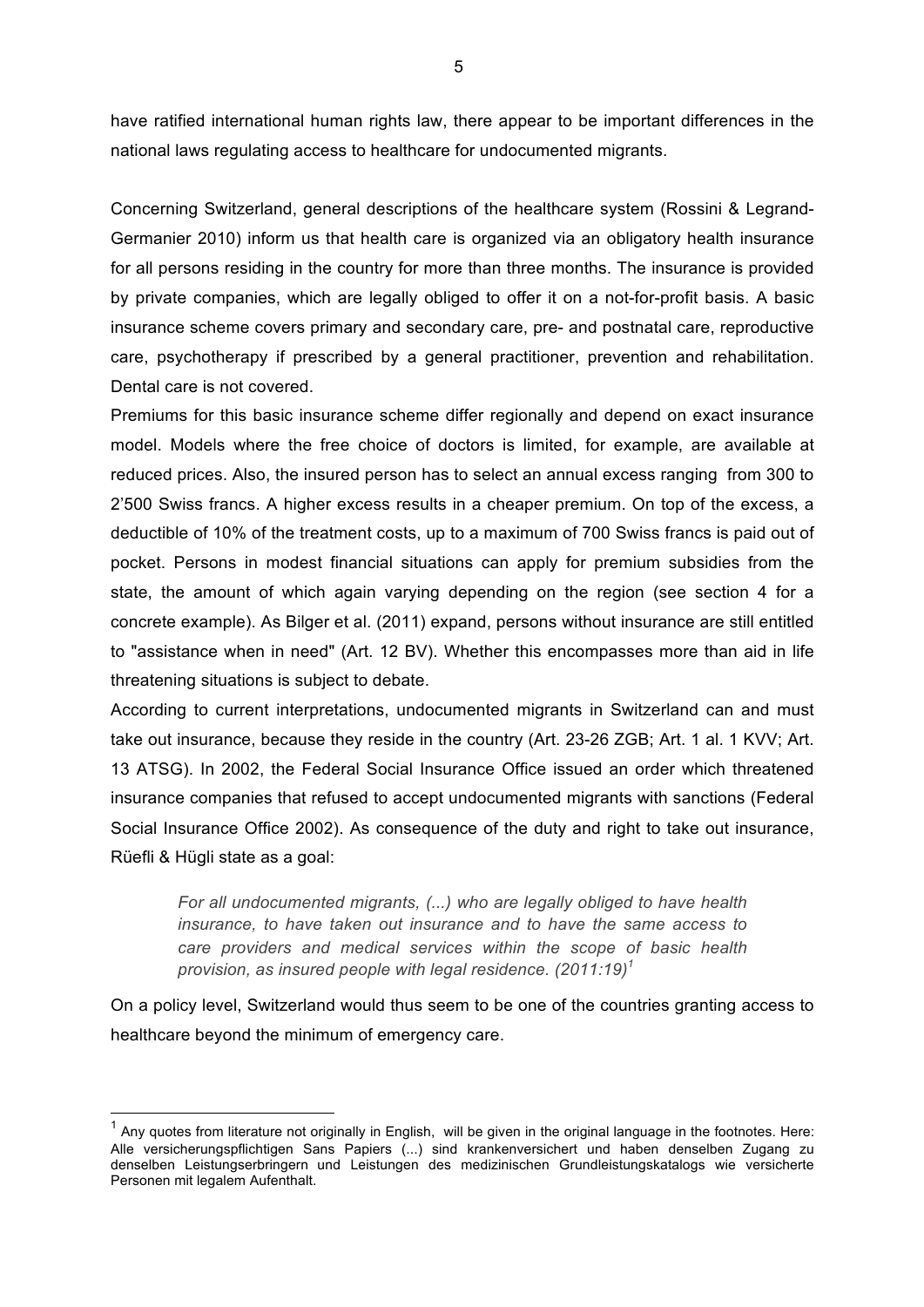#### Health Services Research

Focusing on the actual delivery of care, Woodward et al. (2013) highlight the difficulties with access. Their scoping review shows that even though in many cases a legal entitlement to care may be given, this does "not correspond with access to care" (Woodward et al. 2013:826). This insight is confirmed by Dauvin (2012), who conducted interviews with healthcare professionals in 16 European countries. Notwithstanding various legal situations, the professionals reported similar difficulties. Access to care was complicated because of unclear legal entitlement, lack of finances, or communication difficulties.

Hacker et al. (2015) relate barriers to healthcare for undocumented migrants on the side of the healthcare system to external resource constraints but also to discrimination and high bureaucratic requirements. On the patients' side, undocumented migrants avoid seeking care because of communication problems, financial restrictions, or out of fear of deportation. As Strassmayr et al. (2012) show, access to mental health resources is a particularly critical issue.

Some qualitative studies in the area of services research take into account both the patients' and the professionals' perspectives about access to and use of healthcare services. Poduval et al. (2015), for instance, analyse patients' and professionals' experiences collected in interviews conducted at a Doctors of the World surgery in London. They report that undocumented migrants are insufficiently aware of their rights. For example, they do not know that they are allowed to register with a general practitioner's office. As a result, undocumented migrants tend to prefer emergency departments. Biswas et al. (2011) apply a similar study design in Denmark. They illustrate barriers to healthcare, but also highlight strategies employed by patients and professionals to overcome them. Receiving help from Danish citizens proves to be a central strategy. Huschke's study (2014) about the situation in Berlin also takes patients' and professionals' points of view into account. She highlights how undocumented migrants frequently need special knowledge, provided by informal networks, to access healthcare.

Concerning Switzerland, Altenburg (2012) shows that there are 14 service providers delivering care to undocumented migrants in the country. Most of the providers are NGOs and charitable institutions. Bilger et al. (2011) and Weiss (2015) confirm this observation. Thus it seems likely that a discrepancy can be observed between the legal entitlement to insurance and care through the mainstream system and the actual delivery of healthcare services to undocumented migrants through NGOs and charities. Turning their attention to one specific condition, pregnancy care and prevention, Wolff & Epiney (2008) show that in Geneva undocumented migrants have less access to such services than legal residents.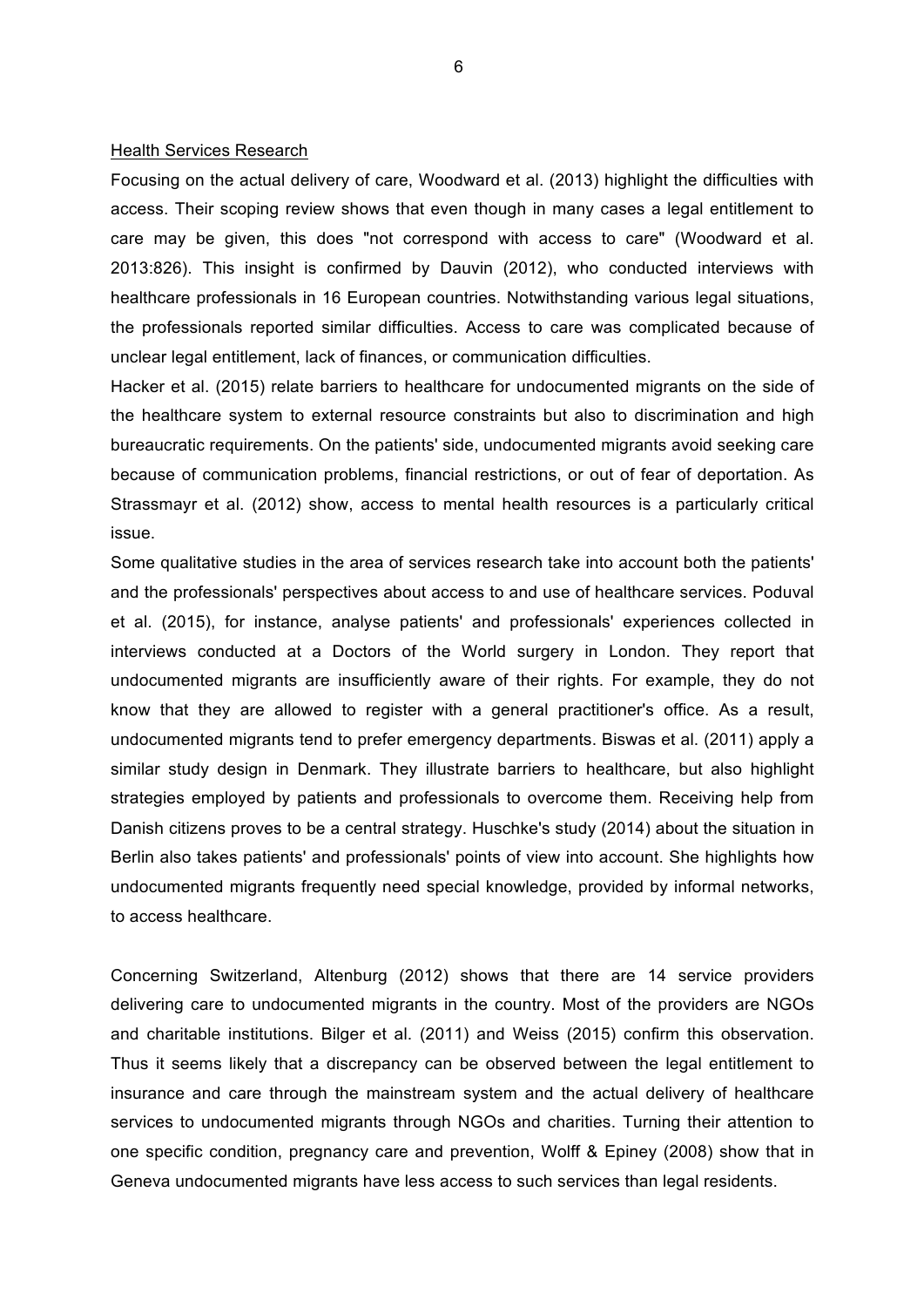As reasons for this discrepancy, and similarly to Hacker et al. (2015), Bilger et al. (2011) reported health care professionals asserting that undocumented migrants lack trust in health service organizations and experience difficulties paying for healthcare and/or insurance. Weidtmann (2015) concentrates on barriers to taking out insurance and interviews employees of NGOs and social services, and also two undocumented migrants. She identifies financial and administrative hurdles as the main barriers to taking out insurance. These difficulties are further exacerbated by problems with language, lacking knowledge about the system, and fear on the patients' side.

Qualitative studies with a more encompassing scope, like those by Poduval et al. (2015), Biswas et al. (2011) or Huschke (2014) are missing for Switzerland. As a result, there is no insight as to how the practices of the various players (patients, insurers, medical professionals, administrative staff) interact and result in a (non)delivery of healthcare to undocumented migrants. As Achermann et al. state, in the area of "Migration, Precarity, and Health", there is a need for

*research focusing on the treatment of migrants with particular emphasis on the interplay between the various providers of care. (2006:202)<sup>2</sup>*

#### Undocumented Migrants' Health and its Determinants

A third stream of research focuses on undocumented migrants' health and has drawn attention to undocumented migration as a social determinant of health (Castaneda et al. 2015). Going beyond the discussion of the healthy migrant paradox, this literature shows that being undocumented presents a particular risk. In their 2013 scoping review, Woodward et al. found that undocumented migrants' physical and especially mental health deteriorates after arriving in the host country. In a systematic review, Martinez et al. (2015) identify 30 quantitative and qualitative studies and policy analyses drawing links between antiimmigration policies, barriers to access, and health status. Especially mental health proves to be affected. Kuehne et al. (2015) confirm this insight with a study measuring subjective perception of health in undocumented migrants, which proves to be significantly worse compared to a sample of legal residents in Germany.

Studies originating from medical anthropological research also offer evidence on the link between legal status, access to healthcare, and health. Studying the case of Israel, Fleischmann (2015) distinguishes two kinds of barriers to access to healthcare which in turn appear to function as determinants for health for undocumented migrants. On the one hand, there are barriers directly linked to the migrants' undocumented status, like fear of deportation. On the other hand, there are barriers that are "common among low-income

<sup>&</sup>lt;sup>2</sup> Forschung im Bereich 'Migration, Prekarität und Gesundheit' zum Umgang mit betroffenen MigrantInnen, wobei das Zusammenspiel von verschiedenen leistungserbringenden Akteuren besonders beachtet werden sollte" (Achermann et al. 2006:202)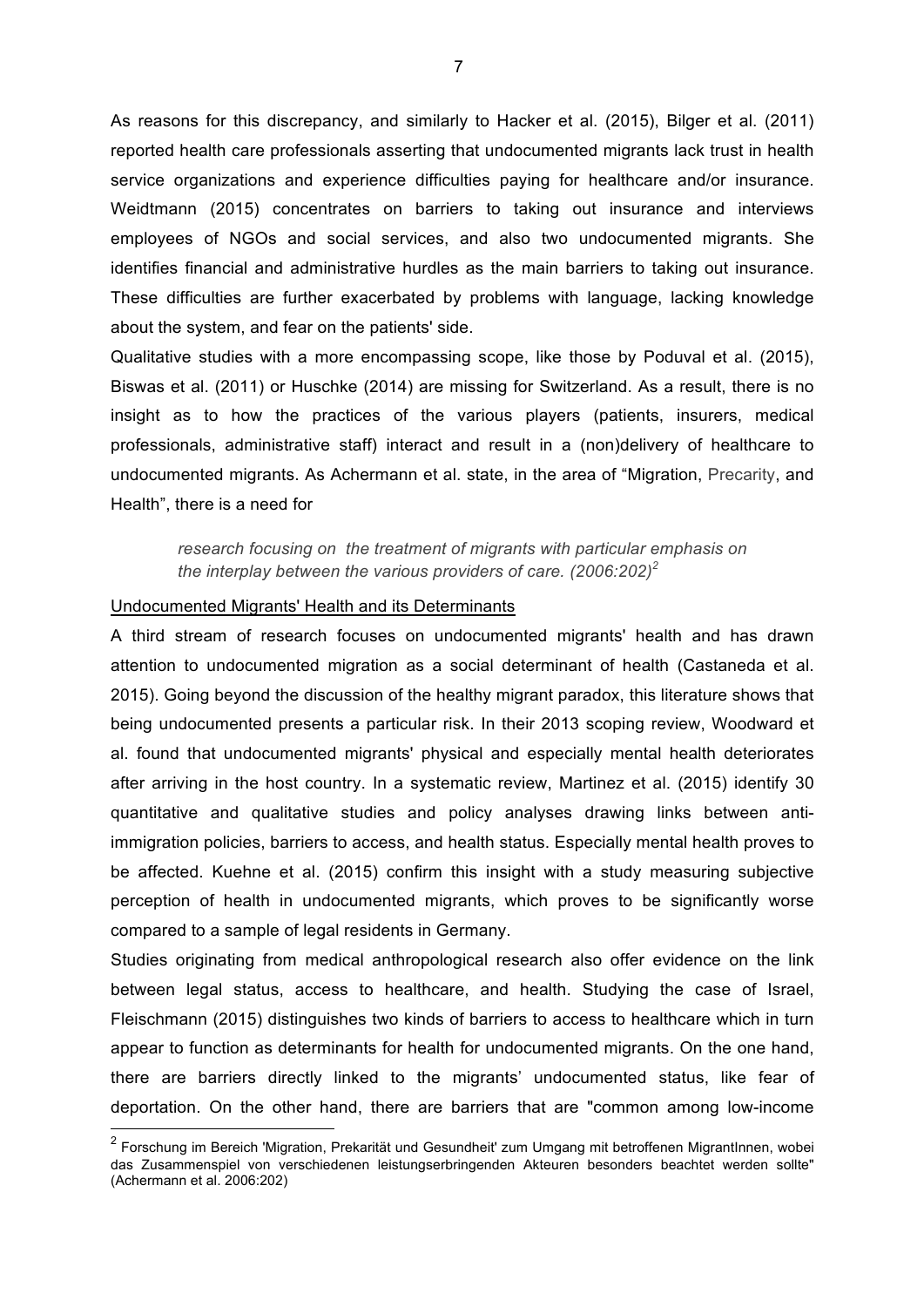communities but exacerbated" (Fleischmann 2015:89) by the undocumented status, like language barriers. In a similar approach, Laranché (2012) analyses the effects of being undocumented on access to healthcare from the perspective of professionals and patients. She shows how social stigmatization, precarious living conditions, fear and suspicion, which are all directly linked to immigration policies, prevent undocumented migrants from accessing healthcare.

For Switzerland, there exist only some studies investigating specific health issues of undocumented migrants. Thus, Bodenmann et al. (2009) show that out of 125 screened undocumented migrants, 19.2% had a latent tuberculosis infection. Sebo et al. (2011) examine sexual and reproductive health behaviour of mainly young women and assert low use of contraceptives and correspondingly high rates of unplanned pregnancies. Qualitative studies about the health of undocumented migrants and how it is linked to their legal status are widely lacking. An exception is presented by the 2006 study by Achermann et al., which investigates the health, health risks, and health strategies of undocumented migrants and temporarily admitted asylum seekers. Focussing on strategies of self-care, prevention and health promotion, they classify health behaviours of their interviewees along a behavioral scale.

#### Towards the Research Question: Access Versus Inclusion and Exclusion

On an international level, the question of health and healthcare for undocumented migrants has increasingly been tackled with qualitative research (see also the special issue of *Social Science and Medicine* Nr. 74 2012). Research frameworks that take into account both patients' and professionals' points of view draw a rich picture of the situation. In such frameworks, links between legal status, access to healthcare and health status can be described. For Switzerland, a void concerning such research becomes apparent.

A research question aiming to fill this research void would have to address patients' and professionals' view about healthcare for undocumented migrants. It would thus need to be a question that is answerable within a qualitative framework, using stories as they are told by the actors. Consequently, in order to re-tell stories, the research question would need to be suited to a processual approach. As a result, the question could then be connected to Bloch et al.'s (2014) idea of seeing being undocumented as a process and not a state. Even more, such an approach would also allow us to posit that there are processes of 'obtaining' as well as of 'unobtaining' healthcare.

The concept of access, even if widely used in the medical literature, is not very suitable for such an approach. In the above mentioned studies, access is used in a rather broad and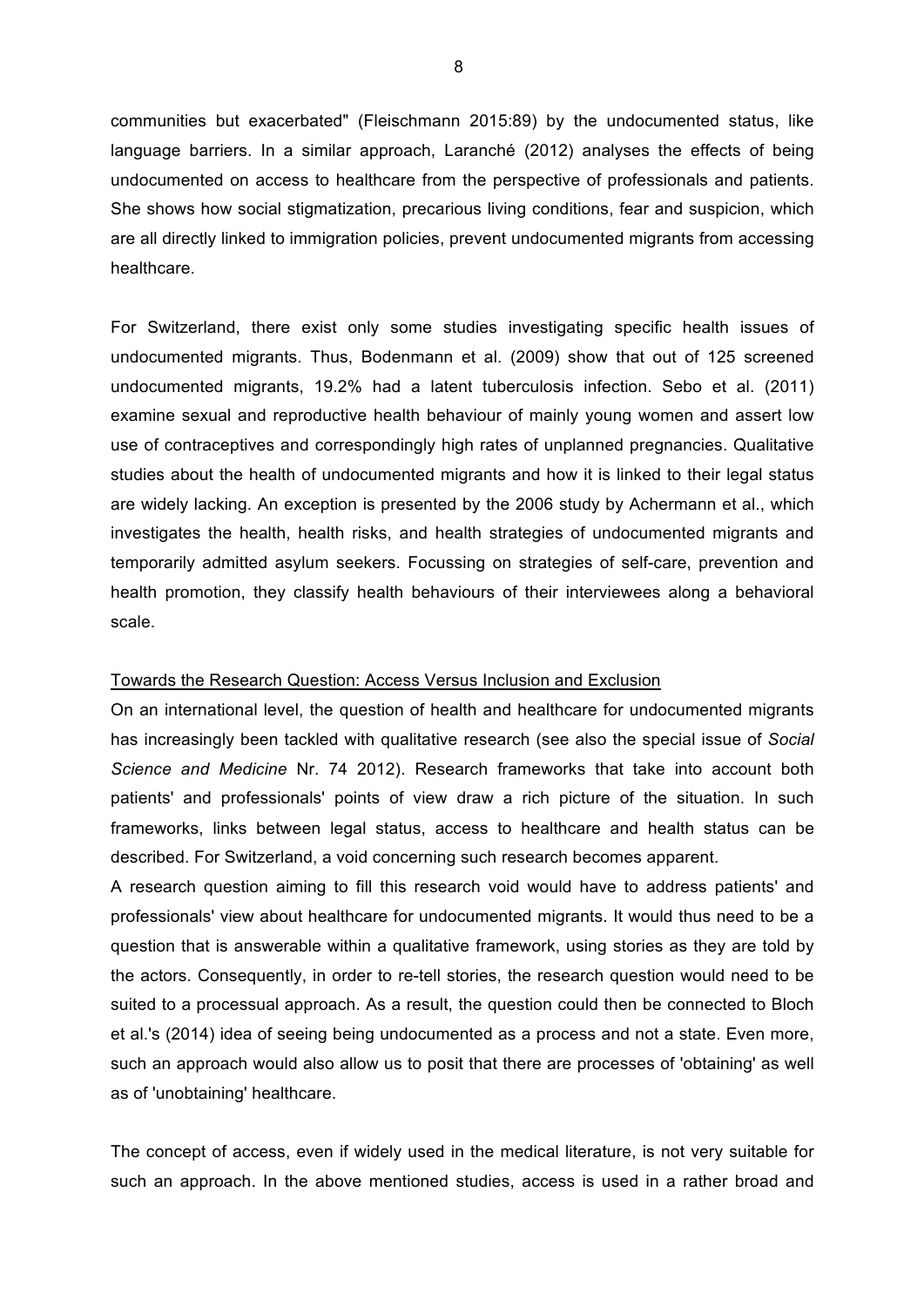unspecific way, sometimes focusing on rights and systemic arrangements for access (PICUM 2007; Biffl et al. 2012; Björngren-Cuadra 2012; Biswas et al. 2012), at other times concentrating on concrete administrative aspects (Poduval 2012), or the actual use of healthcare services (Fleischmann 2015), while sometimes addressing and linking several of these aspects (Laranché 2012). In a theoretical paper, Levesque et al. (2013) expand the concept of access to its extreme, using it to encompass the entire process starting from the moment when a health care need is identified, on to what happens along the path to reaching a healthcare provider, and even including the outcome of healthcare interventions. Though this brings them close to a processual approach, the authors overstretch the definition they have chosen to use, describing access as

*a way of approaching, reaching or entering a place, as the right or opportunity to reach, use or visit. (Levesque et al. 2013 citing the Canadian Oxford Dictionary)*

Access is thus a term that might underestimate the complexity of obtaining health care while getting to the limits of its meaning. And this might be even more the case for undocumented migrants. For instance, Levesque et al. (2013) do not take into account administrative issues as being part of access, though this could, as we have already seen in the introduction to this work, be an important aspect.

Furthermore, the concept of access lacks a suitable counterpart, expressing that once access is achieved, it can also be undone again. Talking about barriers gives the impression that once they are overcome, one has accessed health care on safe grounds. Recently, some criticism about the concept stipulates that it would make more sense to talk about "healthcare pathways" than about access as a "one-off event" (Hanenssgen & Proochista 2017).

A framework that is better suited to analyse the complex processes concerning healthcare for undocumented migrants is the sociological dyad of inclusion and exclusion. As Stichweh (2007) shows, there are three different research traditions in sociology relating to this dyad. In France, the discussion dates back to Durkheim and addresses questions of social cohesion. It has widely entered public debate, engaging authors like Foucault and Bourdieu. The British theory of the welfare state operates with the concept since about 1960 when Thomas Humprey Marshall introduced it. In a German context, the concept is related to Luhmann's system theory (Luhmann 1991), which, in turn, is critically engaging with Talcott Parsons's sociological work. Stichweh continues this tradition and asserts that

*the two terms, inclusion and exclusion, designate the way in which social*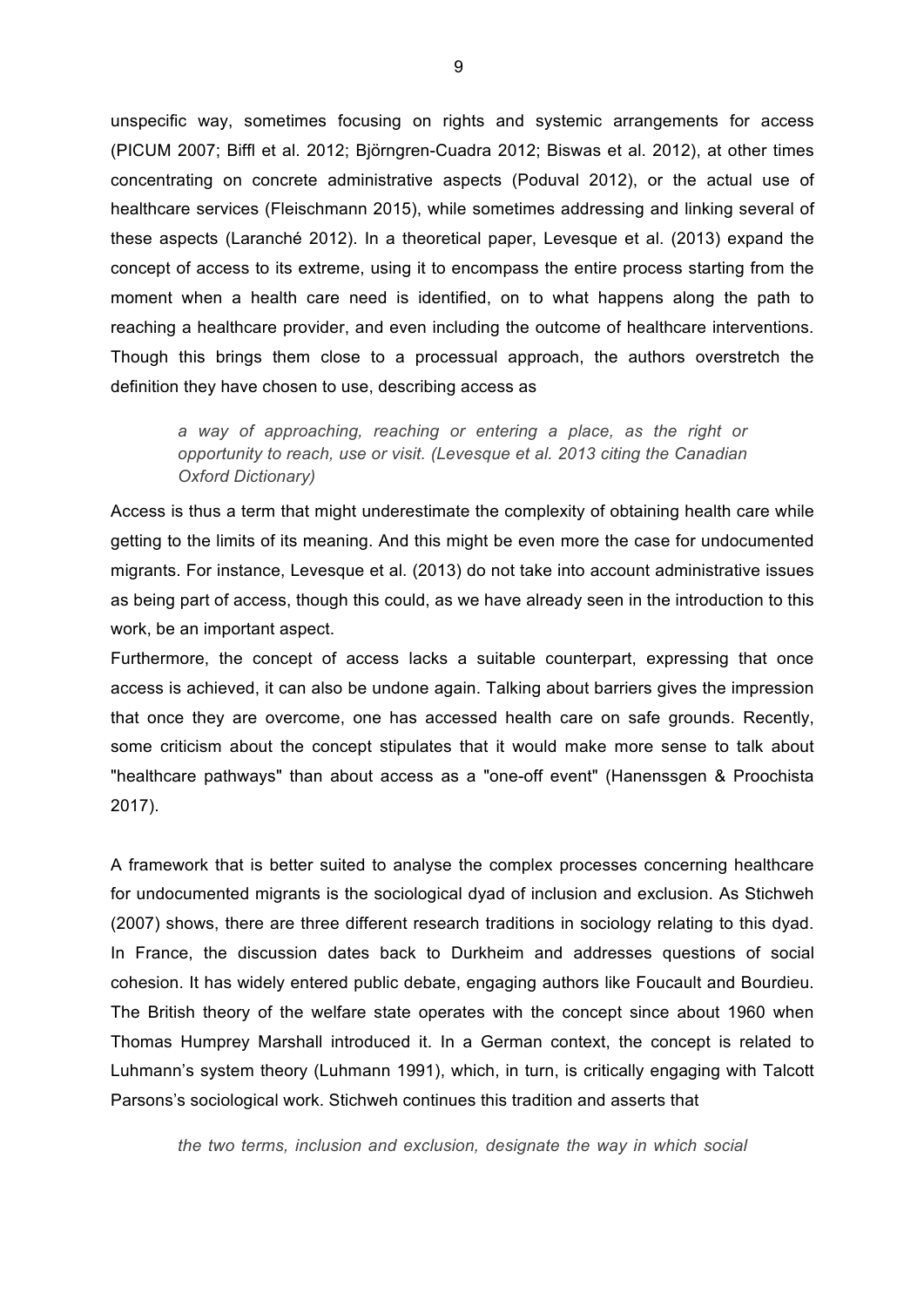#### *systems relate to persons in their environment. (2007:2) 3*

In this framework, social systems are conceptualized as created, stabilized and changed by communication. The approach is constructivist in the sense that communication, as the reality of social systems, is created through communication itself.

A person is included into communication insofar as he or she is more or less addressed by the communication making up the system (Luhmann 1997:620). Inclusion is thus to be differentiated from concepts like integration. Inclusion is about a "connection to contexts of communication" and not about the "integration of people through shared norms and values" (Nassehi & Nollmann 1997:394). $4$ 

The systems theoretical approach further distinguishes between interaction, organization, and functional systems as main types of social systems. Interactions can be framed by organizations and/or by functional systems. In our case, we will deal with inclusion into organizations like the Contact Point, an insurance company, a hospital or similar. In order to be included in organizations, specific types of communication are necessary. A hospital might, for example, set up an interaction between an administrative employee and a potential patient. Further, within organizations, instances of communication might occur that relate to various functional systems. The payment of an insurance is an instance of communication belonging to the economic system. A patient's interaction with a nurse, in turn, is an instance of communication situated in the healthcare system (Luhmann 1991; 1997).

This approach also allows us to take a closer look at the "links between different forms of inclusion" (Bommes & Tacke 2001:63).<sup>5</sup> We might, for example, ask how inclusion into insurance connects with inclusion or exclusion into a hospital.

Adding to this, inclusion and exclusion are not seen as fixed states, but are seen as being created and uncreated at every moment of communication where a specific person is either addressed or not. As Stichweh notes:

*First and foremost, we must emphasize that inclusion and exclusion are characterized as events. They are executed as operations. (2007:3)6*

The dyad of inclusion and exclusion thus allows us to formulate an open and processoriented research question:

## **How are undocumented migrants included into and excluded from communication related to healthcare?**

 $3$  Mit den beiden Begriffen Inklusion und Exklusion [wird] die Art und Weise bezeichnet, in der Sozialsysteme sich auf ihre personale Umwelt beziehen.

 $^{4}$  "Anbindung (...) an Kommunikationszusammenhänge" und nicht etwa um eine "Integration von Menschen durch geteilte Normen und Werte"<br>"geteilte Normen und Werte

<sup>5</sup> Zusammenhänge zwischen verschiedenen Inklusionsformen zu stellen

<sup>6</sup> Es ist zunächst der Ereignischarakter von Inklusion und Exklusion und damit zugleich der operative Vollzug von Inklusionen und Exklusionen zu betonen.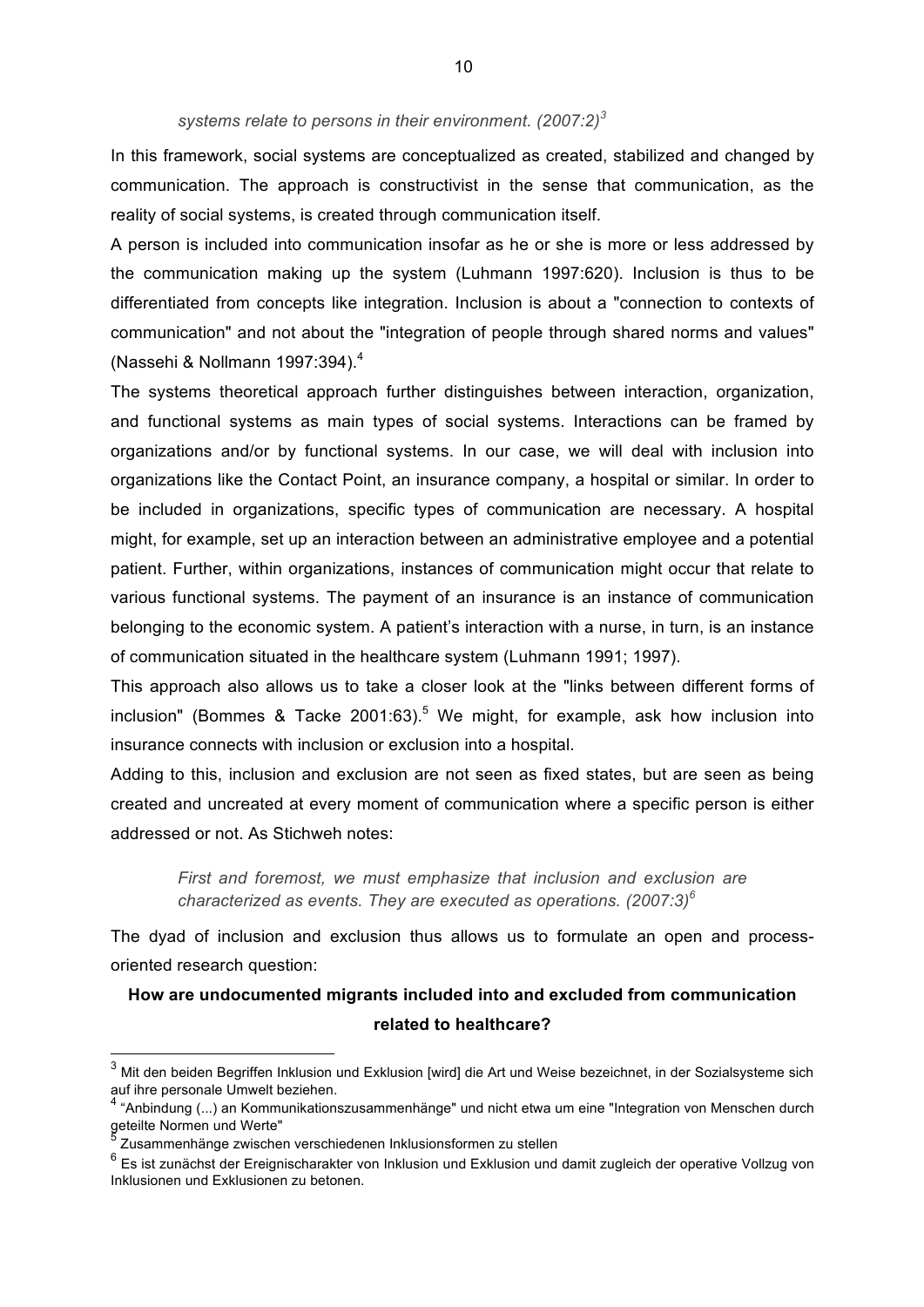Four more detailed questions follow. In accordance with the principles of grounded theory, they were developed while the data was gathered and also take into account some of the insights gleaned from the theoretical discussions above. They are:

- 1. What moments of including or excluding communication are described by patients and professionals?
- 2. Which preconditions for and consequences of moments of inclusion or exclusion are mentioned by patients and professionals?
- 3. What are the aspects in relation to which patients and professionals describe inclusion or exclusion?

4. What qualities/values do patients and professionals ascribe to inclusion or exclusion? The first question allows us to reconstruct the actors' stories of inclusion and exclusion.

The second question enables us to analyse interdependencies between inclusion and exclusion in different organizations and/or functional systems. Insofar it allows us to pick up on the idea that someone's legal status influences their healthcare and health.

The third question helps identify which broader realms of society and communication actors refer to when talking about inclusion. Here, we can for example take into account the literature discussing the financial aspects of access.

The final question allows us to identify qualities/values relevant to the actors when it comes to inclusion and exclusion and thus to characterize in detail the communications which include or exclude undocumented migrants from communication related to healthcare.

# 3. Methodology and Methods

### Data Collection

This research was conducted using grounded theory methodology (Glaser & Strauss 2006 [1967]; Corbin & Strauss 1990). The approach ties in well with constructivist sociological frameworks of communication, as it aims to reconstruct actors' experiences. Grounded theory makes it possible to form middle-range theories out of the empirical material. These theories can be about formal or about substantive aspects (Glaser & Strauss 2006 [1967]:79ff). While the substantive aspect of the present work is the theme of healthcare for undocumented migrants, the dyad of inclusion and exclusion makes up its formal part.

The method used to access the field and become familiar with the situation was participant observation through volunteering at the Contact Point. The volunteering was comprised of translation, child minding, teaching German courses and accompanying patients to health care facilities.

The Contact Point takes care of about 130 patients per year. According to the estimated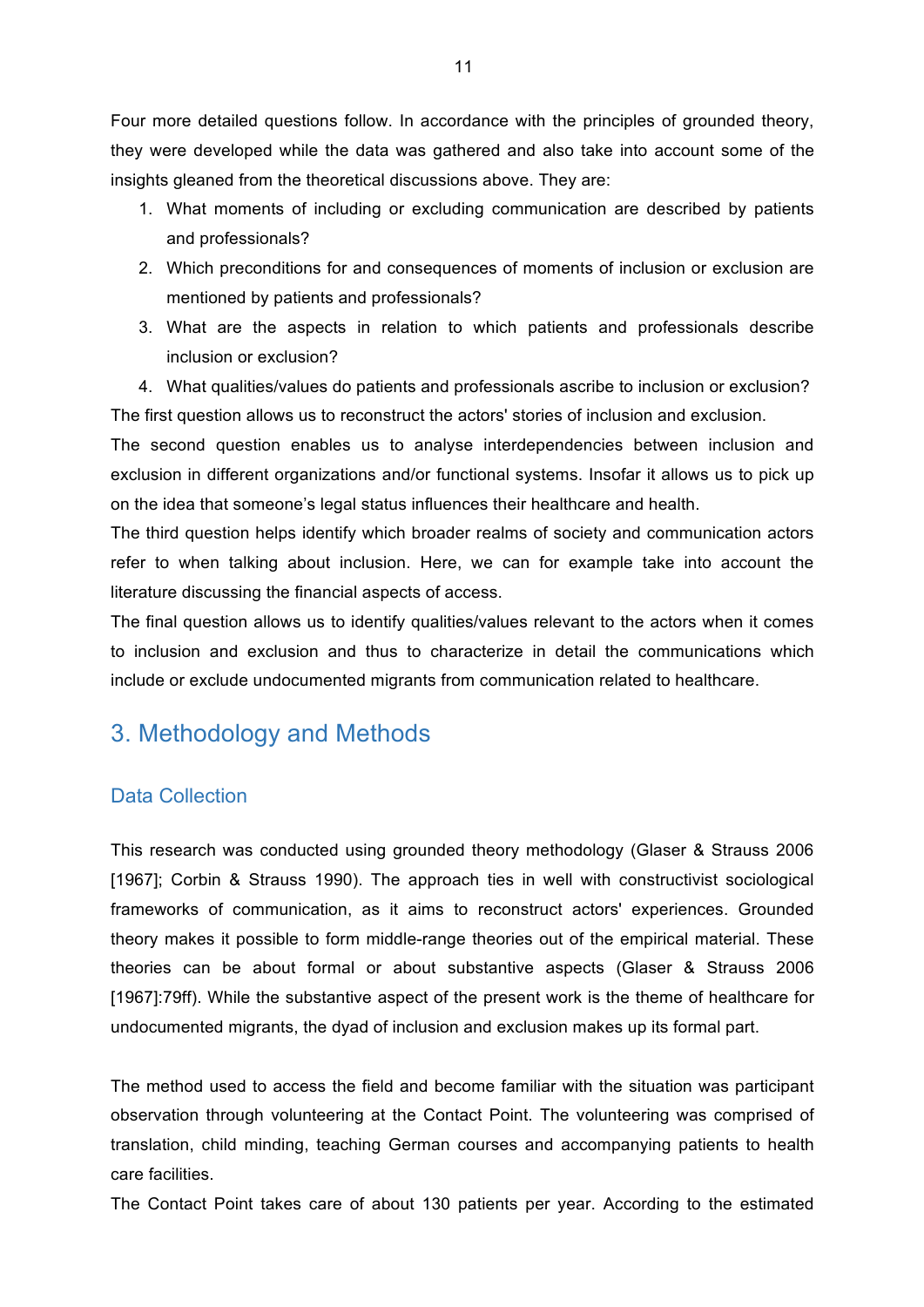number of undocumented migrants in the area, this would mean that the Contact Point sees 2%-4% of the population yearly. About one third of the patients only come to the Contact Point once. Another third attends it episodically, and the remaining third visit it regularly. At this NGO, one nurse, WM who we already encountered in the introduction, is employed as head and carries out operational work together with a second employed nurse (NU). All other professionals related to the facility are volunteers and we will encounter them while re-telling undocumented migrant's stories.

The Contact Point offers drop in consultation hours as well as consultations on appointment. Still, it is not thought to be a doctor's office, as a volunteering general practitioner says:

*Well, you see, there are many things we can't offer. I mean, we now have an ECG. But we have no spirometer, we can't fully examine people's hearing and so on. We don't have our own lab. We're only open three half days a week. I don't really give injections, we don't really have the equipment. (RF)* 

Partly, the scarce staffing and equipment of the Contact Point is due to financial restrictions. On the other hand, the sparseness is on purpose, as the goal of the Contact Point is to serve as a point of "triage into regular care" (WM). Echoing the goal stated by Hügli & Rüefli (2011) to include all undocumented migrants into healthcare via insurance, WM's statement makes reference to the idea of "integrational inclusion" (Stichweh 2007:8). That would mean not separating the healthcare of legal residents and undocumented migrants, but bringing all patients together into the same system.

Non-structured interviews (Spradley 1979) of patients and health-care professionals comprised the main method for data collection.

All patients interviewed were accessed via the one Contact Point. This results in a significant bias, excluding undocumented migrants who might not know about or not need the Contact Point. Furthermore, selection of interviewees was partly dependent on choices made by the Contact Point's personnel (Fleischmann et al. 2015 state similar limitations). Finally, patients who might have had negative experiences with the Contact Point, causing them not to attend it any more, could not be accessed.

Eight patients were interviewed. Age ranged between early twenties and late forties, a span common for the population accessing Swiss Contact Points in general (Bilger et al. 2011:43). Interviews were conducted in German, French and English. This selection was due to language constraints of the interviewer. In some cases, it was the interviewer, in others the patient, and still in others both who spoke in a language other than their mother tongue. For the present work, all statements have been translated into English by the author. Certainly, some linguistic nuances are thus lost. Interviews lasted from 20 to 90 minutes. As an introductory question, patients were asked to talk about how they came to the country and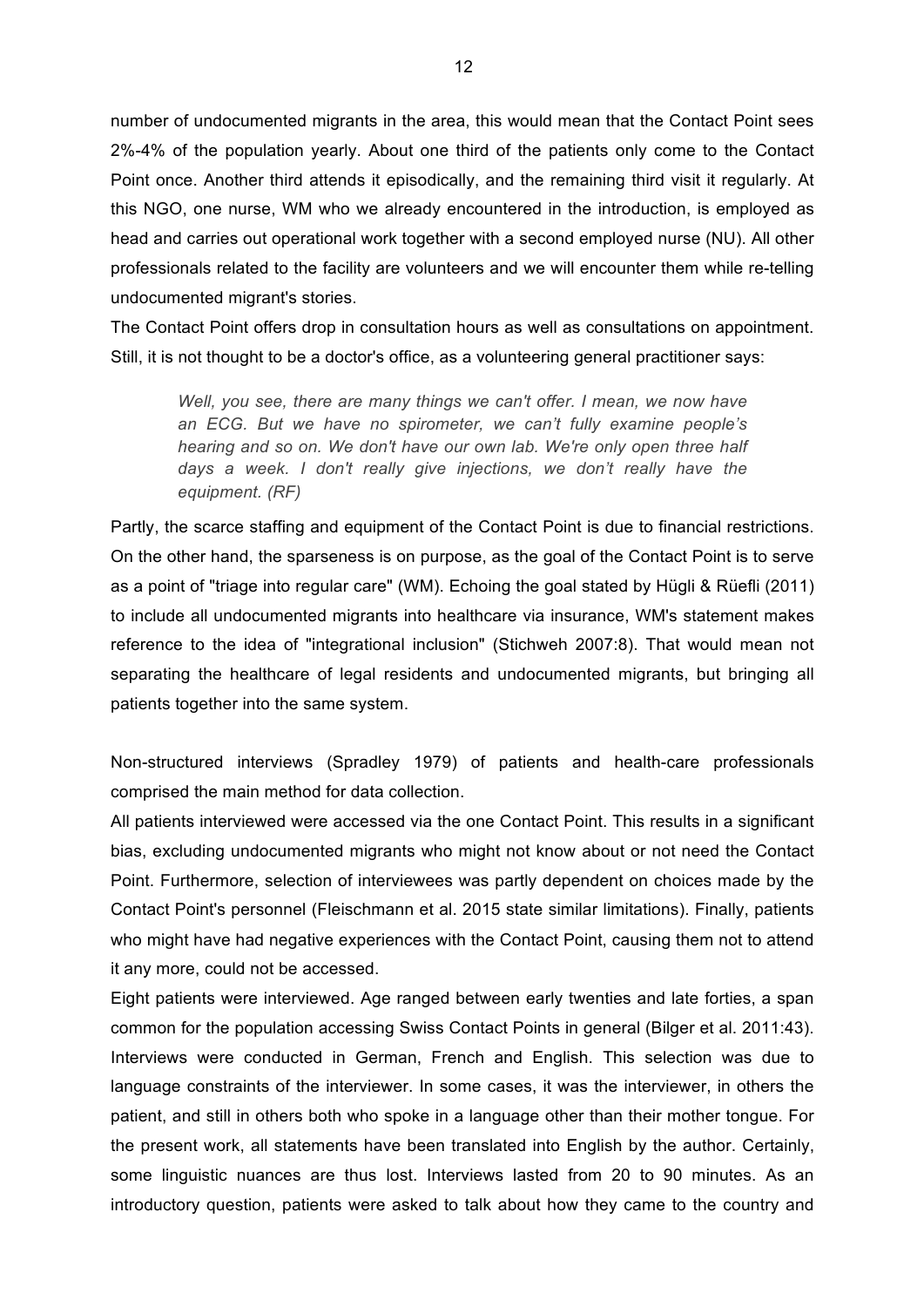how things went from then on with their health and healthcare.

Professionals were accessed via the Contact Point but also by snowballing and directly taking up contact. Ten professionals were interviewed, with discussions lasting between 30 and 90 minutes. Two interviewees are employed by the Contact Point, four are volunteers related to the Contact Point, two work at a public hospital, one is an insurance employee and one an employee of an NGO caring for HIV positive undocumented migrants. The introductory question for professionals was about how they came to be engaged in work with undocumented migrants and about their experiences with this work so far. All interviews were transcribed.

The study procedure was not subjected to an extended ethical approval process.

#### Data Analysis

The patient interviews were the first point of focus for data analysis. Following the conceptualization of being undocumented as a process (see section 1) each of these eight interviews was analyzed in respect of what the interviewees recounted as their core moment or turning point of inclusion into health care. Moments marked with this qualification are moments which patients described spontaneously and in a detailed, animated manner, recalling incidents that helped them to address their health issues, in what they themselves defined as a good and satisfactory way.

Collating interviews, which showed similarity in the core moment of inclusion informed the chapter structure of the subsequent data analysis. One moment related as the most important by one patient, concerns her progress with Settling In (section 4): putting down roots, getting in touch with the local diaspora and finding work are important preconditions in order to be able to live a healthy life and to at least tackle minor health issues. Another recurring core moment for inclusion from four of the interviewees is obtaining healthcare at The Contact Point and its Network (section 5). For the three remaining patients interviewed, Taking out Insurance (chapter 6) was their core moment of inclusion.

It is nonetheless important to note, that the core moments of inclusion mentioned above occur at different time-points in the patients' stories.

Notably, some of the undocumented migrants interviewed have experienced periods of complete exclusion from health care or gone without treatment of specific conditions before reaching their core moment of inclusion. Thus, these moments are told as turning points after periods of struggle, some lasting months, others years, of coping with health issues more or less on their own.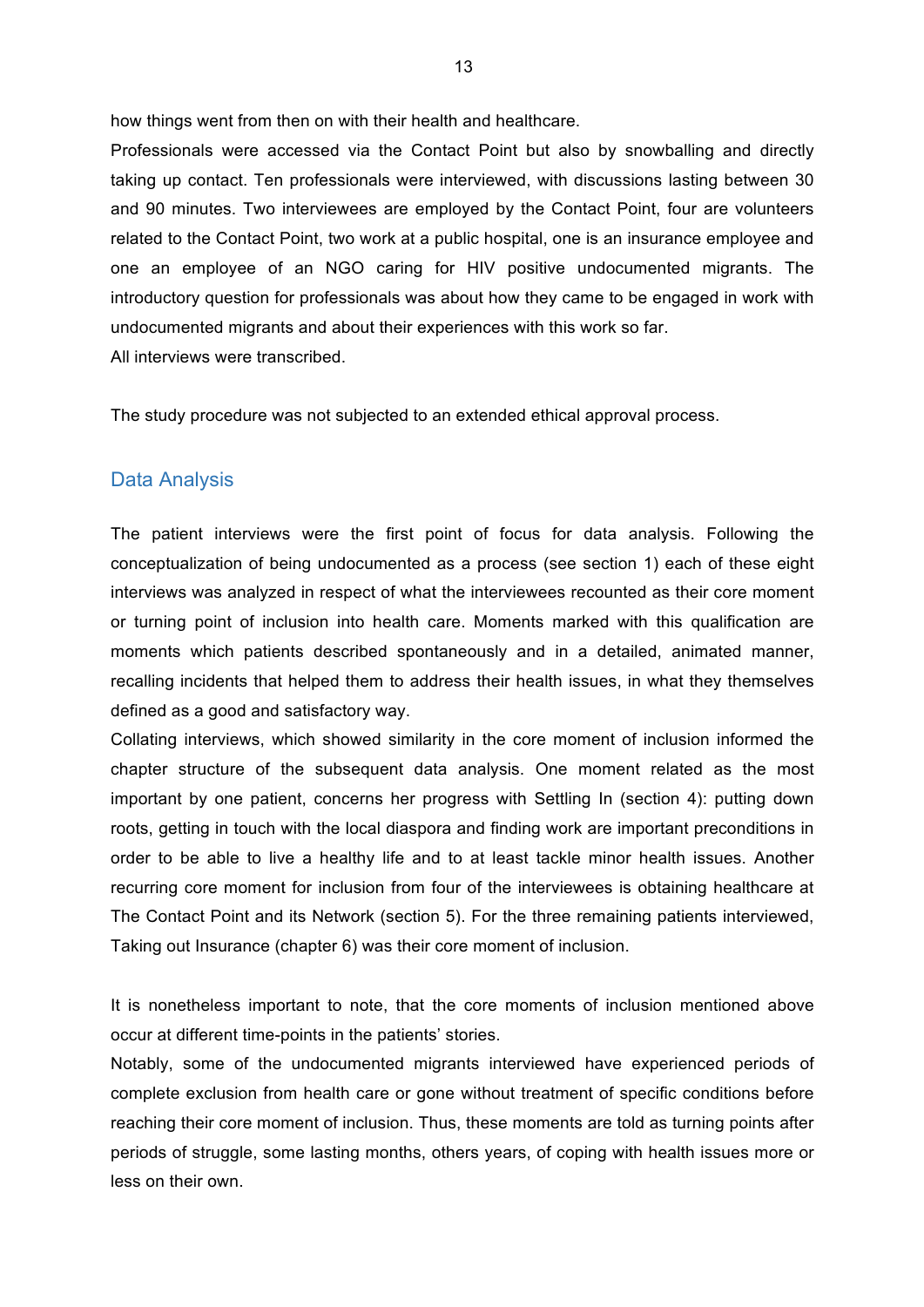On the other hand, some of the patients identify difficulties as remaining even after having had their most important moment of inclusion.

The longer and more difficult the time before a core moment and the greater the remaining difficulties, the more complex and involved the stories become. The order of the stories within the chapters has been chosen by taking this growing complexity of trajectories into account. Thus, with every story, more difficulties with inclusion to care and more moments of exclusion, but also the strategies for inclusion will appear.

However, inclusion or exclusion are social relations. It is thus not only the undocumented migrants that try to obtain health care, it is also the health care professionals embedded in their roles, organizations and rules that form part of inclusion or exclusion. The point of view of the professionals is important, in order to understand and contextualize undocumented migrants' stories, struggles and successes in tending to their health and healthcare needs. Thus, every time an undocumented migrant's story needs this kind of context in order to be understood, the statements of professionals are brought in.

Moments of inclusion or exclusion were subsequently analyzed according to the three further questions detailing the general research question. Thus, moments of inclusion or exclusion were contextualized with their preconditions and consequences, categorized according to aspects and qualities that analysis fleshed out.

# 4. Settling In

In this chapter, we will encounter the case of an undocumented migrant whose core moment for inclusion into health care was to settle in. Here we encounter a situation that also tells us much about the preconditions needed for inclusion into healthcare.

Concerning the question as to how common an experience like the one outlined below is, it can be said that, as we have already seen, in a year, about 2%-4% of the total population of the area attend the Contact Point. To this point, there certainly are undocumented migrants in the area who are in rather good health and never attend the Contact Point, maybe knowing, maybe not knowing of its existence. Thus, we can assume that the story in this chapter is shared by some other rather young and healthy undocumented migrants, who, as the Head of the Contact Point confirms, make up an important portion of the population. Over time though, more undocumented migrants might attend Contact Points. Indeed, Achermann et al. (2006:147) state for their study, that out of 18 undocumented migrants, only 6 had never seen a doctor, those mostly being cases who had only been undocumented for a short time.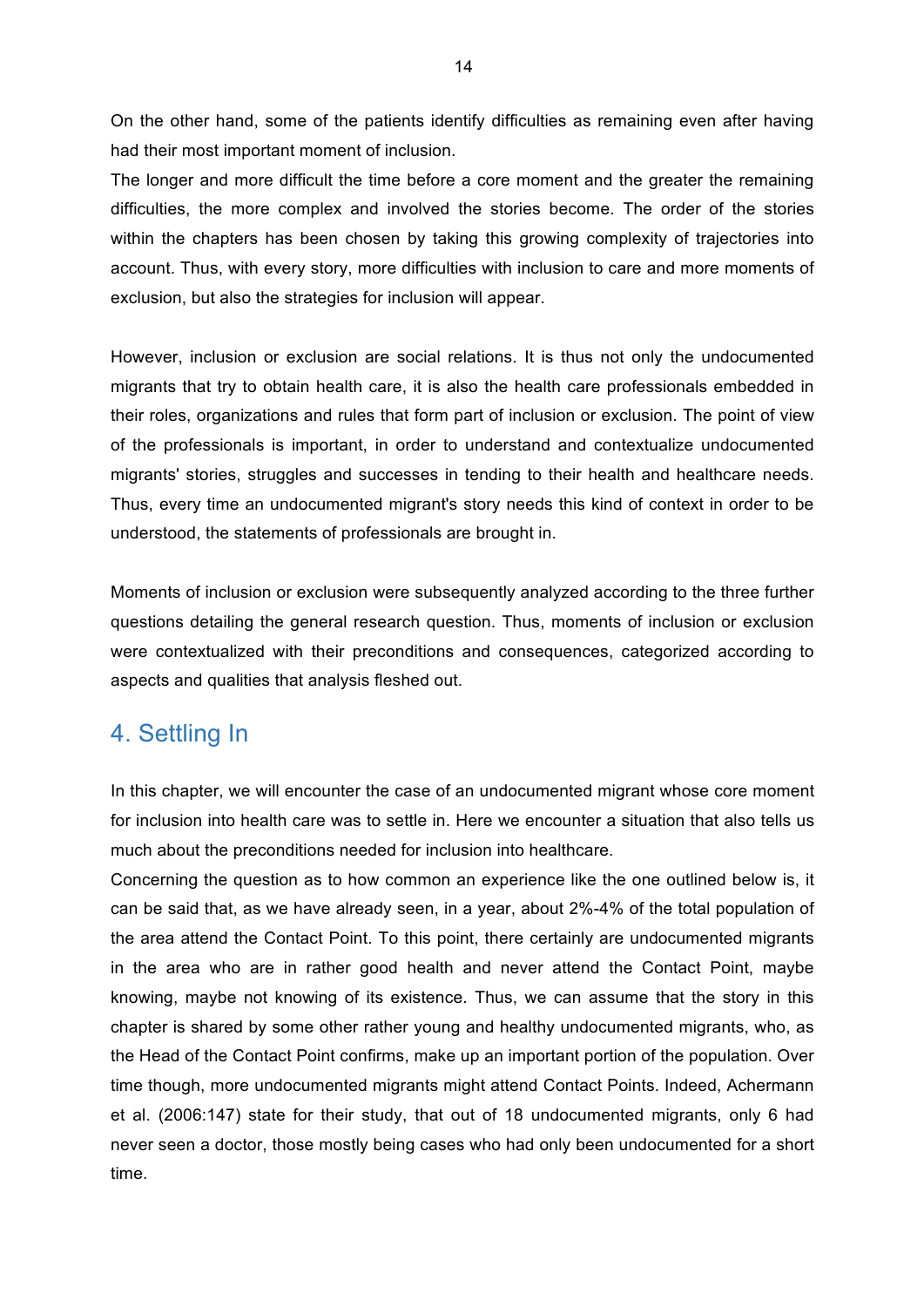And as in the case of ZL, it is estimated that most (Bilger et al. 2011:51), meaning around 80%-90% of undocumented migrants are uninsured (Rüefli & Hügli 2011:24). Explaining this brings us a closer look at undocumented migrants' economic and legal situations (see also Achermann et al. 2006), which is an important element of this chapter.

In reference to the economic situation, the head of the Contact Point estimates that an undocumented migrant in the region in question might be able to earn around 800 to 1500 Swiss francs a month, while some may have no income whatsoever. She therefore broadly confirms those authors who estimate undocumented migrants' salaries in various Swiss regions as lying between 600 and 2000 Swiss francs (Chiementi et al. 2003:38; Valli 2003:34; Anlaufstelle für Sans-Papiers 2004: 11; Achermann et al. 2006:113).

In order to contextualise the affordability of health insurance on such an income, we can create an example of a person living in Zurich. Heading for www.comparis.ch, a website that offers comparison of insurances, and looking for basic insurance including accident cover for a 27 year old woman, while going for the cheapest policy with a health maintenance organization and choosing the lowest annual excess of 300 Swiss francs. The cheapest insurance amounts to CHF 395.90 per month (as on 16th march 2017) This constitutes roughly 25% to 50% of an undocumented migrant's monthly income. Furthermore, in case of care needed, 10% of costs, up to 700 Swiss francs, the so-called deductible, have to be paid out of pocket.

Looking at premium subsidies, persons living in reduced economic circumstances may have access to these in Switzerland. Momentarily leave aside the question of how and whether such subsidies are obtainable for undocumented migrants (see Rüefli & Hügli 2011:30ff), as of 2017 a 27 year old woman in Zürich can claim a maximum subsidy of CHF 1'644 Swiss Francs per annum (Sozialversicherungsanstalt des Kantons Zürich 2017). This would mean a monthly premium of CHF 258.9 CHF, which would still constitute 17% to 32% of the monthly income.

By comparison, as the 2016 SGB report shows, Swiss citizens without children and a monthly gross income of CHF 2500 to 5000 Swiss francs spend 8% to 11% of it on health insurance (Lampart et al. 2016). The goal set by the revision of the insurance law was to freeze the spending proportion at 8% (Lampart et al. 2015). Of course, these limits apply to persons otherwise included in basic legal and social security schemes like employment contracts which include paragraphs on sick pay or notice periods, on unemployment insurance, maternity insurance and the like.

To choose an annual excess of 2500 Swiss francs is too great a risk for an undocumented migrant. A patient would have to put aside 2500 Swiss francs on top of 700 Swiss francs deductible, so at least two, at worst four months' salary. In case of non-payment, the patient incurs the risk of being exposed as undocumented.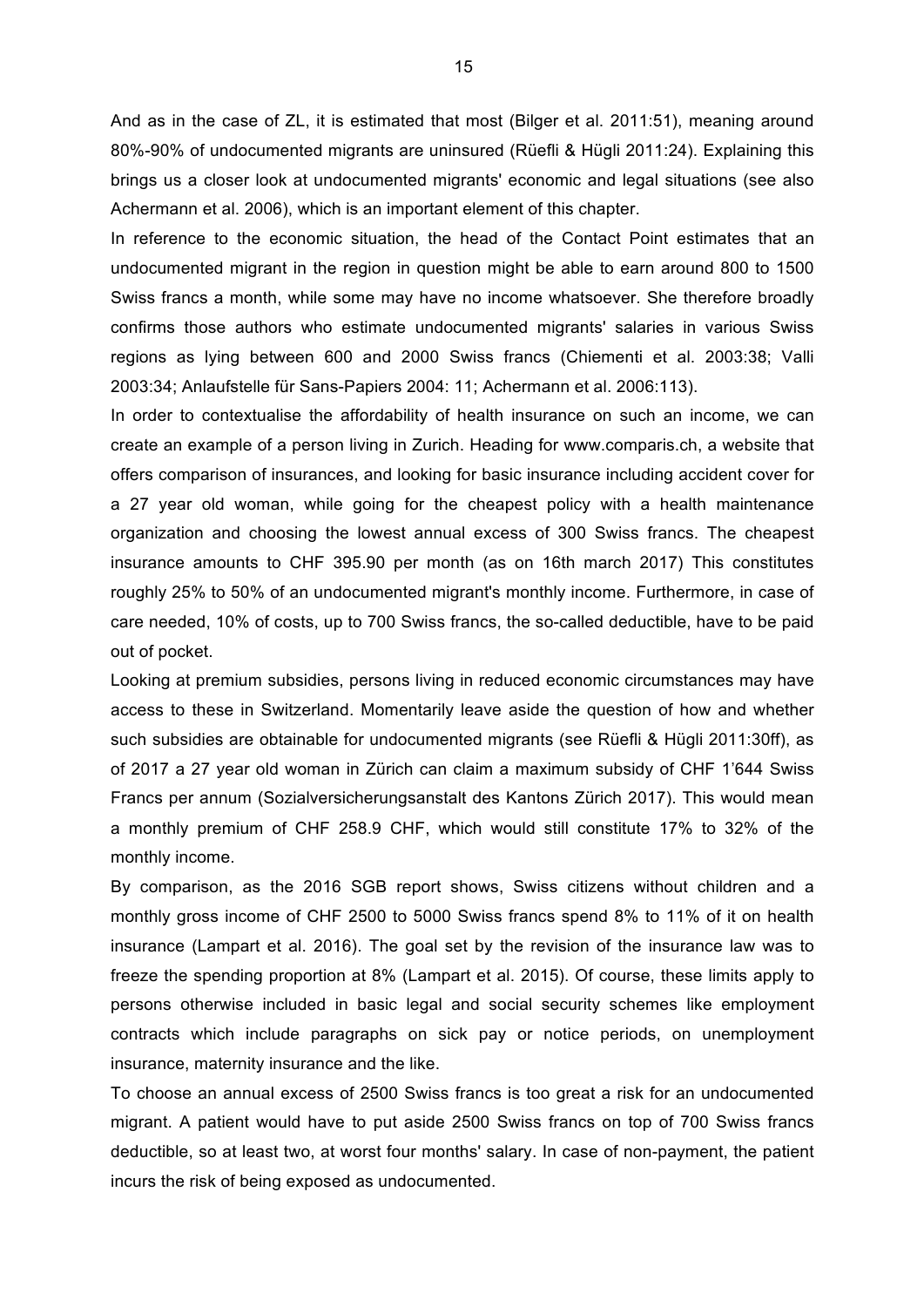Another aspect prevents undocumented migrants from taking out insurance: Any contact whatsoever with an organization which might be related to the state, is avoided. Consequently, it is very improbable for undocumented migrants to even to give their address to an insurance company. Furthermore, a person who so far does not have any health insurance in Switzerland, has to provide proof of residence, which is usually handed out by the municipality. An undocumented migrant lacks this proof. And as an insurance employee interviewed states:

*A normal administrator just looks at the dossier, is it complete (...) and is there a confirmation of registration from the municipality. If not, he checks with the municipality. (SO)*

In most cases, if clients simply forget to enclose the confirmation, or do not have it yet, this violation of data protection rules (KVG 84ff; see also Hüegli & Rüfli 2011:32) has no negative consequences. In the case of undocumented migrants, it can lead to deportation. In addition, a bank account is needed in order organize financial transactions concerning the insurance. But to open a bank account, one needs a proof of residency in Switzerland.

In terms of health care, this is how, in ZL's story, the Contact Point enters into the picture. This introduces us to the head of the Contact Point (WM) as well as a general physician (RF), a gynaecologist (HU), and another general physician with a specialization in ultrasound, volunteering at the Contact Point.

### ZL - "Now, it's just fine"

The interview with ZL takes place spontaneously, as she attends the Contact Point on a drop in morning. ZL is in her twenties and has been living as an undocumented migrant in Switzerland for about four years now. Asked about her health, she says, about her first two years in Switzerland:

*Just for me it was a bit terrible and I missed my family a lot and also my daughter and then I cried a lot, almost every day. (ZL)* 

We will encounter the difficulty of leaving one's family behind in other patient's stories. Here, at the very beginning of ZL's story, we encounter the idea that there might be specific conditions in the life of undocumented migrants that may bring out specific health issues. The head of the Contact Point states that many undocumented migrant's health problems are related to bad living and housing conditions, bad jobs, fear of being caught, missing their family and dependency on the goodwill of others for otherwise most common necessities. But immediately in the interview, WM contrasts these difficulties with the cleverness, good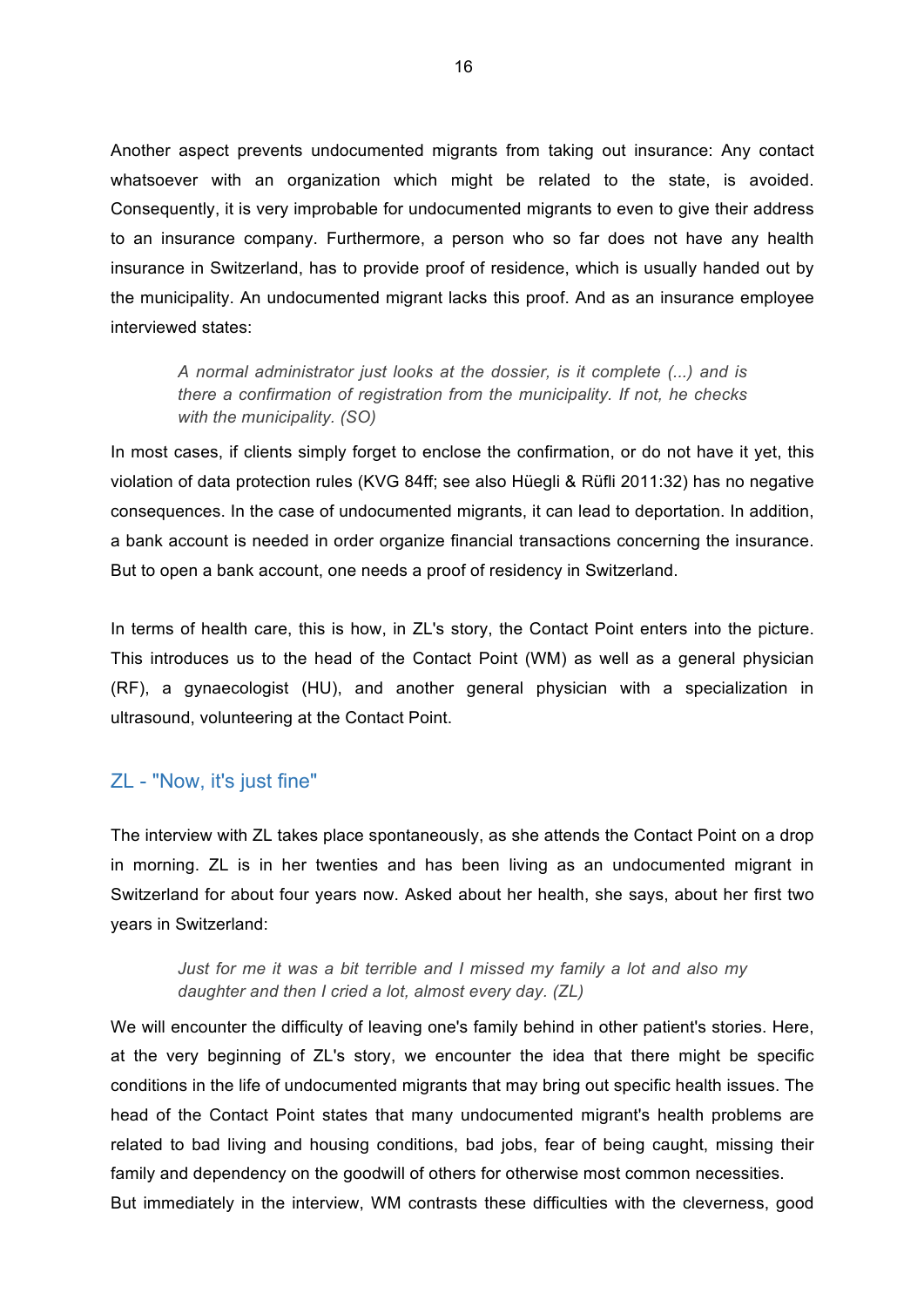language skills and independence of some undocumented migrants and refers to them as "survival artists" (WM). Similarly, the general practitioner volunteering at the Contact Point attests to his patients "virtuosity" (RF) in handling their daily lives. And also ZL states, just after talking about how she had cried almost every day: "And yes, now it's just fine" (ZL). In these statements we can see, that it is important for both caregivers and patients to see undocumented migrants not purely as victims, at the mercy of circumstance, but also as active agents, able to control their own lives. We will see on several occasions later on that the question of doing things and more importantly achieving inclusion into healthcare oneself, rather than having to refer to and depend on others, is important for undocumented migrants. But then, what made things "fine" for ZL after two years of struggle? How did she overcome the pain of leaving her family and especially her daughter behind? She says:

*And then I got to know other women here and, yes, this woman helped me so much. With work and so on. [MJ: other women from your home country?] Yes yes. I know two three women. But now they have become good friends of mine (laughs). And these women also work here. And I also work a bit more as a cleaner and sometimes I mind children. (ZL)*

We can see in this statement that getting in touch with the local diaspora and getting to work are decisive here for a 'fine' life. Indeed, ZL migrated together with another woman from her country. This and other contacts to compatriots gave her the opportunity to find work. Adding to that, ZL learned one of the national languages.

By working, ZL also has the ability to support her daughter back at home. It thus helps her to address the pressures that come along with her status as an undocumented migrant. As we will see, to be able to support those 'back home' is also an important point for other undocumented migrants. Inclusion into health care often does not concern only a single individual. For ZL for instance, her inclusion into health care is also about caring for those who stayed home.

For ZL,the Contact Point is a place that "I can come to when I have something" (ZL) and thus helps her to create conditions for a healthy living and gives her stability. It was one of her friends who told her about it. At first, she did not attend it as she did not see any need. Then, her friend told her it would be good to have a gynaecological check-up and she dropped in for the first time, her friend translating. On the day of the interview, it is her third visit. She is here for a cough and also for her ear, in which she has been experiencing hearing loss for several years and now it is aching and oozes liquid. For the examination of the ear she will be sent to the Contact Point's network, which we will encounter later on in detail. To her, Inclusion into health care is to know that, should she have some more serious issues, she has a place to go to.

Turning now to a closer look at the professional's point of view concerning the routine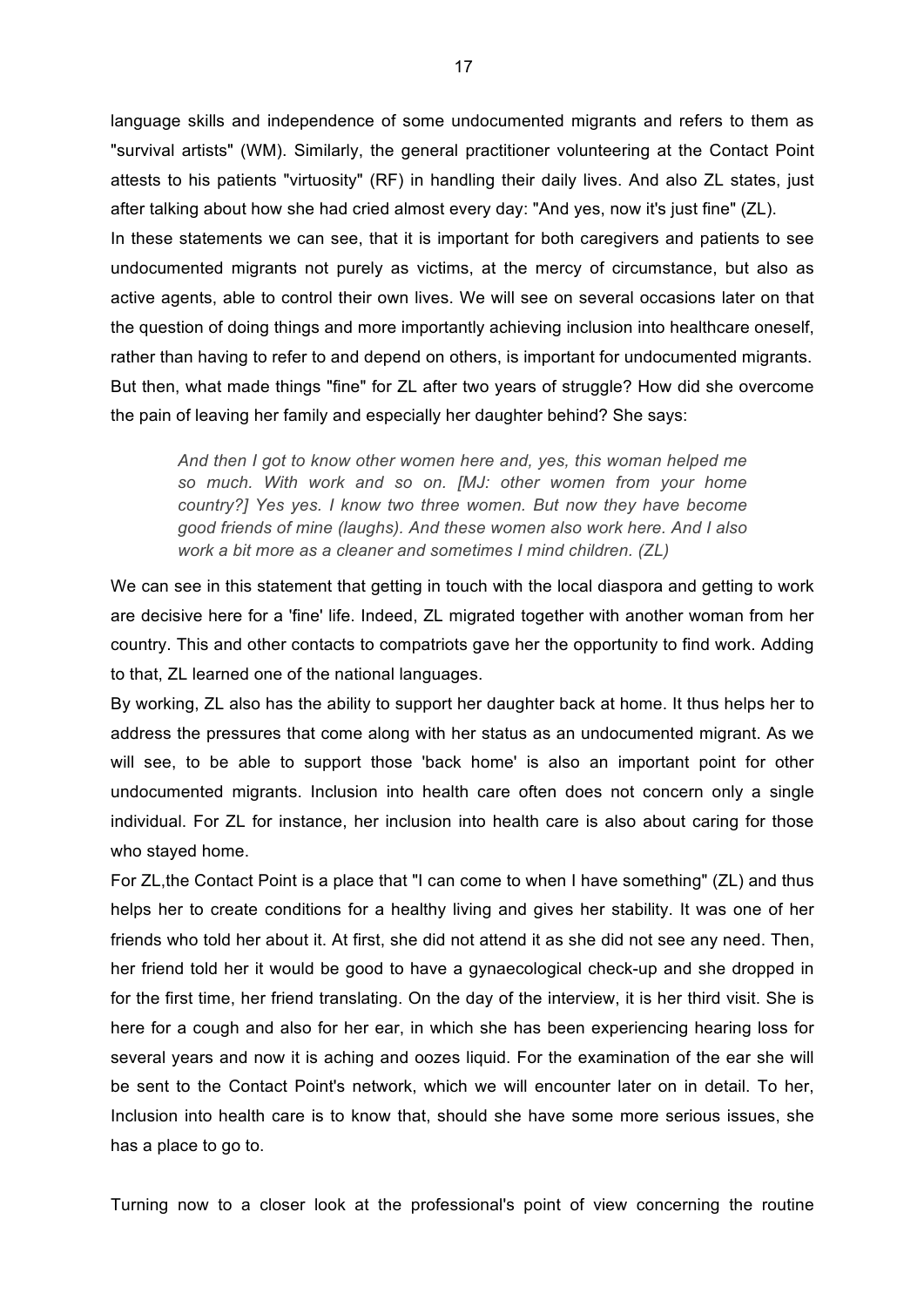gynaecological check-ups, the gynaecologist volunteering at the Access Point states:

*Here I don't notice much about their background, except that there's sometimes a language problem. Other than that it's like it was when I was working as a gynaecologist in [a Swiss hospital]. (HU)* 

For him and the ultrasound expert, concerning the patients that they have seen so far, they state that they would not have been able to tell an undocumented migrant from a citizen.

Knowing that the Contact Point exists, and more importantly, to have a few friends and some work – all these elements allow ZL to reach and maintain good health.

An important element in this is that she can help her daughter and thus address a problem that comes up with her undocumented status. Inclusion into health care for herself means also to be able to care for those left behind. Health and inclusion into health care are thus embedded into and dependent on social relations.

ZL has made herself a situation. She found a place from which to orientate and thus can be an active agent of her own health. This autonomy contributes to her wellbeing.

We see also that from a professional perspective, including undocumented migrants into health care can be quite unproblematic and does not necessarily require specific skills.

# 5. The Contact Point and its Network

In this section, we look at patients who, unlike ZL, have encountered more serious health issues and for whom the Contact Point and its network have proved to be vital for their inclusion into healthcare.

As we have seen, about a third of the patients attend the Contact Point regularly and another third use the service sporadically. While BS probably tends to belong to the latter category, GL, KF and TG are long term regular patients. During part of their stay in Switzerland, these three patients have also experienced periods of partial or total exclusion from health care. Thus, their experiences during these periods may well reflect those of patients who have some health issues, but do not know about the Contact Point.

Again, a very important actor for inclusion into health care, insurance, is not present in these patients' stories. In the case of BS, the health care needed is not covered by insurance. Furthermore, her story reveals emergency services as another potential point of inclusion that remains unused. BS's statements will be complemented by the perspectives of an administrative employee (BH) and a doctor (AM) working at a public hospital's emergency service. BS's story will further reveal her and the Contact Point's interactions with professionals of the Contact Point's network. For GL and TG, insurance is a background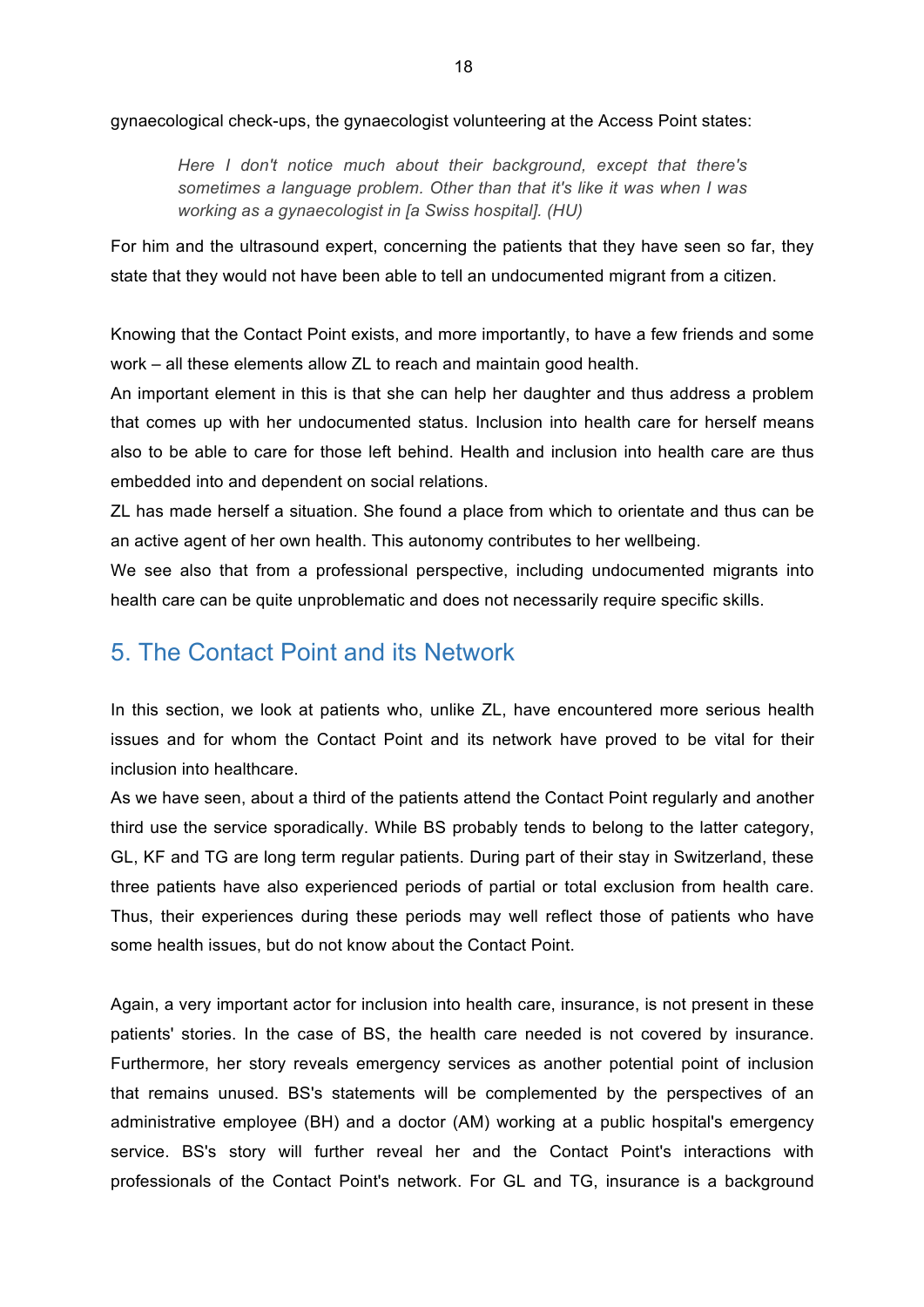issue. They have insurance because others have taken on the complete administrative and financial burden of obtaining it for them. Again, the Contact Point and its network are their most important points of reference. TG's story highlights, for the first time, the role of the Contact Point when it comes to taking out insurance for a patient. We will also see what this process involves from the perspective of an insurance employee (SO), thus adding to the analysis of Rüefli & Hügli (2011) who only give a brief overview of the situation. Furthermore, through the perspective of LI, a diabetes counsellor of the Contact Point's network, TG's story will show more closely how the professionals of the Contact Point's network contribute to inclusion. Finally, for KF it is the care at the Contact Point and in its network that proved to be her most important moment of inclusion, insurance being financially out of reach.

As the Contact Point and its network are the core professional actors in this chapter, it is important to note that, as WM puts it, the Contact Point is positioned in a "relationship of dependency" (WM)" to the professionals in its network. Indeed, they often work extra hours, spontaneously and for reduced pay. It is not easy to build up such a network and specific motivations from professionals are needed. For example, the general practitioner volunteering at the Contact Point states that he has often worked with socially vulnerable patients. The gynaecologist and the ultrasound-expert whom we met in ZL's story, have both worked in hospitals in so-called developing countries. The head of the Contact Point describes the work with the network as time-consuming. She always needs to arrange

*very binding deals, but with individuals. Because, we don't really have any [formal] agreements. (WM)* 

This is echoed by the other nurse working at the Contact Point:

*We're always dependent on there being people with a good heart, or that someone feels, yes, we really must help these people. (NU)*

#### BS - "they always find a solution"

BS is a woman in her thirties, who has been living in Switzerland for about four years. Concerning health matters, her situation was initially quite comparable to that of ZL. Echoing statements from the previous chapter, BS initially portraits her life as an "adventure" (BS). Interestingly, a few moments later in the interview, she starts to muse that God keeps undocumented migrants healthy because they "already have to bear all the weight of the adventure" (BS). Her adventure should thus not be misunderstood as a purely hedonistic undertaking. The "weight" is always present and, as with ZL, causes physical and mental symptoms: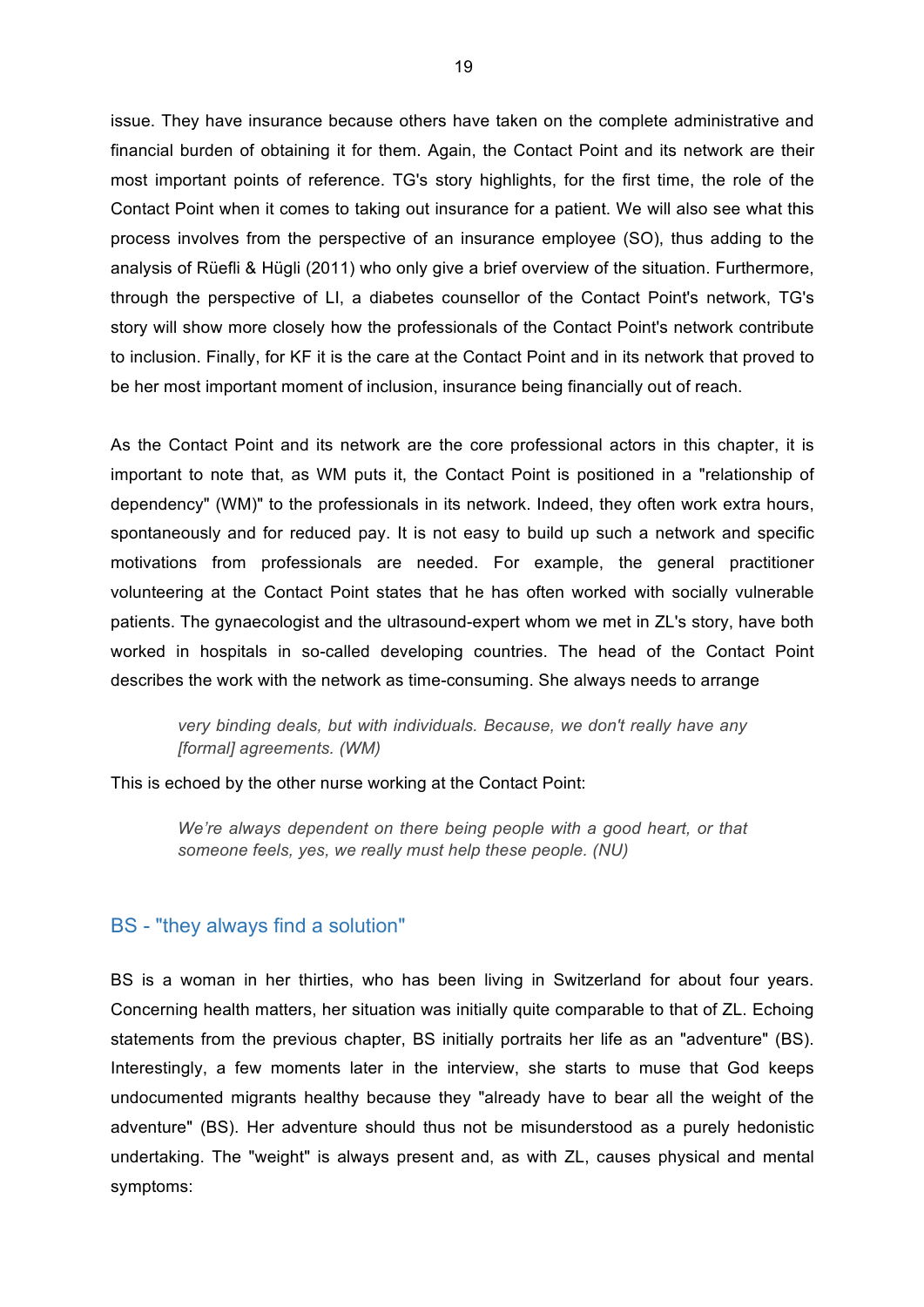*So if one has, (...) a headache, perhaps because from time to time one is in a state of depression when thinking about the family. (...) Because I spent the whole night thinking, thinking about my people, thinking about my family. (BS)*

Again similar to ZL, BS gets to know about the Contact Point early when she arrives in Switzerland through the local diaspora. The community also provides her with housing and some child minding jobs. As she says:

*Some people already know how to get things done, as we are in an irregular situation and then also we don't have any work so we can't take out any health insurance. So this way we are informed. (BS)*

BS gets registered at the Contact Point with her age, name and birthdate. A short while after, she gets a toothache to the point where she feels that she needs treatment:

*I needed to be given care immediately. Because there were already infections. (BS)*

She decides to call WM. In the following, BS describes in great detail, with precise naming of days and hours, how WM organizes a same day after-hours appointment at a dentist's, accompanies her there as she does not know the city yet and assures translation. WM then sets up an urgent appointment for BS with a surgeon at the dental surgery the next morning at 7am. For BS this unbureaucratic and quick aid and treatment is a core moment of inclusion. This is confirmed at the end of the interview when, asked what she would like to add, she says:

*That in Switzerland er, at the Contact Point there are wonderful people who don't defer until tomorrow the things they can do today. Because it was an emergency. So, they always find a solution when facing an emergency. (BS)*

This moment is the starting point of a longer treatment of BS's teeth in the Contact Point's dentistry network, inclusion thus gaining stability. As the patient herself explains, the surgeon, showing professional interest, found out that she has a tendency to lose teeth easily. Further, there seemed to be some teeth that had grown in wrong, due to a specific morphology of her jaw. After having several teeth removed by the surgeon and consequently losing her ability to masticate food correctly, she needs an implant. The head of the Contact Point, having obtained the radiography showing her state after surgery, organizes a series of appointments with another dentist recommended by the surgeon. Asked more closely about these appointments, BS says they were all set up by the head of the Contact Point. However, she stresses having gone there "on my own and they would tell her what had been done" (BS). Again, BS stresses the importance of the professional's interest:

*In the beginning (...) it was a bit difficult. Because when she saw the state*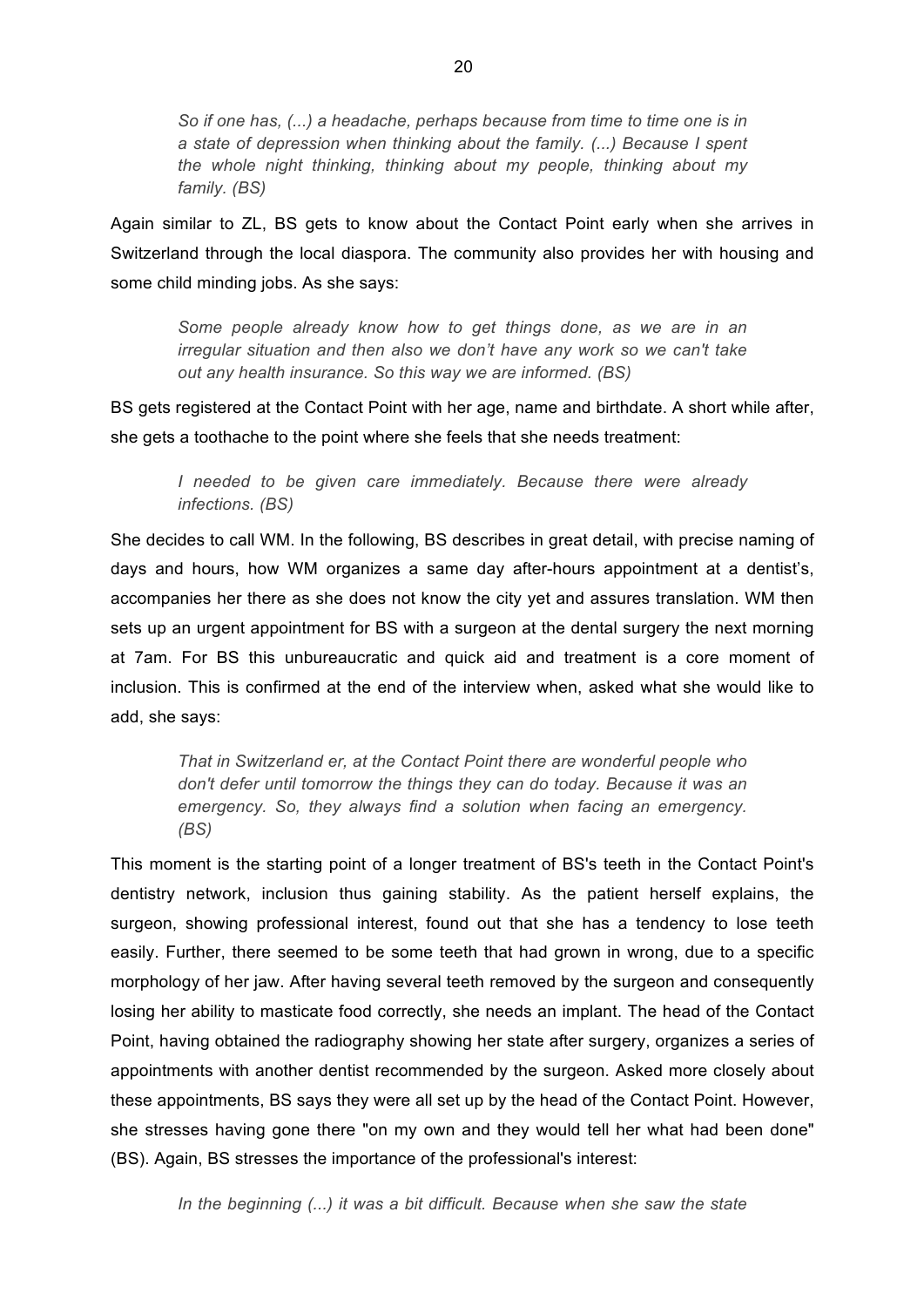*of my mouth (...) 'Why is it like this? What can we do?' But knowing her profession, she found a solution. And for her, it was also a challenge. (BS)*

To have seen BS's morphology as a challenge and a possibility to stretch one's professional practice seems to play an important part for a lasting inclusion in BS' view. She reports that her face's shape changed during treatments and she had some issues accepting it, but states that she is very happy with it now. She still visits the dentist who did the implants for check-ups.

Turning now to the professional's point of view, one of the first questions that comes to mind is why BS never considered attending an emergency unit despite having such urgent problems with her teeth. Her response:

*Well, the first thing they ask for is your identity card and you don't have any documents on you. (BS)* 

According to the interviewed hospital staff, BS's fear of being asked for an identity document is groundless. The administrative employee says: "We couldn't care less about the legal status" (BH). The doctor agrees:

*I don't really get notice of it [whether a patient is an undocumented migrant]. Most of all, I don't know (...) what an undocumented migrant looks like, right.* (...) We are not trained for that, and (...) I mean, it wouldn't *change anything. (AM)*

Still, it seems BS is lacking this knowledge. The fear of being exposed and subsequently deported when attending emergency care becomes clear, when she tells of an acquaintance who had an ectopic pregnancy. The undocumented migrants around her brought her to a hospital at the last minute, when she was already having convulsions and her limbs were going cold. They did not call an ambulance. Before driving, they called a Contact Point and asked what they could do. BS knows that no one will be left to die and that in life threatening circumstances care will be given first. Still, she assumes that inquiries about identity will be made:

*They will first take care of you before asking you from where you are, what's your origin. (BS)*

But, and this is the other side of her story, BS is again amazed at how well her acquaintance had been taken care of:

*If you consider our hospitals many would already be dead, but in Switzerland, people (...) give their time for others. And, if I may says so, almost for free. For free. That's a great thing. It's great. Because [at home] for everything that is done you need to offer an incentive. But that's not the case here. (BS)*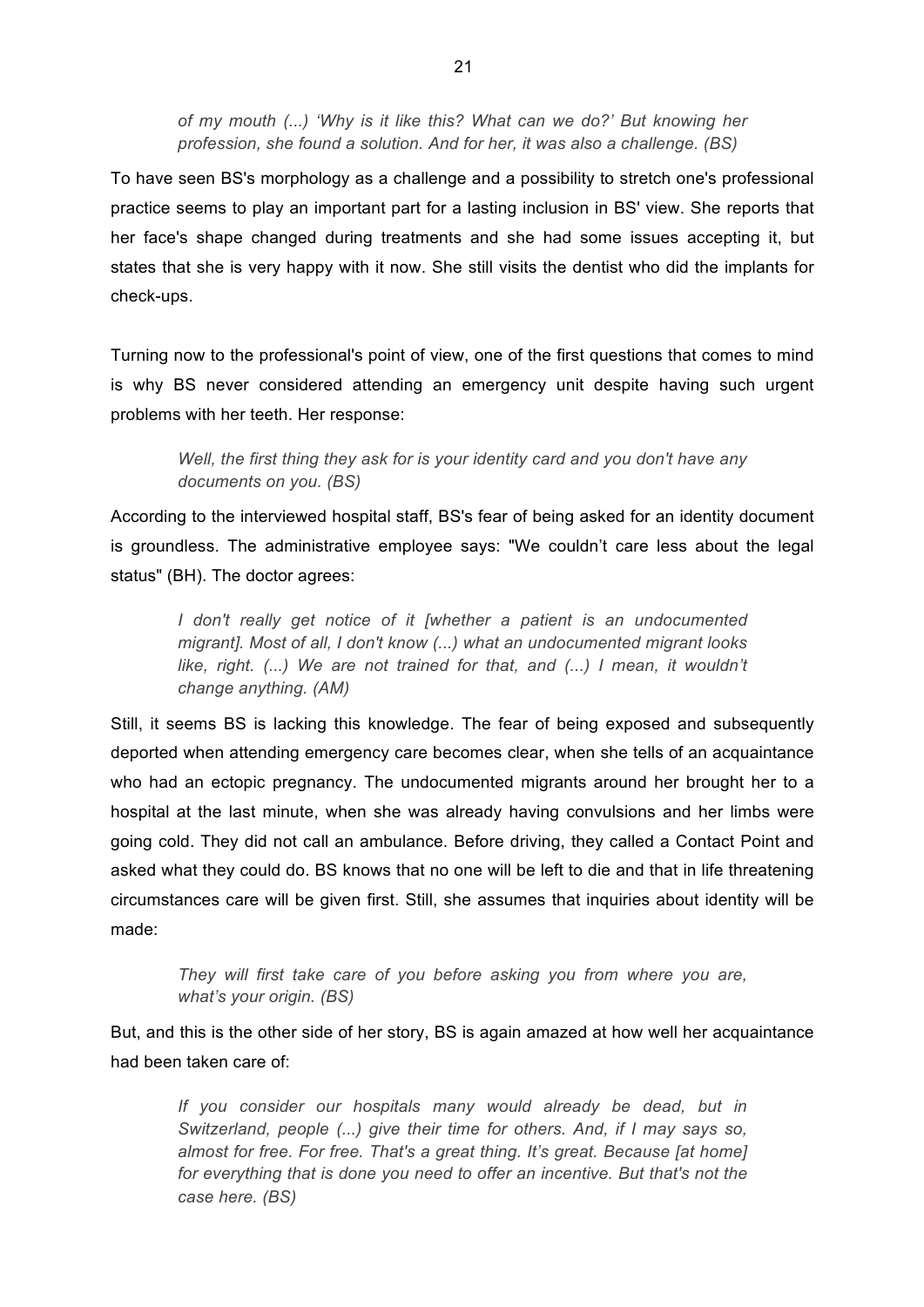BS compares and contrasts her country of origin with Switzerland, and highlights the fact that delivery of care is independent of financial exchange or bribery. As we progress, we will encounter other examples of patient's valuing the predictability of a system free of corruption. With this in mind, it must be said that BS is right when she says that the care in such an urgent case is 'almost for free.' More drastically, the general practitioner volunteering at the Contact Point says:

*Even when we send someone to an emergency department, they immediately check: is he able to pay? (RF)*

Indeed, as the administrative employee at the hospital confirms, if a patient can be talked to before care is given and the administration becomes aware that costs are not covered, staff try to obtain a deposit of 500 Swiss francs. If this is not possible, care is given anyway:

*We do inform the doctor that the patient can't pay the deposit. And then the doctor simply takes the history, carries out diagnostics and provides treatment. But on a level where he assesses, well, whether things can be postponed until the finances are sorted. Or whether we have to [do something immediately], in which case we do it. (BH)*

If patients however give out an address, they are pursued for payment. An undocumented migrant would therefore either have to pay for the care, give a false address, or deal with being pursued, risking exposure once again. The canton on his side does not, as the administrative employee informs the interviewer, refund costs for treatments of patients without insurance.

If a patient says to be without insurance but to live in the hospital's canton, the administrative staff makes him or her sign a form that will reach the canton's responsible for social insurances. This responsible will then attribute the patient to an insurance. The head of the Contact Point though knows that in these situations, undocumented migrants will sometimes give a wrong address, causing an futile administrative process.

Turning to the Contact Point, we have seen that it plays a key role in further inclusion. To some extent this role follows through all the way, with WM receiving medical reports and organizing all appointments.

The reason for this is the dependency of the Contact Point on its professionals, already mentioned in the introduction to this section. Also in the case of dentists, it is not easy to find professionals willing to work extra hours and for reduced fees. BS says that both dentists caring for her had previously worked in areas experiencing civil war and in developing countries. WM adds that for her, it is easier to motivate dentists who themselves have a migration background, to help. Again, personal engagement and goodwill is needed. For the Contact Point, the resulting lack of formal agreements prompts it to closely monitor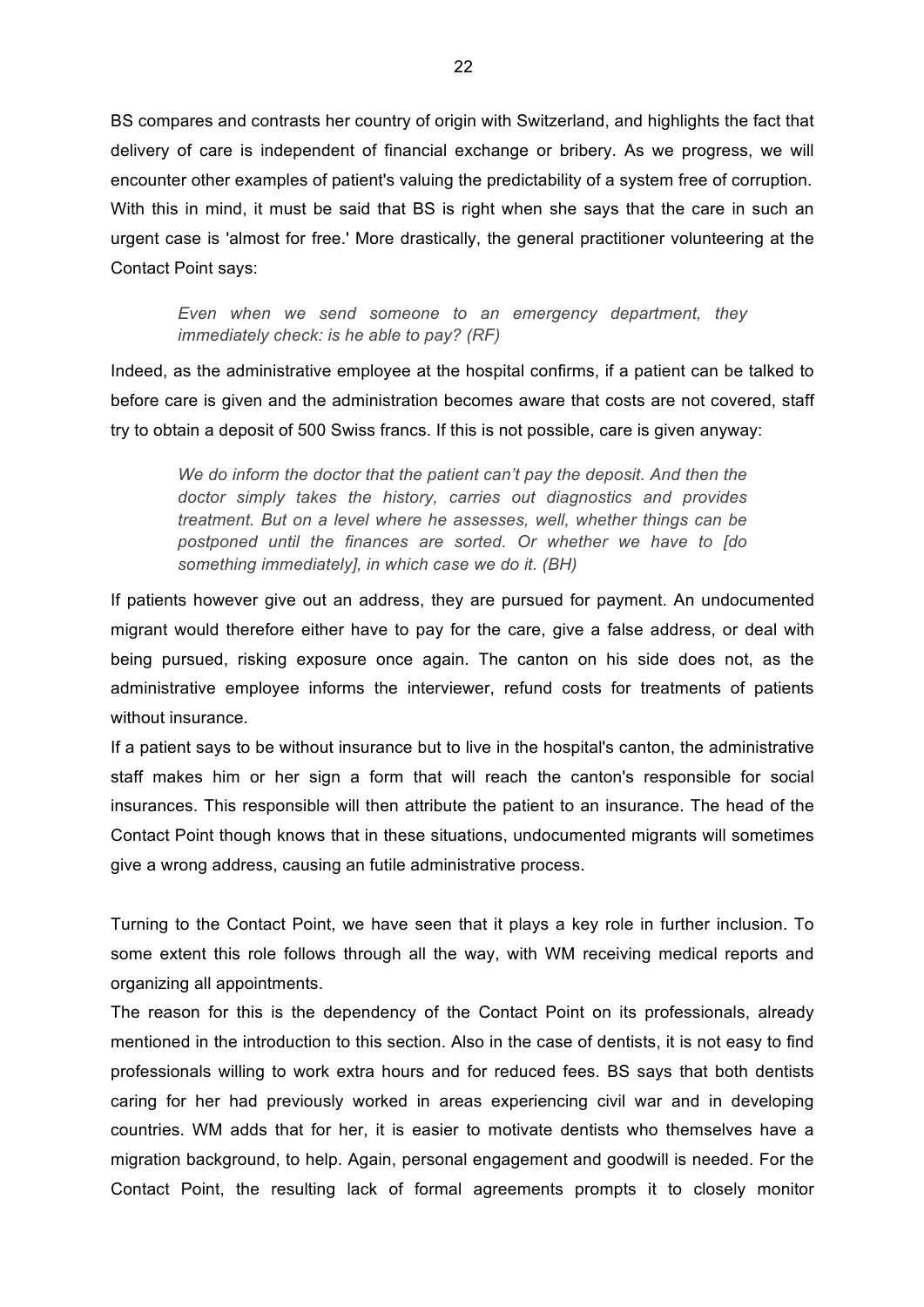professionals' interactions with patients, in order to quickly mediate in case of difficulties. One cause of difficulties can be that undocumented migrants may not be very reliable at keeping appointments. As the head of the Contact Point says:

*Especially with the dentists I'm really pedantically careful, I accompany almost every single person. Only when I see that people are really reliable (...), only then do I tell them they can go on their own (WM)*

As the other nurse says, at the Contact Point itself, flexibility is needed:

*Overall, I had to learn to deal with that, people either attend or they don't. For whatever reasons, maybe they are working, or they forgot, or they couldn't afford the train fare. (...) You know, we're not like in a hospital, where you then go, well they didn't attend this time, we may as well not take them next time. That's not how it is here. We say hey, we are here for these people and if they don't attend, they will have their reasons. (NU)*

For instance, BS says that she might not always be reachable, as, when childminding she sometimes stays in another city for some weeks and cannot leave during that time. Certainly, the professionals of the Contact Point's network are not always willing and not always able to offer such flexibility.

Another point BS doesn't spontaneously address is the financial aspects of her treatment. Asked about her contribution to costs, she says she can make it up with her little jobs and again mentions WM as first interaction partner for these issues.

The Contact Point has a fixed budget of 500 Swiss francs per year and patient. A first strategy to try to counter this financial precarity, is to make patients contribute towards the costs of their treatment. But for the personnel of the Contact Point, there's no clear procedure how to assess a patient's financial capacity:

*I have to negotiate with them each time. And there is nothing I can refer to. (WM)*

The head of the Contact Point says she has developed "a feeling" for these things, and attempts to "take people at their word." She wants them to understand that "everything is not for free" (WM). In the case of dental care, patients should pay at least one quarter of the total costs in installments. Sometimes, money can also be reallocated from patients who have not incurred high costs. And sometimes, it can happen that patients defraud their way into care:

*Well, I have also been tricked by some, in that I sent them to the dentist and they never returned. (laughs) Yeah, of course, that money, I never saw again. (NU)*

As we will see further on, for various reasons, patients sometimes obtain healthcare through fraud and lies. In these cases Inclusion is achieved through being marginalized.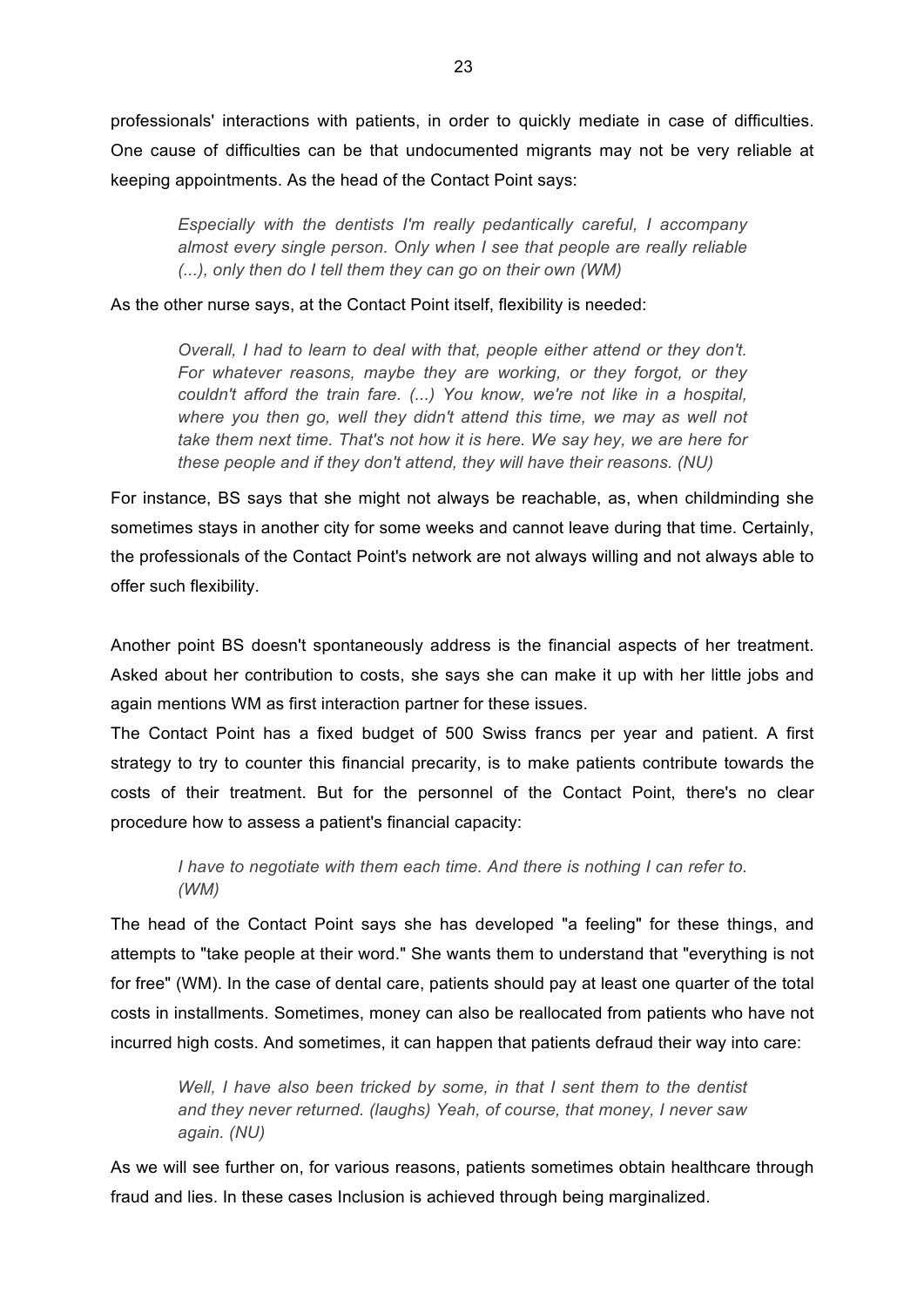BS's story firstly confirms insights we reached through ZL's account: that for inclusion into healthcare to happen, there needs to be inclusion into a community. There needs to be inclusion into a system of paid work in order to establish a good living situation, but also in order to be able to contribute towards the costs of care. For BS, inclusion into health care at the Contact Point and its network has very positive consequences, as it allows for stable inclusion and lasting care for her dental problem.

Furthermore, the unexpected quick and non-bureaucratic aid and organization of appointments proved to be very important for a lasting inclusion into treatment. The negative flip side of this becomes clear when BS is talking about emergency care. Here she conflates the idea of exclusion from treatment, with administrative exclusion due to lacking legal status. In the case of emergency care, therefore, the condition of being undocumented in itself excludes people from it. Furthermore, financial aspects of inclusion are also difficult to achieve and may put undocumented migrants at risk of deportation, should they be pursued for costs. Thus, difficulties with financial inclusion increase the likelihood of patients being excluded from emergency care.

Listening to the two nurses working at the Contact Point, we can also start to see that quick and non-bureaucratic aid and professional engagement are in fact the result of an ongoing effort by the professionals' side. This effort especially involves the setting up of stable agreements, in a situation where goodwill, personnel engagement and organizational flexibility are particularly needed. Also, financial insecurity bringing with it the risk of exclusion from health care, is partly transferred from patients to the Contact Point, thus intensifying its dependency on the goodwill of individuals.

The engagement and interest shown by professionals were important conditions for inclusion for BS. Such qualities would probably also have been mentioned by patients from the wider population, demonstrating that inclusion into treatment need not, in the case of BS, address her legal status. Another important value when talking about inclusion is more specific to BS's situation: The Contact Point's dependance on the professionals in its network has the consequence of requiring a certain passivity from BS's, on the flip side, BS's statements show that she values the act of attending appointments on her own. So, it seems, that it is important for her to maintain a degree of autonomy whilst achieving inclusion.

### GL - "these people are now like my family"

In 2016, 13'526 people were denied asylum or temporary admission in Switzerland, corresponding to 51% of all asylum seekers (SEM 2017:16). If not appealing to the administrative court, leaving the country, or going into hiding, rejected asylum seekers live on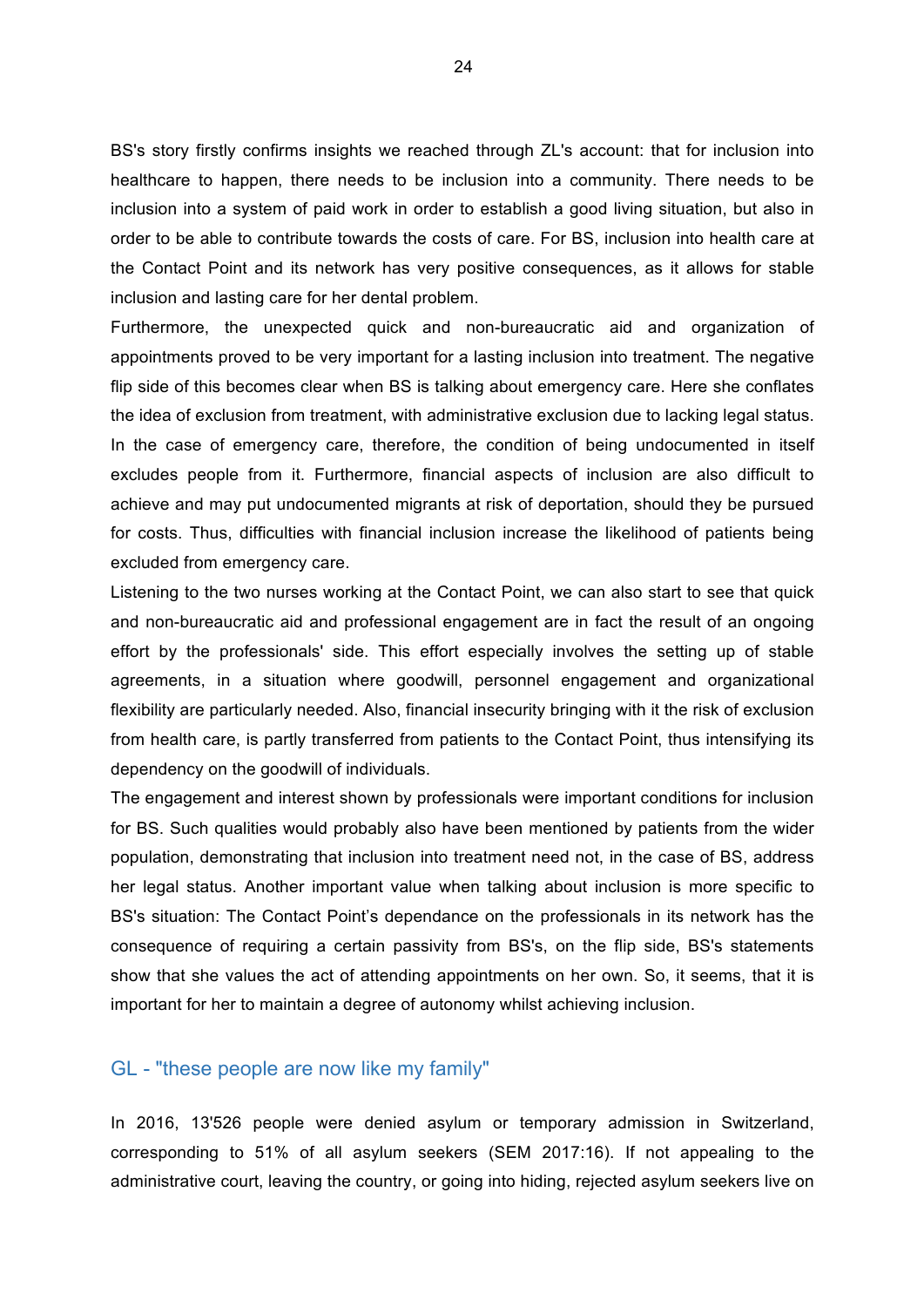so called "emergency assistance" (see Suter 2011). They are undocumented migrants insofar as they have no right to stay in the country. If not housed by friends, they live in emergency accommodations, where they also get food. Some of them are given 56 Swiss Francs a week, others are handed vouchers. Rejected asylum seekers do have a health insurance plan, provided by a special scheme, which is also is given to asylum seekers in process. Health care can then be accessed via the asylum center's staff and is covered by the insurance. Rejected asylum seekers sometimes live in this situation for years and are under the constant threat of being deported.

GL, a man in his thirties, is one of these rejected asylum seekers. Adding to the rejection of his application for asylum, his identity documents have been confiscated during the asylum assessment process. He consequently has no documents at all relating to his identity. At the start of the interview, he explains that he left his country after having been tortured during an eight-month imprisonment. Migration included a difficult stay of several months in Greece, from where he finally, with some additional financial help from his family, reached Switzerland in a truck. Arriving in an initial asylum camp about mid 2011, he tells personnel there that

*I have health problem. When I [was] in [my home country] they too much (...) tortured me. (...) And sometimes I feel very bad. I (...) think that maybe tomorrow I die. (GL)*

Being then moved to a transit center and thereafter to a cantonal center, he repeats his problem, but still is not given any care in this respect. During these times, GL also has difficult experiences with a general practitioner:

*[I said] 'I have a problem.' He asked 'why do you come here so often?' [I came] one week two times or three times because (...) my health was very bad. When I go [again he asked] 'why are you here?' I say 'you don't know anything.' (GL)*

The same doctor diagnoses GL with a stomach problem and subsequently sends him for surgery at a hospital. But apparently he does not recognize, or can not not adequately react to GL's mental health problems. Inclusion into health care therefore remains fragmented.

Again, the interactions with healthcare staff in the hospital and the surgery itself were good experiences. GL reports having been well informed and treated. During the interview, he explains in detail how the endoscopy was explained to him. He reports having had fear:

*You know in my land, sometimes some people having endoscopy, (...) they have much pain (...) and then they say, 'ah you may change completely (...) it's not good.' (GL)*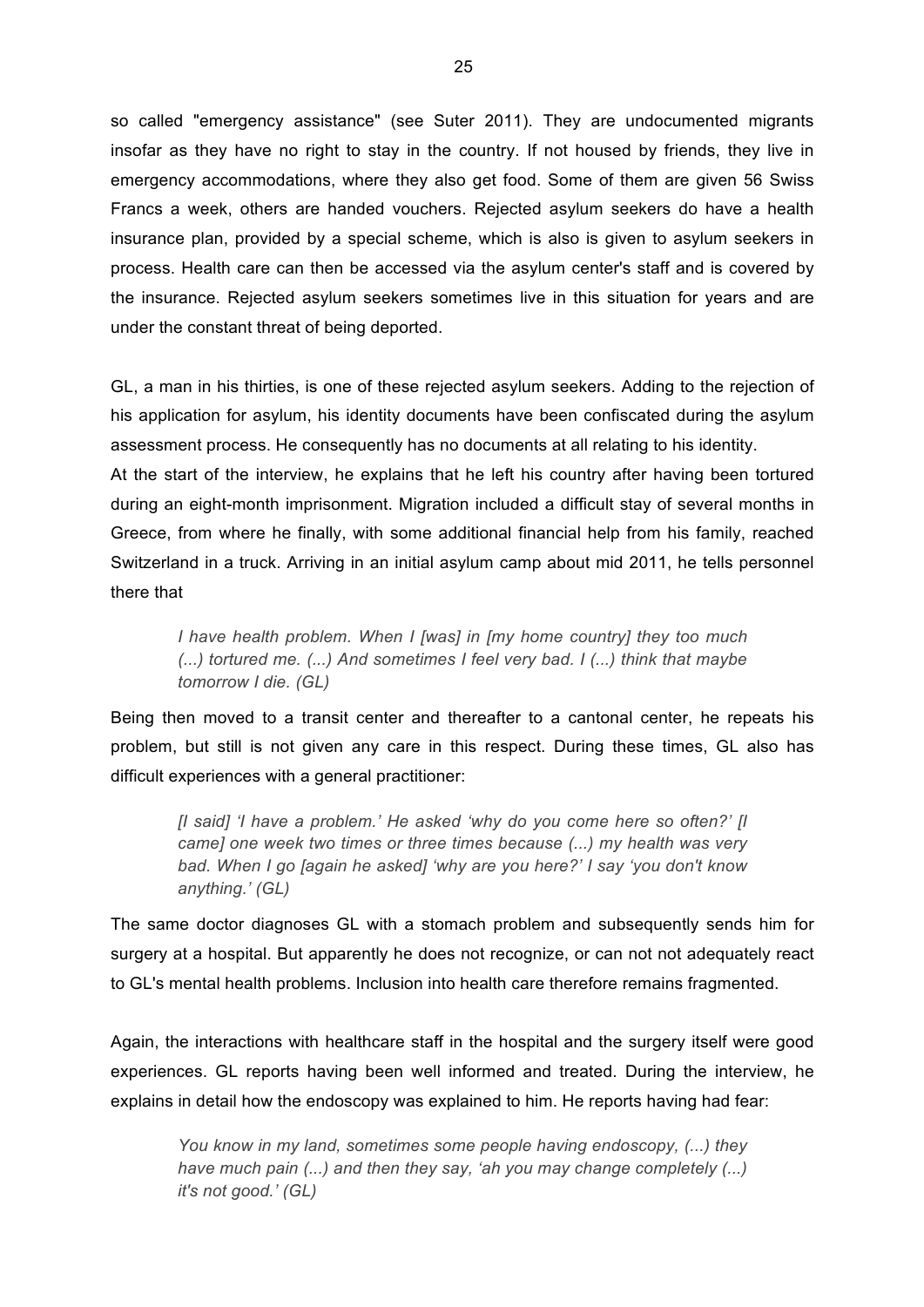Laughing, he says that after the surgery,

*when I woke up, they said 'ok it's finished.' I thought that maybe they start now. They say 'it's finished.' I say 'What? Ah it's finished.' (GL)*

Still, his mental health problems remain untreated as his application for asylum is rejected and he is transferred once again. For GL, every transfer means an unannounced and unexpected disruption, it is difficult to rationalise. Also, in the interview, it is not easy to precisely follow all the different places he was transferred to. The hospital's doctor confirms that this is also a difficulty for healthcare professionals: "In Switzerland you don't know how the patient did at his last placement" (AM). At his next placement, an emergency accommodation, GL still does not to get adequate consideration of his problems:

*They give us too much medicine. 'You use this one, this is very good, you use this one this is very good.' (...) But I think (...) I have another problem. And they give me another medicine, because 'ah, we have a sample here.' (GL)*

Adding to his difficulties, there is the insecurity associated with life as an undocumented migrant, at the constant mercy of the authorities. This is well illustrated by GL's account about an encounter with police at a time when he already had treatment in the Contact Point's network:

*We [GL and a friend] were in a car and police came and they [stopped] us and they said: 'What is this?', and I say: 'No no no' and then they caught me and one night I was [in prison]. I told them that I (...) have a doctor. They say no. The next day a translator came and they say: 'Why you are not going back to your country?'. I say that I have problems there. They said: 'It's better for you to go back.' The next day, another of these guys came with me to a big police station. (...) They took my fingerprints again and then they said: 'Now you are released.' And every time, when you see the police you are afraid. If they catch you or if they [stop] you then you have problems again. (GL)*

As the police does not take GL's reference to his doctor in the Contact Point's network into consideration, he is left with no other option than to try to explain why he does not want to go back to his home country. He is therefore reduced once more to his status as refused asylum seeker, while having to undergo, once again, the typical steps of an asylum procedure like giving fingerprints. The way GL relates this episode shows how helpless he feels during the interaction with police. He concludes:

*You know I left [my country] to have my life safe (...) but here it's the same situation. Every time I'm afraid (...) when police [stop] me. (GL)*

GL is put in touch with the Contact Point via an NGO counselling undocumented migrants, at the beginning of 2013, one and a half years after his arrival in Switzerland: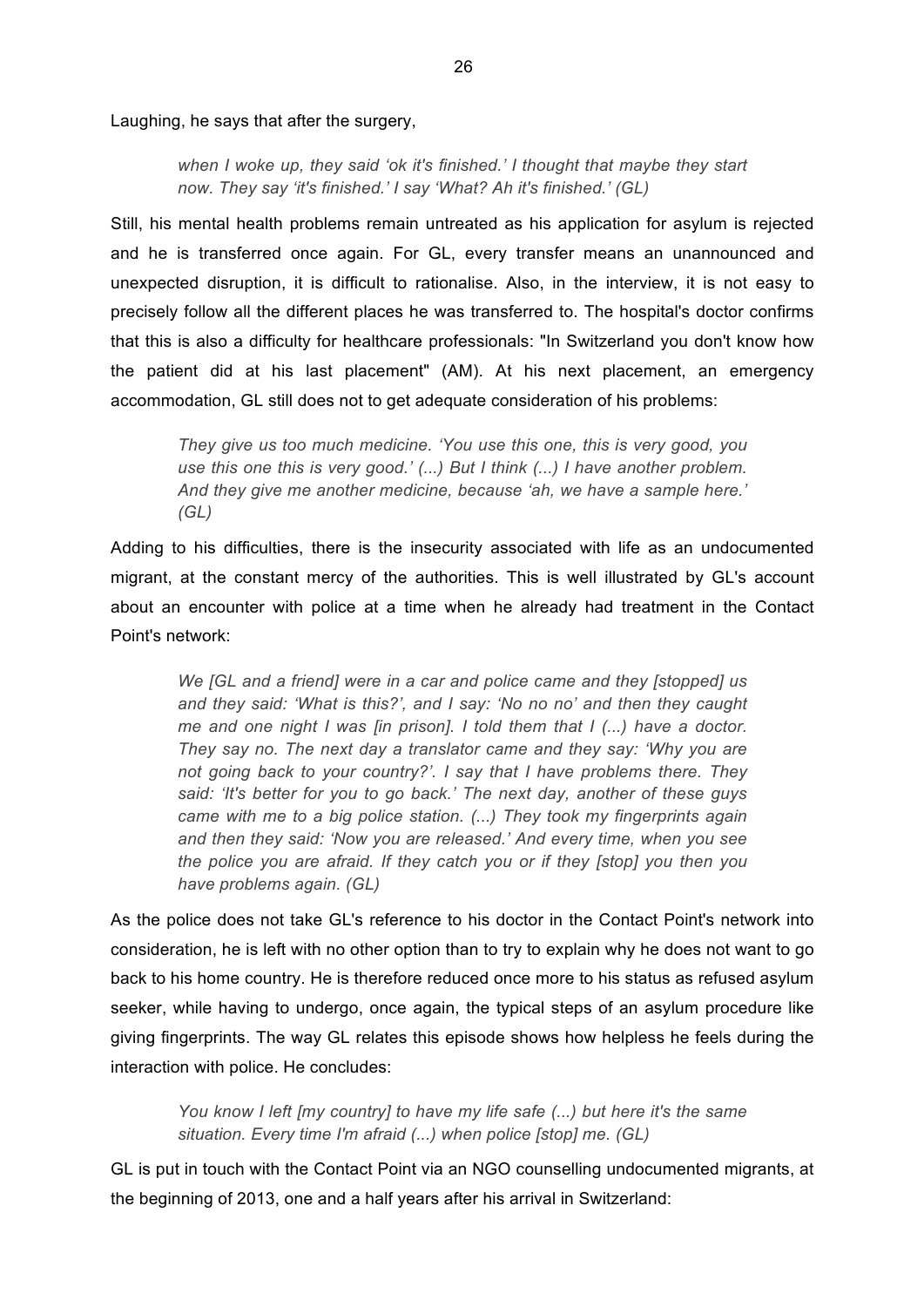*First, when was here, when I sleep, I see everything that happened with me in my land. And I cannot sleep well and I cannot eat and everything is very bad, and then I came here and then they gave me treatment and slowly slowly I am better. (GL)*

Inclusion at the Contact Point is a double turning point for him. First, he is referred from there to ambulatory psychiatric care. This therapy, he says, is doing him a lot of good, finally being included into health care for this specific issue. Again, he stresses the importance of continuity of treatment:

*Because, [the psychiatrist] knows me very well (...) and he knows my situation he treated me very slowly slowly (GL).*

GL's 'slowly slowly' marks a contrast to the haste and disruption he describes in his life as a rejected asylum seeker. On the other hand, the Contact Point is an important place to help him address some of the problems his legal status is causing him. Echoing ZL and BS, he talks about the difficulties he has with being unable to help his family. He gets very sad at this point of the interview, but at the same time relates how the Contact Point addresses this issue:

*I cannot do anything for my family. (...) And I am very thankful to [the head of the Contact Point] because (...) she asked me: 'Why are you worried?' I said: 'My mother is very sick.' And she said 'ok don't worry. You bring me all the reports.' (...) And after she looked at it and also discussed it with doctors and she gave me medicine I'm sending my mother. (GL)*

The Contact Point here gives GL the ability to act upon a health issue he would not otherwise be able to address. A bit later, he says about the Contact Point:

*You know now these people are now like my family. Because, I don't have other family. But, it's a long time with these guys and (...) when I have any problem, then I discuss [it] with these people and sometime I feel happiness and also I discuss it with these guys. (GL)*

We can see here that for GL, the role of the Contact Point and the meaning of inclusion into health care are quite broad. The Contact Point's professionals are described as a family, otherwise lacking but essential to GL's health and wellbeing. The statement at once expresses the turnaround the Contact Point and psychiatric treatment have provided and the loss of social ties and securities GL has experienced. The statements also show that for GL, inclusion into health care cannot be seen as fixed within one locality or person. It seems that his health is embedded in a wider context, encompassing family left behind and new ties built up in an immigration context.

These kind of challenging situations, though, are a vital part of their motivation for the Contact Point's professionals. The head stresses her interest for transcultural care and sees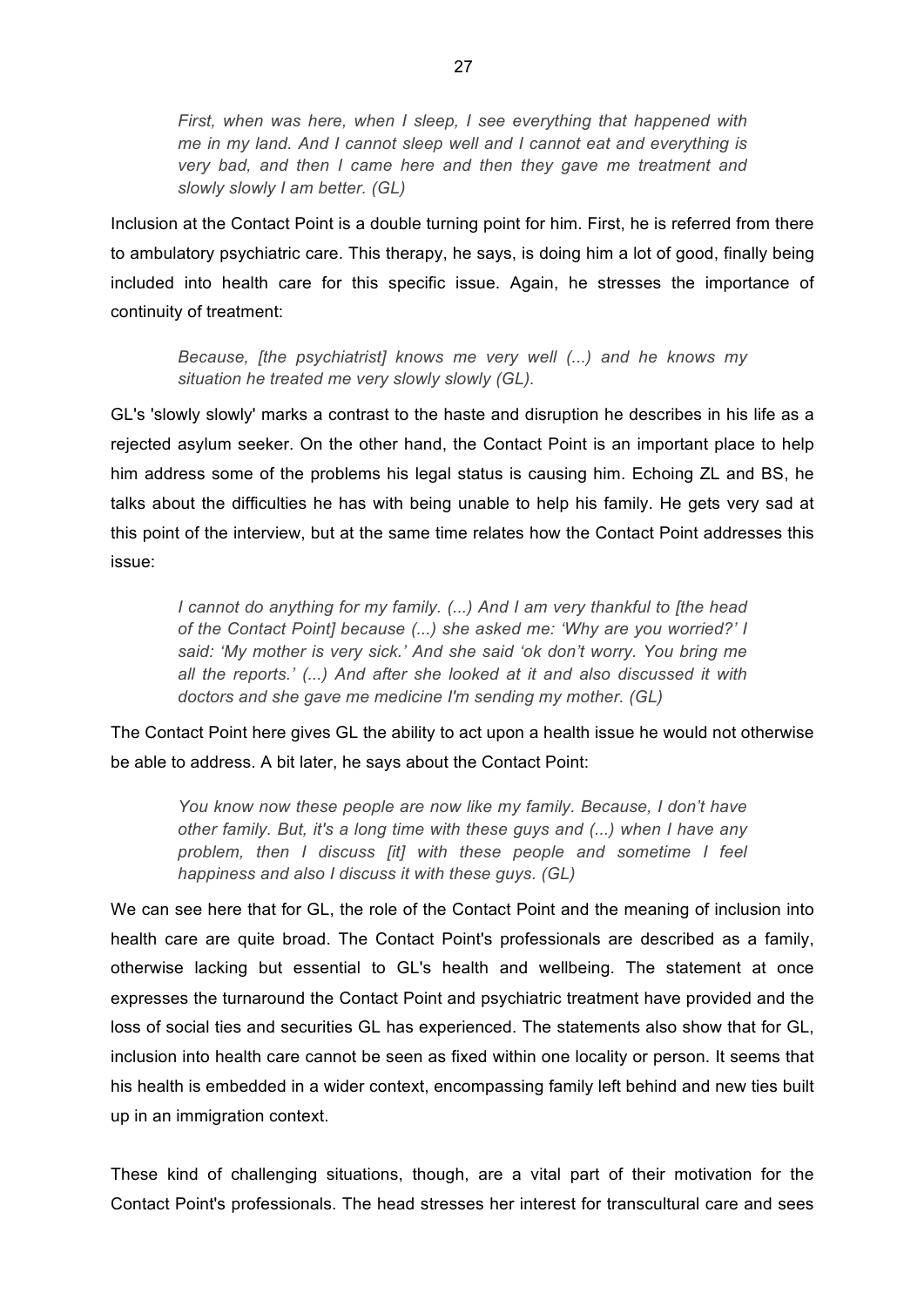her work as being at the nexus between culture and health. For her, this means identifying a patient's needs and his or her way of communicating them. Starting out with listening to patients,

*it's almost as if you use [their concrete health problem] as a stepping stone to gently approach the much more complicated problem, that of their legal status. (WM)*

The nurse NU again contrasts the Contact Point with ordinary care organizations:

*It's not at all like care as you know it from a hospital, or an old age home, or [home care services]. (...) They come here with everything and they bring along the most complex stories. Not all of them, but things become quite complex very quickly when their health is impaired in some way. (NU)*

A further important quality of inclusion for the professionals, is to build up trust with the patients. As the general practitioner states: "Even as an NGO, you don't just have their trust" (RF). The nurse echoes the sentiment:

*When I work as a nurse in hospital, and I enter the room in my white uniform, people (...) assume my good intentions. Here, it's not like that. (NU)* 

This again essentially means a need to take time for patients:

*I think, our advantage here is that we can take our time in most cases, or we invite someone to come in a second time. And I think for our patients that's extremely important. They feel taken seriously, they feel respected. (NU)*

Certainly, GL's main remaining problem concerning his health is the threat caused by his status, excluding him from the most parts of civil life. Living now most of the time at a friend's place, he is however never sure he won't be transferred again, or even deported. His inclusion into healthcare thus remains precarious, while he has developed some problems with his blood pressure and heart. For instance, in the last center he stayed in, he could go to a general practitioner who "treat me very well and regularly and also he's very nice, very very nice guy" (GL). Still, after his latest, recent transfer, he again doesn't know to which doctor he is allowed to turn to.

GL's story shows the difficulties even insured undocumented migrants can have with inclusion into health care, for specific conditions. The reason that accessing the Contact Point is the most important moment for inclusion, is not only because it leads to finally addressing this specific problem through adequate therapy, but also because it provides an opportunity to talk about problems that directly stem from his legal status. We have seen with BS's story, that administrative aspects of inclusion sometimes have to be adapted to the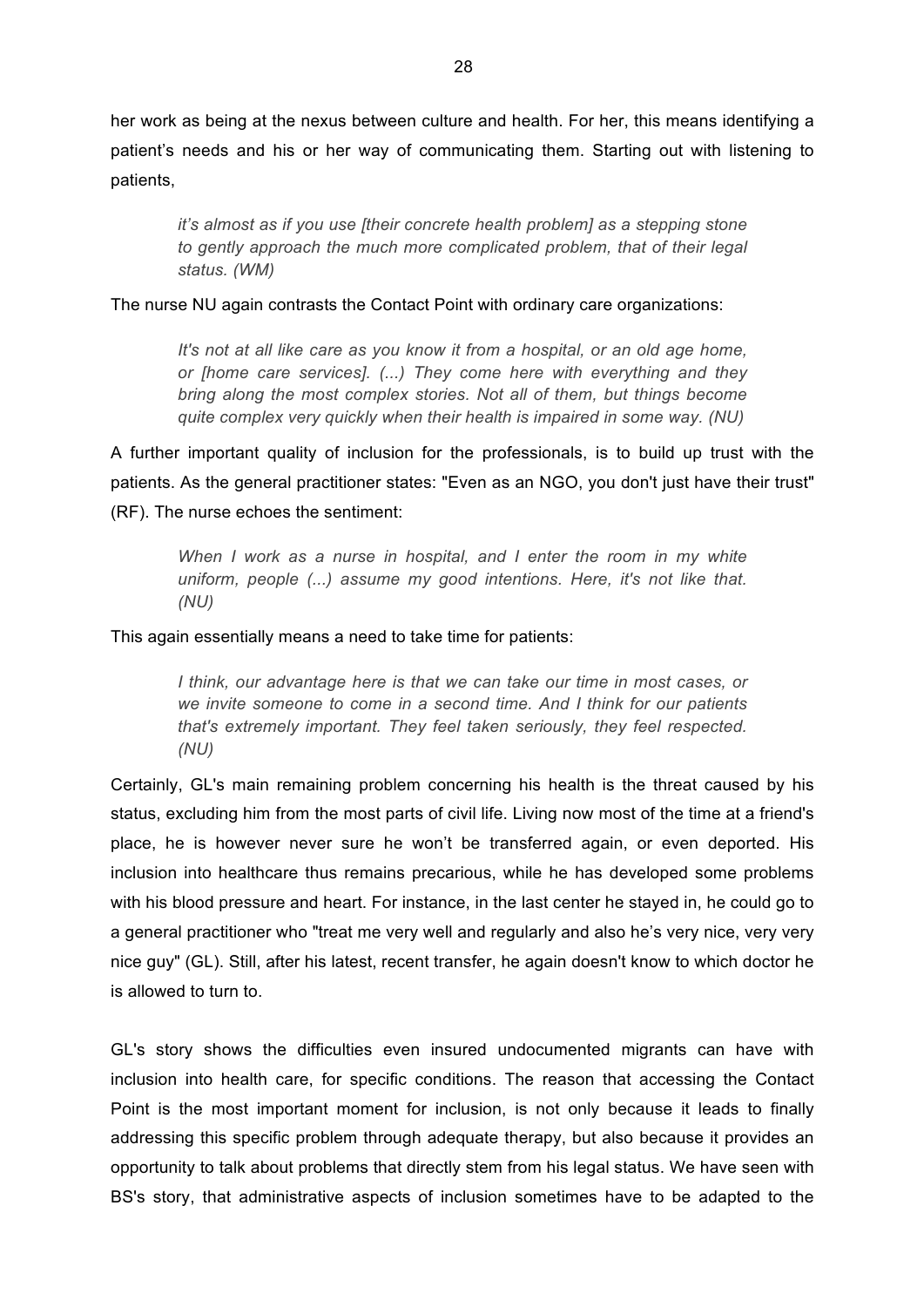specific circumstances of undocumented migrants. With GL's story, we start to see that in some cases the care process itself has to take specific needs into account, such as talking about lacking perspectives, fear of deportation, or issues such as caring about a family left behind. This in turn enables the patient to actively confront health issues, to take an active part in his own care.

We can see that, on the other hand, for specific physical conditions and the treatments they require, inclusion into health care can be quite unproblematic and the interaction between medical personnel and patient does not require special measures. Here, GL's statement echoes those encountered in ZL's and BS's story.

Importantly though, GL's account shows the difficulty for continuity of inclusion both during and after the asylum assessment process. Being moved from one center to the next not only contributes to the insecurity of patients, but also cuts existing ties to health care professionals. They consequently cannot get to know their patients and, instead of coming to recognize more hidden health issues with increased patient familiarity, end up being overstretched, themselves adding to patient exclusion from health care.

### KF- "I was in bondage but I didn't know"

At the Contact Point, about 90% of the patients do not have health insurance. As we have already seen, for the general population of undocumented migrants in Switzerland, this percentage is estimated at a very similar 80%-90%. It is unknown how many of the undocumented migrants present conditions that would need medical treatment, though given these numbers, the case of KF may well be an experience shared by at least some of them. Also, other patients without insurance that manage to access the Contact Point and get treatment through its networks may share some of KF's experiences.

KF, a woman in her thirties, fled political upheavals in her country of origin. She was imprisoned in her home country and gave birth to her son during migration. Arriving in Switzerland in 1997, she was treated in a psychiatric hospital for about two to three years. Though her memory of the time has become blurry, she does her best to explain her condition:

#### *It was like I was dying. No life in me, I just know that I'm still living. For years (...) I was having stiff neck. (KF)*

Upon her release from the hospital around 1999 to 2000, her request for asylum is turned down. But because she has just married a man with a Swiss residency permit, she is allowed to stay. Her son is naturalized. However, because she and her son are treated very badly by her husband, she decides to get a divorce, in the knowledge that she will lose her right to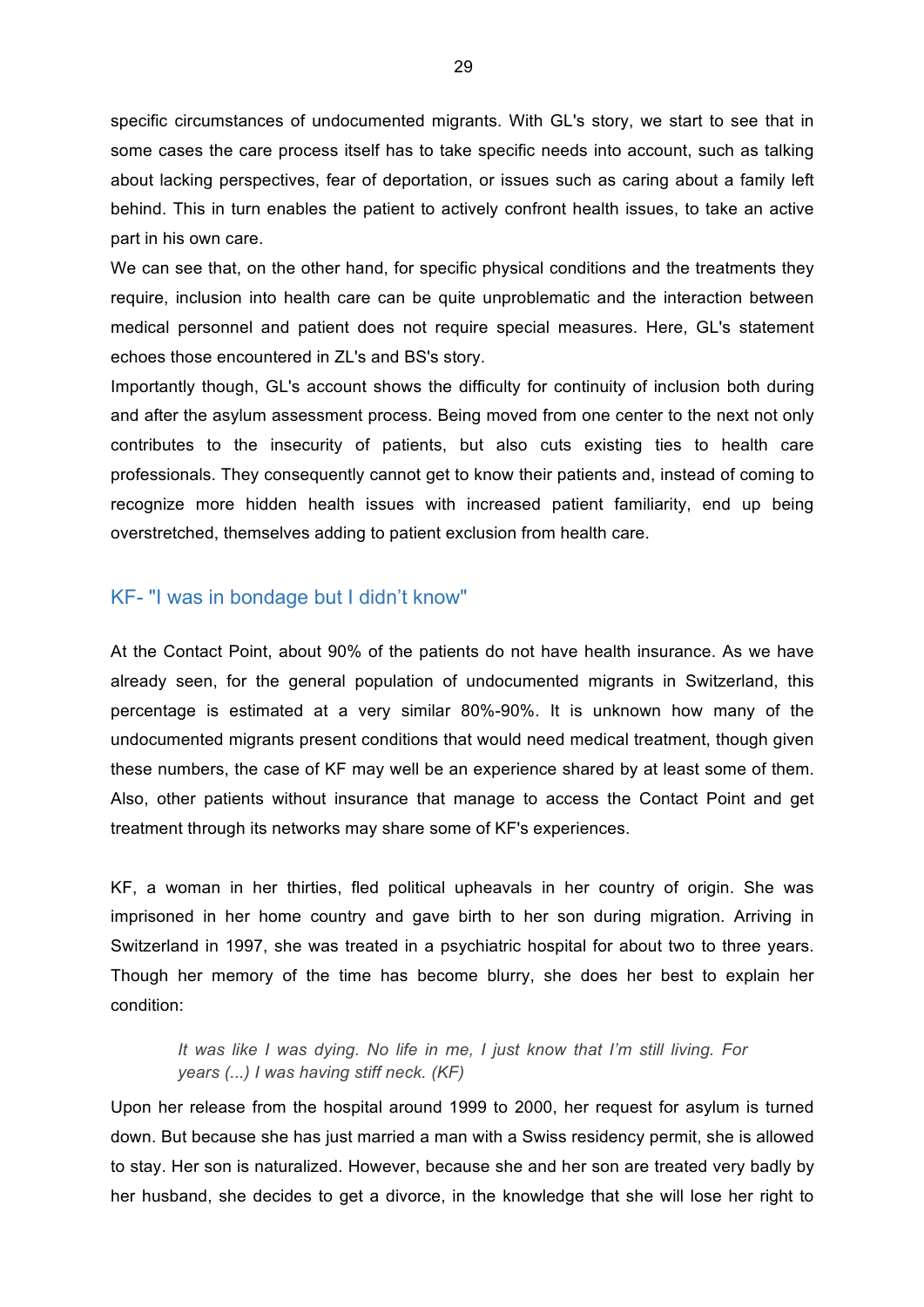stay. Because she does not dare work on the black market, she also loses her health insurance.

Some time passes and she becomes engaged to be married with a new partner around 2008. But this marriage is not recognized by the authorities. The procedures to legalize her stay are still ongoing, and have, in her view, taken on Kafkaesque dimensions:

*I had to appeal to the state. The state refused. Then my lawyer said there's another one again, it's called federal. Then they refuse. (...) So, I appealed the immigration, the state and the federal three times. So I do the appeal nine times. So it cost my husband more than 20'000 Swiss Francs. (KF)*

She reports that the immigration authorities tried to deport her several times but could not execute the deportation order. She describes the fear this has caused her:

*If they want to deport you, they will come to your house early in the morning. So then after they attempted and they couldn't succeed, I became afraid. Even in the night (...) if I should hear a car, I would get off the bed to go and look if it's police. (...) So it was really a terrible experience. (KF)*

She highlights another important aspect, which also impacts other undocumented migrant's health, as we will see later:

*I'm ashamed to tell people my story. (...) Because people sometimes they will laugh at you when you tell them you have a problem. I always keep everything inside, keep everything inside. (KF)*

Finally, she directly relates some of her increasing health problems at the time to her legal status: "I develop blood pressure because of this paper problem" (KF). But the situation is such that she cannot address this problem. She understands that with all the money her husband is putting into the legal process, he cannot afford health insurance for her on top of that.

With her legal situation remaining unresolved, KF's health goes from bad to worse during a period of seven years from 2005 onwards: "So my blood pressure was high, I was sick, you know it started slowly slowly" (KF). But it is not only the blood pressure. A whole cluster of symptoms build up in severity during these times:

*That tiredness. (...) I cannot describe it. (...) I should raise my hand (...) it's a big job for me. My heart is beating fast [for a] small thing. I don't enjoy anything, I don't enjoy my body, I don't enjoy anything. Just to sleep and cover myself. Two weeks to my menstruation, I'm in another world. Two weeks after my menstruation is like war for me. I cannot even describe the pain. The pain is even more than punishment. (KF)*

She knows of medication that would help address her blood pressure, but it requires a prescription. Fraud becomes her seemingly only option: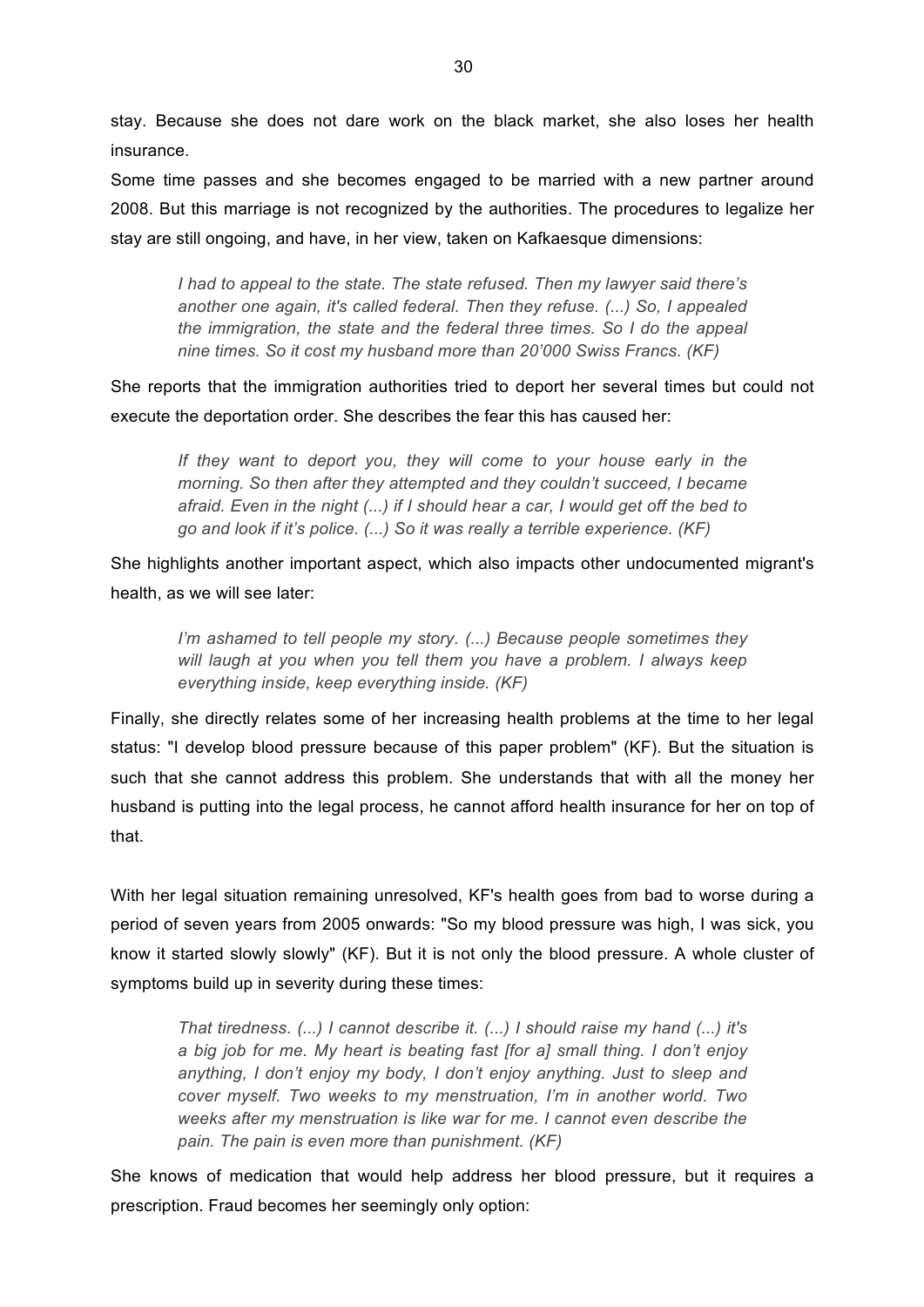*Sometimes I just have to go and lie in the pharmacy because I don't have insurance. That I want to send this to (...) my mom. (KF)*

This way, KF sometimes obtains medication to treat her high blood pressure. Other times, she is not that lucky and is only given herbal remedies. Later in the interview, she explains how her success at obtaining effective medication depended on the pharmacy's staff:

*Because they used to have different people at the pharmacy. So there's a man [he] would always sell it for me. But if it's just this lady, she will tell me 'ah no'. (KF)*

Again, we encounter the dependency on goodwill, but also the dependency on people's willingness to bend the professional rules. Her attempts at inclusion marginalize her and also bear a certain risk for the professional involved. For her many other problems, KF's only option during that time is Dafalgan, a brand of paracetamol: "I'm taking Dafalgan like fruit" (KF).

KF gets in touch with the Contact Point in 2012, through the same NGO as GL. From there, she is first referred to be examined at a lab and by a gynaecologist in the network. Of both places, but especially the gynaecologist, KF reports very good and humane treatment and adds: "I even didn't have to pay" (KF). Again, the fact that there is no connections between money and care appears to be surprising and contributes to a positive experience. KF is diagnosed with fibroids in her breast and uterus, the latter causing the heavy menstruation. Also diagnosed are anaemia, low iron, high blood pressure, and depression.

She is given a prescription for adequate blood pressure medicine at the Contact Point, her low iron is treated at the lab, and her depression is also addressed. As a result, after over seven years, she regains an awareness of the difference between good and bad health. It is her most important moment of inclusion into healthcare until now:

*You know after sometimes you don't know what is normal and what is not normal. Yeah. You see before, when I wake up with this headache, after some time, my body is like ah, it's normal life, to get up with headache. But*  like three months after the treatment I started to feel good in my body. *Then I started to say 'oh God, so this is how I am supposed to live.' So is like before I was in bondage but I didn't know. I know but I don't really know that I can be free. So I don't know that this suffering is free suffering. I thought ah, that is how I will live. That is how it is. But the day that I started to get better is like my eyes opened and I'm in another world. (KF)*

At one point, KF addresses the recorder directly, as if willing it to pass a message to an audience:

*I thank [the Contact Point] one million times. (...) Because maybe I could have been a stroke patient. (...) I appreciate their good work. If God bless*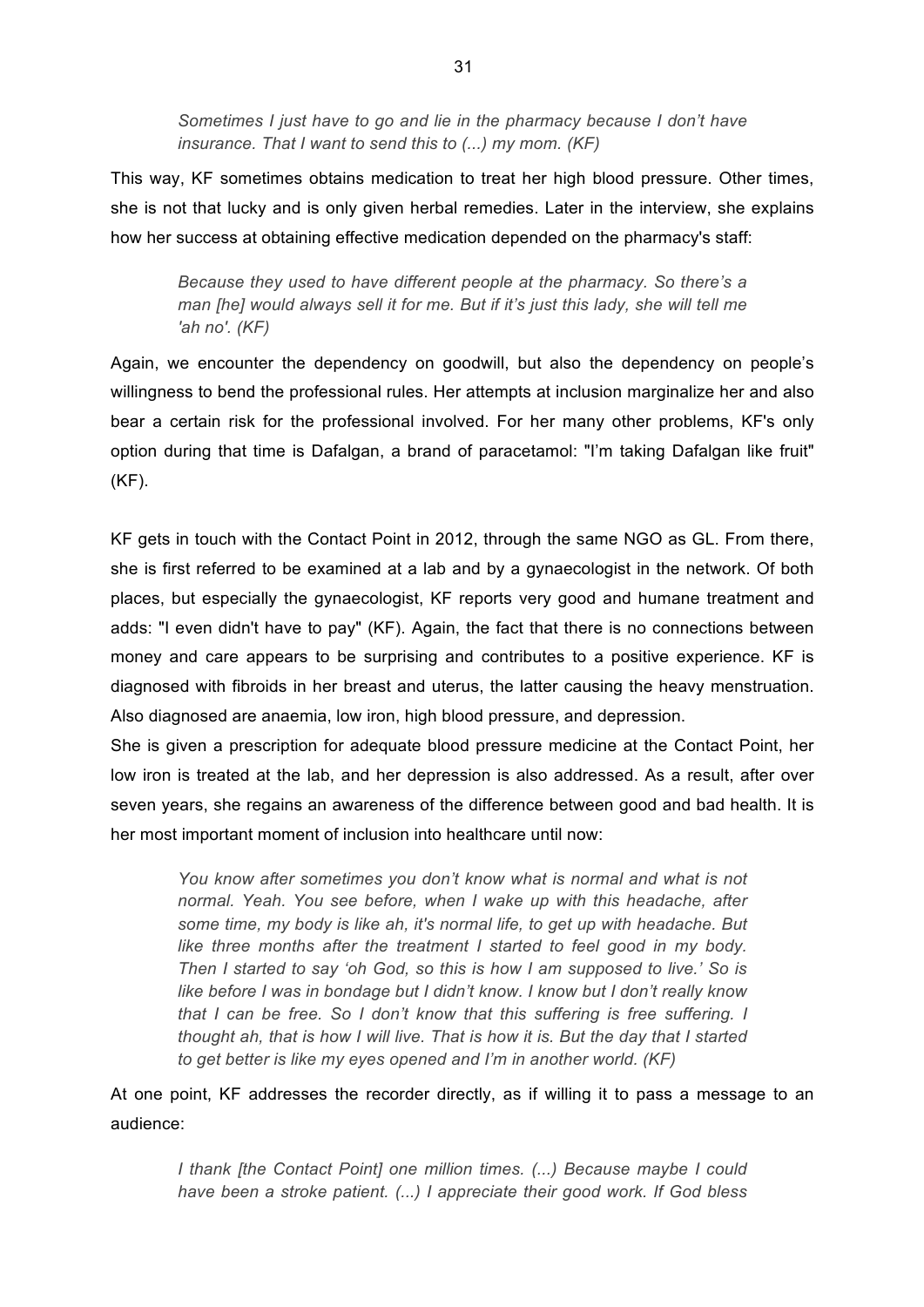*me in life and give me a job I will join to support them. They see illegal people as human beings. (KF)*

KF's statement for sure honours the work of the Contact Point and echoes GL's sentiments, but, at the same time, it highlights KF's dependence on the charitable organization.

Importantly, the fibroid causing her heavy menstruation requires surgical intervention. Unfortunately, such a procedure is impossible to finance without insurance. KF is resigned:

*It will take a miracle. (...) But I just pray that the immigration should answer me. Quick. So that I can get a job. (KF)*

Thus, even though KF has been freed from the 'bondage' she did not know she was in, she is still far from free from it. The fibroid, but also her difficulties concerning her legal status, have now been weighing on her for a very long time.

Theoretically, she and her partner could chose to cease their legal efforts and use the money to pay for insurance instead, but, that would terminate any hope of regularizing her legal status, of living a life without fear, and of gaining legal employment. As the head of the Contact Point puts it, "we are all born with this insurance" (WM). Indeed, Swiss citizens are included into healthcare from birth by virtue of their citizenship and later by work. Furthermore, if Swiss residents cannot afford health insurance, they can rely on social welfare. With KF, we are now for the first time confronted with a case where these prerequisites become explicit, because they are lacking.

And once more, like in the case of BS, in the background of at least partial and precarious inclusion, professionals work under constant financial pressure. To send uninsured patients to further care outside the Contact Point is

*always problematic. Well, I should say, almost always. (...) It's immediately a question of money. (...) In my surgery I was used to being generous, like everything that was a potential diagnosis was checked in the lab. Here, we can't do that. So I have to restrict myself to what is really important to know. (...) It's a constant balancing act. How much risk can we shoulder ourselves, and when has the line been reached where (...) a more detailed examination or a specialist or the like is indispensable. (RK)*

KF adds to the doctor's statement when she recounts her first visit to the lab:

*I think the lab they made a mistake. (...) The doctor here said I should do like two or three test. So they did like ten test for me (laughs) by mistake. So (...) they find out that I'm having anaemia. (KF)*

For KF, this was a lucky accident. For the Contact Point though, such mistakes can rapidly turn into financial problems: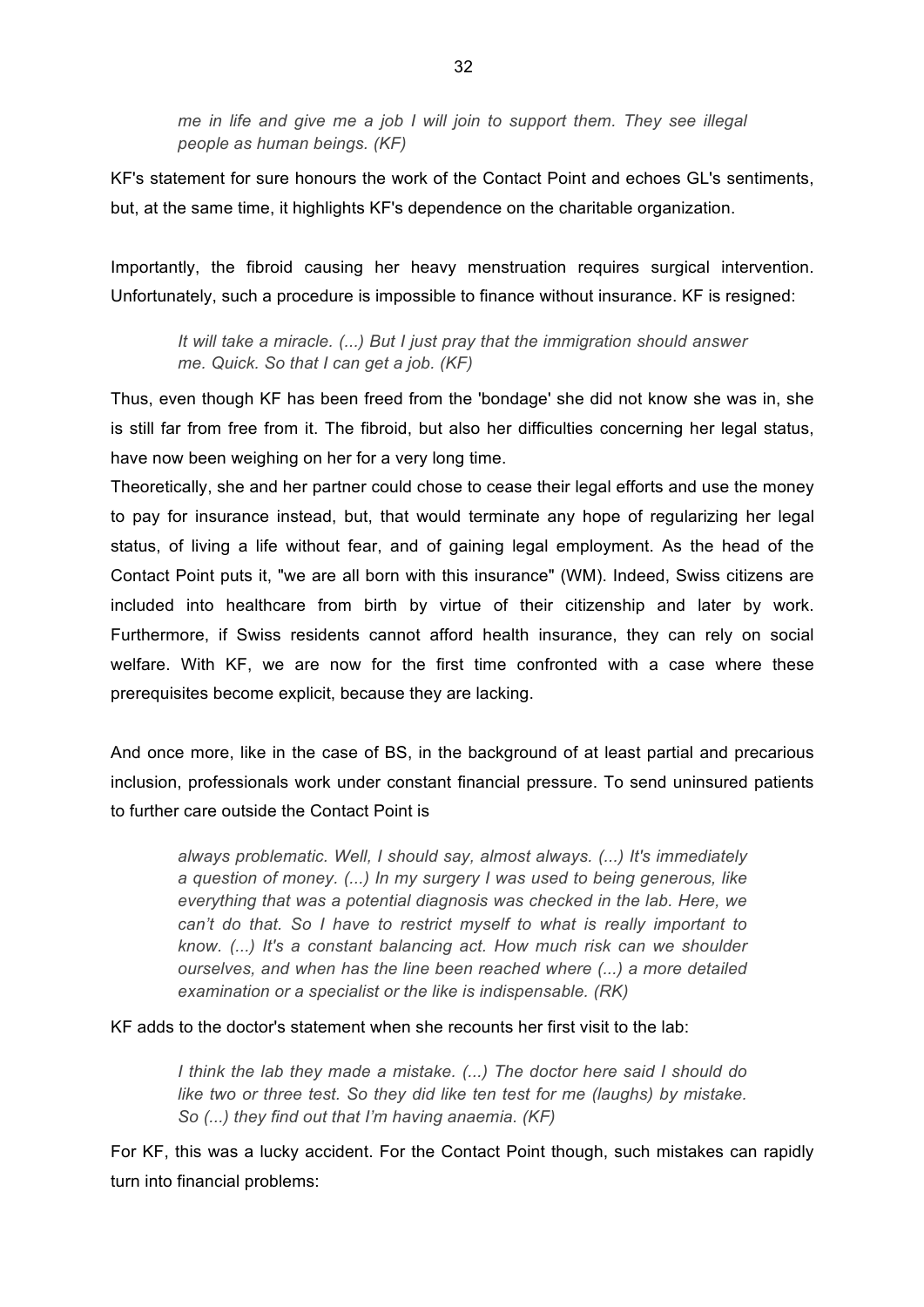*A young woman had a broken finger, and I wasn't sure whether it was broken or just badly bruised. So I sent her to [a hospital] with a referral for an x-ray. But there, she was seen by an orthopaedic surgeon, who then immediately operated on her. From a medical perspective, perfect. But in terms of cost, something like six or seven thousand Swiss francs. And then, afterwards, the discussion: 'Hey, we'd only asked for an x-ray.' That got very complicated. (RF)*

The close monitoring of the interactions between healthcare professionals in the Contact Point's network and its patients, like the one we we encountered in BS's story, takes its reason also in the wish to avoid situations like the ones just described.

Again, for the professionals of the Contact Point, the patients' financial difficulties are mirrored and doubled by their own restrictions. Asked about how they think the Swiss healthcare system is doing with regard to care for undocumented migrants, the volunteering general practitioner says: "What seems very problematic to me, is how much of it is tied to money" (RF). The nurse working at the Contact Point wonders why it is that most healthcare for undocumented migrants is provided by NGOs. For her, the best would be to

*incorporate this into a regular structure like they exist for other things in a canton. Because then we would have funding and also some structures. (NU)*

We have seen in BS's and ZL's accounts how settling in helped with their inclusion into healthcare. KF's story illustrates just how difficult inclusion into insurance and subsequently into healthcare can be when there is no income because there is no inclusion into the job market, even if it is just that of a parallel economy. In order to keep at least a very small margin of control over one's health, engaging in fraud while depending upon someone's complicity is an option. Marginalization is the consequence. Another aspect is that a sense for what being in good health feels like is lost over time. The contrast KF describes between her state before and after her inclusion at the Contact Point and in its network, shows this very well.

Together with GL's story we get a clearer sense of the mental pressures that weigh on undocumented migrants living at the mercy of the immigration authorities. At the same time, we see the importance of inclusion addressing these specific issues and giving room to talk about what otherwise must remain widely silenced.

Still, while marking a turning point in KF's story, the health care she gets via the Contact Point also highlights her dependence on this charitable organization. Taking together KF's and BS's story, we now have a clearer picture of how financial restrictions and dependence on goodwill are transferred between patients and the Contact Point.

Finally, a further interesting point with KF's story is the paradoxical 'choice' between inclusion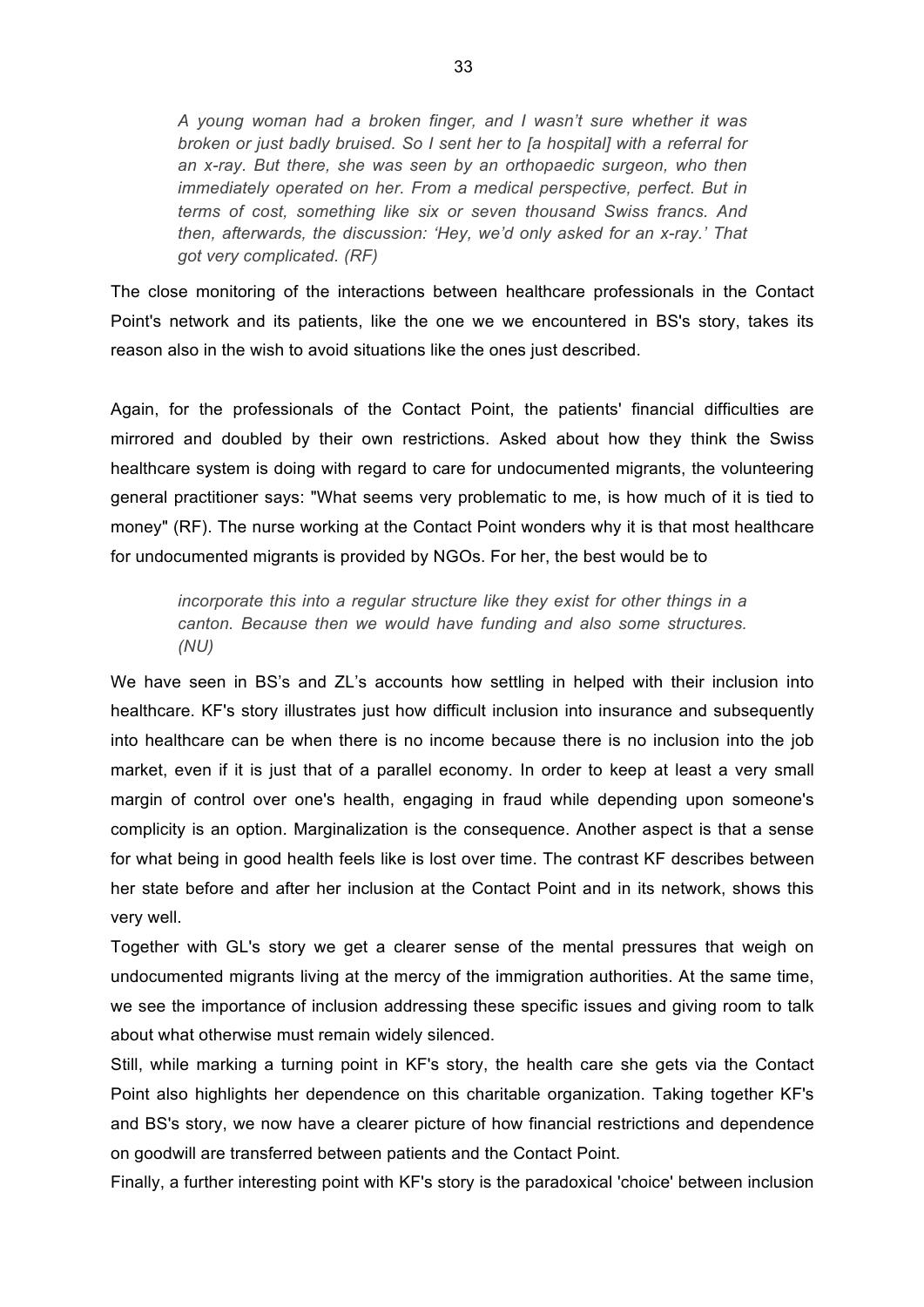into healthcare and harming one's health. Inclusion into an official economy and job market, and into social welfare is an unspoken prerequisite for inclusion into healthcare. It appears that in this case, and we will encounter others similar, inclusion into healthcare and harming one's health are linked. Whatever KF does for inclusion; she worsens her health at the same time. If she decides to take out insurance, she has to give up on her legal efforts for legalizing her stay. This worsens her health by completely eliminating hope to ever get out of her situation of being undocumented. Conversely, if KF decides to continue her legal efforts to legalize her stay, she worsens her health by leaving her fibroid untreated. To a certain extent, such paradox interactions may also exist for citizens in precarious financial situations. Still, they appear here in a force and brutality hardly imaginable for people who can still can rely on social welfare.

#### TG - "I had no place to go"

The Swiss law on asylum states that

*asylum seekers must state any serious health problems of relevance (AsylG Art. 26 al. 1)* 

during asylum procedures. Usually, requests for asylum on purely medical grounds are quickly turned down. However, in some cases asylum seekers are granted a residency for one year with an F permit for the unique reason that in their emigration countries

*a needed treatment is not granted or not granted sufficiently and the return would result in a rapid and life threatening deterioration of health. (Der Schweizerische Bundesrat 2016)<sup>7</sup>*

In 2015, 201 persons were granted a temporary residency exclusively for health reasons. This amounts to 4% of the F permits granted that year (Der Schweizerische Bundesrat 2016).

It is 2016 and TG had been granted an F permit for medical reasons only weeks before my interview with him takes place. Had the interview happened later, he would probably have cited this as his most important moment of inclusion into healthcare. But as the event is so recent, TG concentrates on the time before. Indeed, he has already been in Switzerland for eight years at the time the interview takes place.

TG's story starts with the deaths of his two brothers, both suffering, as he himself, from a

 $<sup>7</sup>$  wenn eine notwendige Behandlung im Heimat- oder Herkunftsstaat gar nicht oder nicht ausreichend zur</sup> Verfügung steht und die Rückkehr zu einer raschen und lebensgefährdenden Beeinträchtigung des Gesundheitszustandes führt.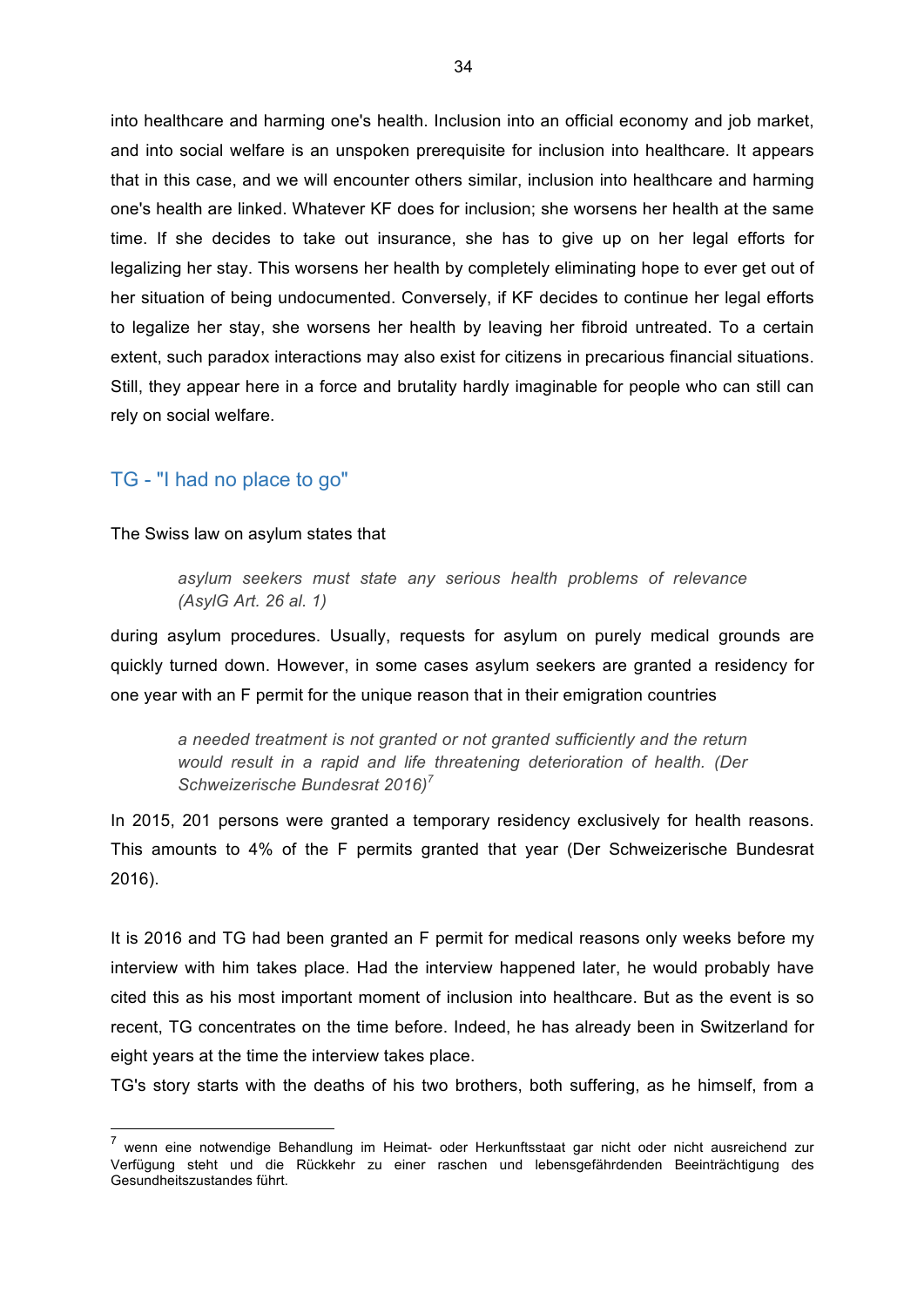mixed form of diabetes type I and II. His sister advises him to leave his home country. The family starts selling its cows and TG can afford a safe trip to Switzerland in 2008. However, on his journey he has no means to care of his diabetes. At the time of his arrival in Switzerland, he is immediately hospitalized:

*The doctor checked my sugar and it was ouh, very very very serious. So, immediately they took me out to the hospital. I stayed there maybe one or two weeks (...) because the diabetes was very ouh, no insulin (...) you know. (TG)*

From this time onwards, TG enrolls in an asylum process. His request is rejected by the authorities for the reason, as they say, that diabetes can be treated in TG's home country. It is the year 2010 and TG decides to go into hiding. Other than BS, KF and ZL, he does not have any contacts in Switzerland. Trying to get some work, especially while suffering from untreated diabetes does not even seem worth considering. In this situation, TG adopts strategies to take care of his health or even survival that harm his health further:

*I eat everything, which is not allowed you know. But I don't have no choice. (TG)*

With no access to insulin, he takes up walking in an attempt "to get the sugar down" (TG) and states that this caused a lesion on his foot that does not close up. For TG, this wound presents a severe physical problem, and, in light of the circumstances of his brothers' deaths, is also a source of a very existential fear for his life:

*The foot was also a very big problem for me because my brother was having it in my country and he couldn't make it. (TG)*

After some months, TG's next attempt for inclusion into healthcare is to file for asylum a second time:

*It was very very difficult for me, I don't have medicaments, so I was sick. So people advise me: 'You have to make another asylum because you are sick.' And this is very dangerous. (TG)*

We will see later, when discussing PI's story, that in certain very serious and urgent circumstances undocumented migrants may engage in an asylum process for purely medical reasons which also means facing an increased risk of deportation. TG, however, does not see any other possibility to handle his rapidly worsening diabetes and he reports that he was again sent to hospital immediately. He reports that at the end of treatment he was sent away with "a lot of medicine" (TG).

During the previous and the following phases, the conditions for TG in Switzerland are similar to those in his home country. For him, it is very hard to understand how it comes that in a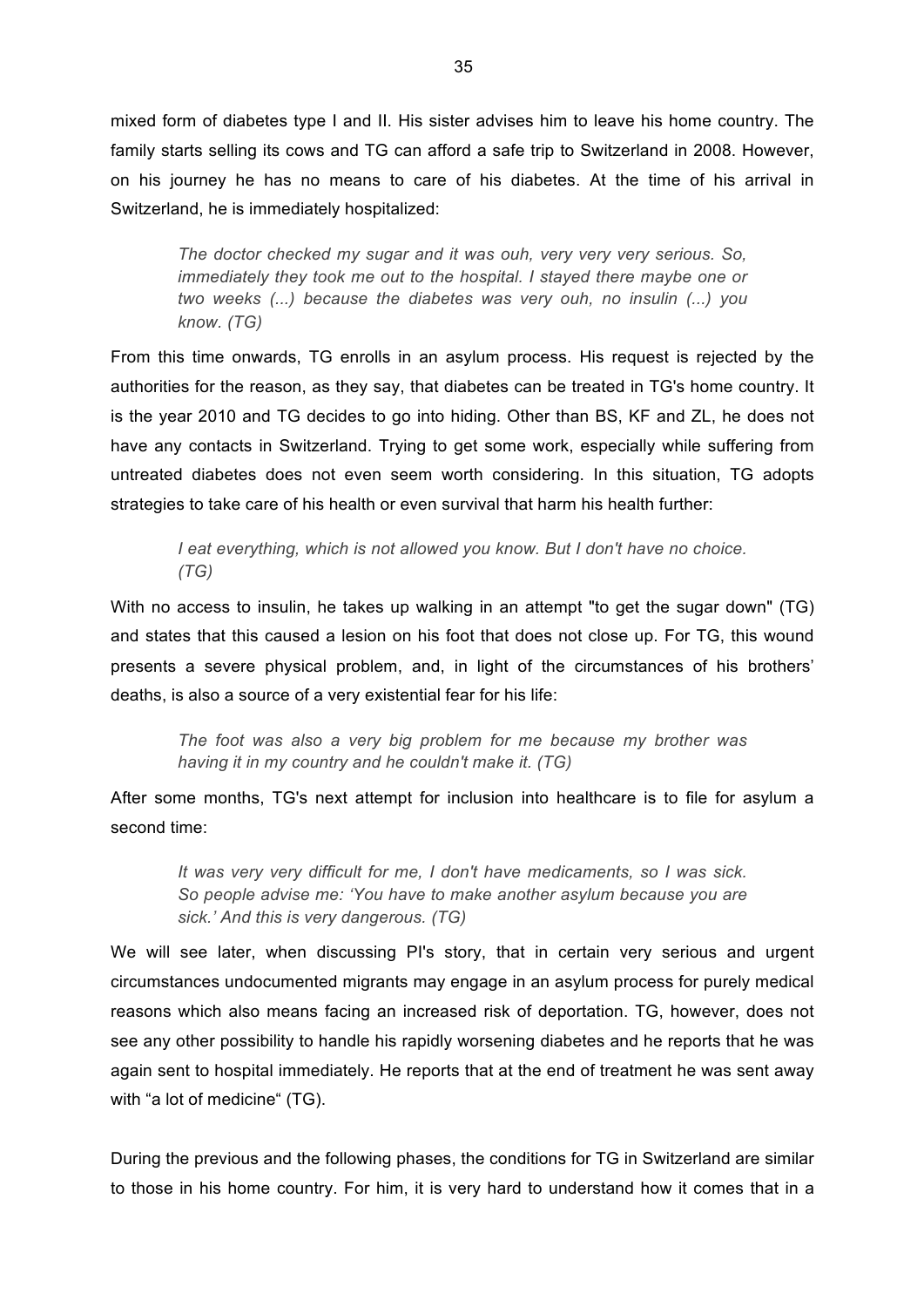country with such a good healthcare system, there is no possibility for him to receive healthcare:

*It was even a surprise for me you know. I said wow, I am here but I have no help. Yeah, I always think about this you know. I said not the paper, but I am a human being. The paper they can forget about it, but for my life, you know. (...) I was thinking that maybe if I came here, it would be better. But (..) not like that ah. Not like that. (TG)*

Finally, some months later in 2011, an acquaintance tells him about the Contact Point. When TG attends it for the first time, he travels there by public transport without a valid ticket and risks being caught by the conductor and thus discovered. Given TG's state at that moment in time, it becomes easily understandable that the care provided at the Contact Point and through its network present a turning point in his story:

*This means that if I don't (...) see these people so quickly, then it would have been too late. (TG)*

Like GL, he describes a slow process of building a relationship, of getting to know and trust each other: "We started you know not very quick but slowly slowly knowing each other" (TG). This process results in decisive events for TG's inclusion into healthcare. Given his very precarious social situation, the Contact Point makes an exception and finances his insurance. For TG, the insurance itself thus is less of a decisive or visible moment and he only mentions it at the very end of the interview.

Much more important for him is that he is taken care of by a diabetes counsellor of the Contact Point's network. She will become an important person for TG, opening up other possibilities of inclusion, thus substantially contributing to his health.

But still, inclusion sometimes remains difficult. For instance, due to complications, TG sometimes needs to access emergency services. One night, still being homeless, he has a very bad stomach ache:

*So I don't know what to do (...) I have no money to call the taxi. I don't (...) contact ambulance because if (...) I contact the ambulance what can I do? I have no paper I have no insurance card nothing. So, I said, these people in the hospital know me (...) I have to go by myself. So that night I walk until to the hospital from [a place about one hour walk to the hospital]. (...) I have to walk with height [holding himself upright], because of police. When I* walk *I have to sit I walk I sit, oh, (...) that day I was thinking that I'm going to die. (TG)*

The lack of a document to show to the ambulance drivers is here contrasted with the fact of knowing people in the hospital. The statement thus stresses again the felt importance of and dependency on personal relationships for inclusion. The emergency unit itself will take care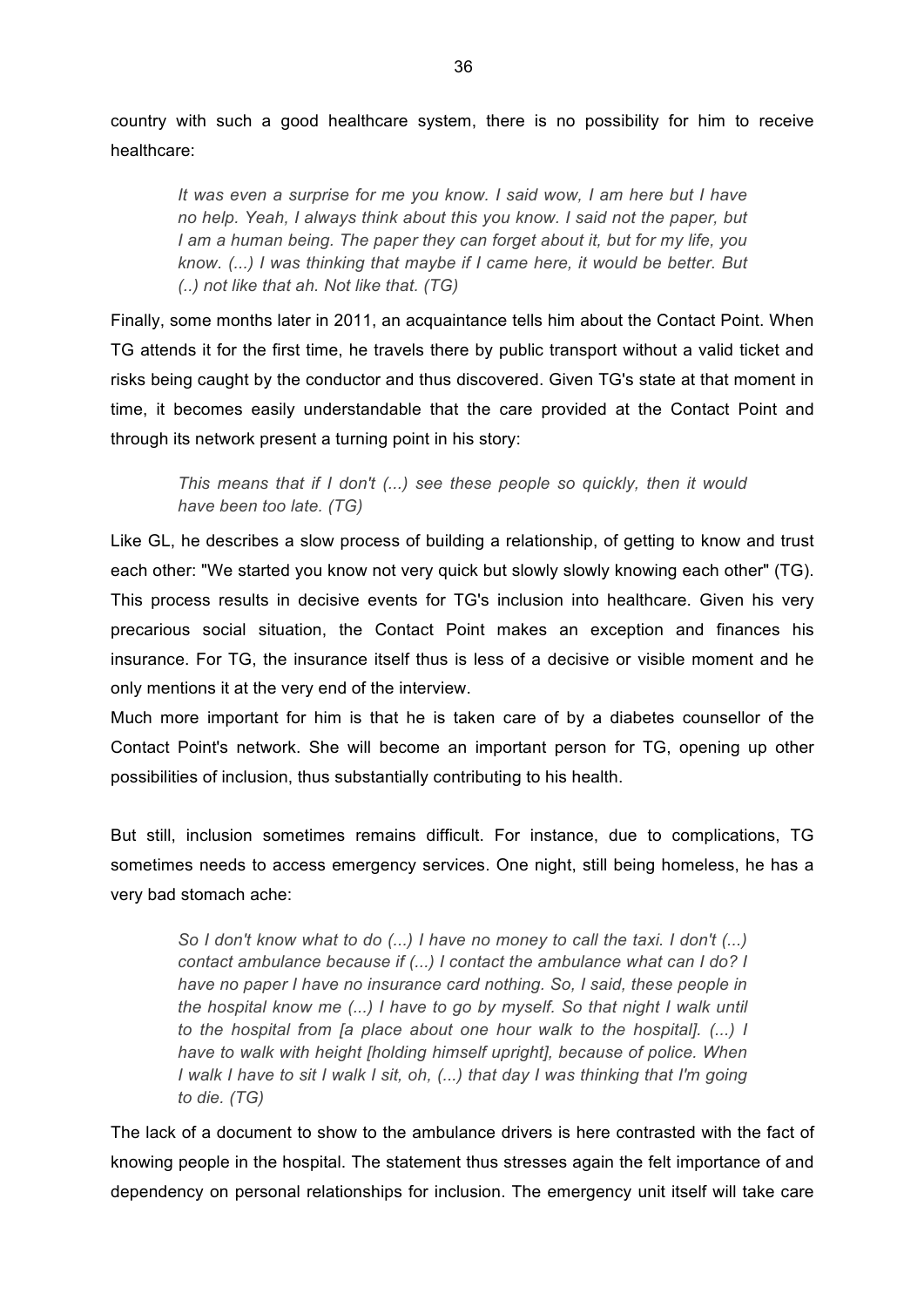of him as he has insurance; there is no doubt about this for TG in this moment. But the lack of an insurance card makes him walk for an hour in the night and in a pretty critical health state to the next hospital. Fear of being stopped by police accompanies him all the way.

Not having an insurance card can raise professionals' suspicions about coverage of costs and thus foster exclusion. TG reports that he had to remind doctors that they would be payed to treat him, as despite being an undocumented migrant, he did have insurance. Only the reference to the Contact Point made them "relax" (TG). It seems that, from TG's perspective, he had to handle the professionals' fear of uncovered costs, even though he was the one in need of help and support. He contrasts this with the situation at the Contact Point where "people (...) don't care if I have paper or not" (TG). As the diabetes counsellor says about TG:

*He has always received treatment. Because he had insurance and then it depended a bit on the individual people. (LI)*

She states that sometimes there were "reservations" or language problems, on other occasions though, people took extra care because they knew the patient was an undocumented migrant.

Certainly, receiving care and being able to sometimes obtain it on his own was a big step forward for TG. Still, bringing us back to his social situation, he says of the Contact Point:

*I give them a tough time you know. Because (laughing) I have no choice you know. When I knock the door and this lady opened the door and saw me she said 'oh my God (laughing) it's him again.' Yeah because she knew that at the moment I get inside I just start to complain. You know, I was a headache. I had no place to go, no place to go. (TG)*

With regard to the social situation of undocumented migrants, TG presents an extreme but also paradigmatic case of what happens when inclusion into healthcare remains very haphazard due to a combination of multiple exclusions.

We can elaborate this point further by turning closer to the professionals' point of view. TG's diabetes counsellor says that with the insurance, she was able to prescribe insulin, needles, and syringes for him, "just like for a Swiss patient" (LI). But it was difficult for the homeless TG to store the insulin. He says that he sometimes used a place in a little stream where he could cool it. Sometimes he also stored the insulin with some colleagues who lived in a nearby centre for asylum seekers. He is proud of himself for having found ways to help himself even in difficult situations. But in the end, the insulin "didn't help him much because he had nothing to eat" (LI). LI further reports that she has not been able to really adjust TG's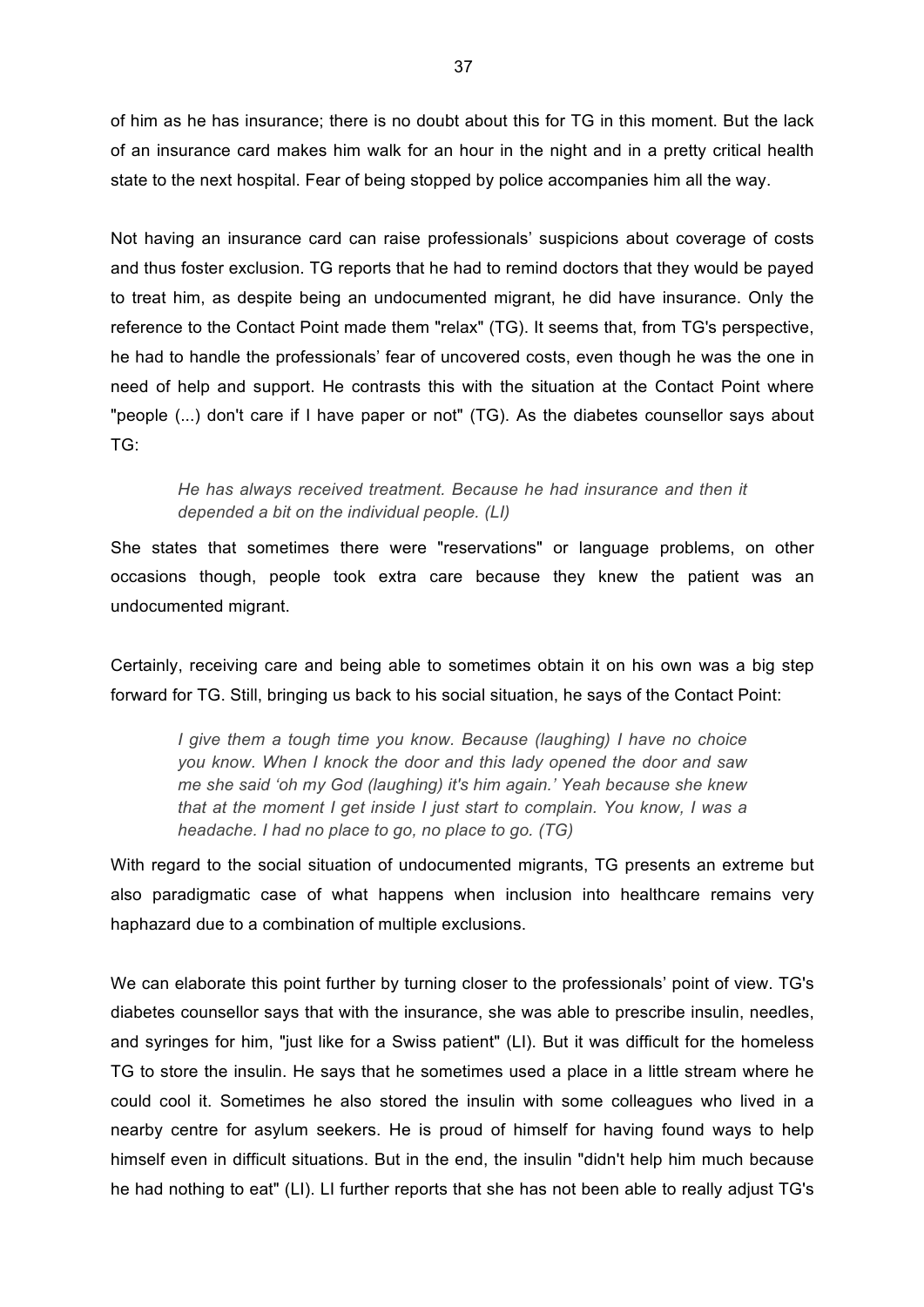medication because he was always afraid he might go hypoglycaemic in public and then be found out by the police.

Together with a doctor at her hospital, LI reports that they had done much "social work" in order to improve TG's situation. She mentions the following activities: organizing housing, organizing money for podiatry, accompanying TG and showing him the place where he can obtain orthopaedic shoes, forwarding bills to the Contact Point, giving financial guarantees, figuring as a contact person for other hospitals and informing them about TG's health status and medication, informing TG about appointments, organizing surgery for his foot and eyes, giving her private phone number to TG. However, even her resources are not limitless. For instance, when her colleagues from the hospital call her to inform her that TG has nowhere to go after he wakes up from anaesthesia, she cannot help either. Together with the hospital doctor and the head of the Contact Point, LI always tried to find a way to maintain "a small pot of petty cash" reserved to help TG. She concludes:

*We can do an amazing job. (...) Yet, I've never gone home with a clear conscience because you just know everything else doesn't work, and then the best healthcare is useless. (LI)*

For the professionals, this creates a paradoxical situation:

*Sometimes we were almost happy when he had another episode. Then he could go back to hospital for three or four days, and he had something to eat, a shower, a warm bed. (LI)*

The doctor working at the emergency unit of a hospital confirms this by telling the interviewer that in winter patients sometimes attend the unit also because they have no place to sleep. He says:

*I* don't think our hospital is set up for this. (...) There are no real *[associated] social services like I know it from other countries. (CR)*

The asylum structures were used to gain inclusion into healthcare at the beginning of TG's story, now the healthcare structures are used to obtain some minimal social inclusion. This social inclusion in turn makes healthcare interventions more efficient.

TG's social situation and his possibilities to contribute to his health and healthcare himself improve only when he is granted an F permit. NGO employees and healthcare professionals have helped him file the application this time round. It is accepted because the immigration authorities recognize that, unlike the diabetes itself, the long-term effects of TG's illness cannot be treated in his home country. It is thus the undersupply in health care for TG in Switzerland, his initial exclusion from healthcare, that finally makes the application at least for the temporary permit successful. Exclusion from healthcare makes TG's political inclusion and thus his inclusion into healthcare beyond an NGO's charitable support possible.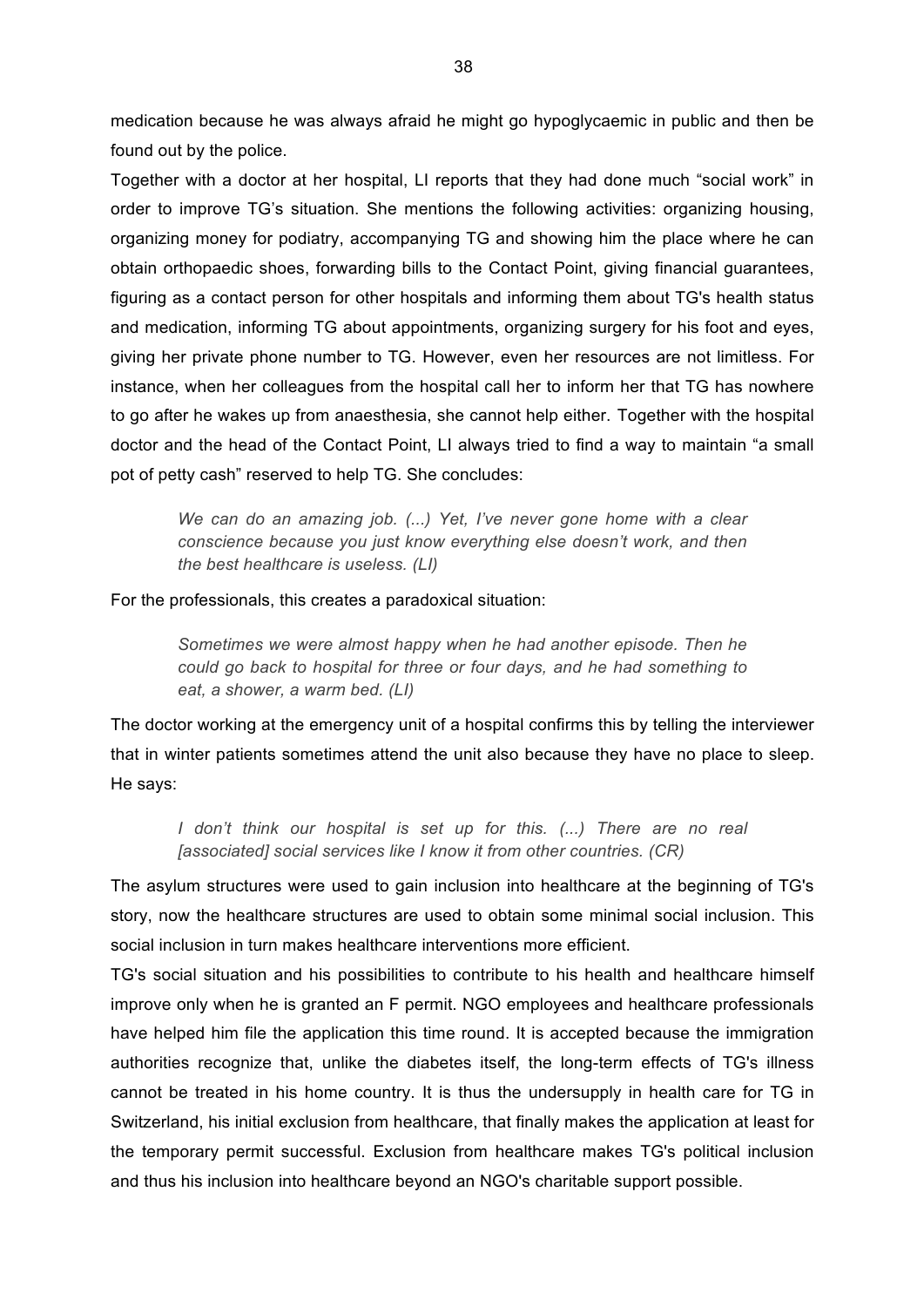Given his very precarious social situation, it is not surprising that TG does not spend a lot of thought on how his insurance is organized and paid for. Still, in the background, numerous institutional and organizational arrangements and efforts have to be undertaken, especially in the interaction between the Contact Point and insurance companies, in order to include undocumented migrants into insurance.

In TG's case, the Contact Point first of all provides an address for all correspondence concerning the insurance. The Contact Point's staff also finds a person with a Swiss permit organizing financial flows via a Swiss bank account. But on the insurance company's side too, special arrangements have to be made. The insurance company employing SO has created a special department that deals exclusively with asylum seekers and undocumented migrants as clients. These employees

*deal with the more delicate cases (...) and nobody else does. Because only very few have that level of training. (SO)* 

The specific training and sensitivity needed mainly concerns the verification that the applicant indeed has his or her residency in the country. It must be avoided that insurance employees contact the municipality for this verification. Furthermore, it is important that the staff of the insurance company know how to react adequately to inquiries by municipalities:

*When someone calls from the municipality and makes enquiries about somebody, then we ask them why they're calling and we tell them that we're not permitted to give any information. In those moments we're very unapologetic and very unrelenting because they're just determined to get their hands on this data by all means necessary. (SO)*

All the prerequisites on the Contact Point's and the insurance company's side in place, the application for insurance has to be filed in a pretty unusual way:

*[A regular application] is seen by umteen people, from the scanning centre to the internal mail clerk, everybody can look at it because the document is open. And later we also read it into the system, electronically. And all of that we aim to avoid by saying that (...) for our department, with a code number indicating that it's about an undocumented migrant. With those [NGOs] that we have [this] agreement with, that works. And also, [using this system] no applications are lost. [You see], that is the risk when someone just applies [by themselves], there's a real risk that the application ends up just anywhere. (SO)*

Not all insurers are trusted by the Contact Point to guarantee this level of data protection and exactitude. Once more, specific arrangements and personal contacts are needed to build up a relationship of trust, this time between organizations, in order to include undocumented migrants. Also here, personal investment, this time on the side of insurance employees, is needed: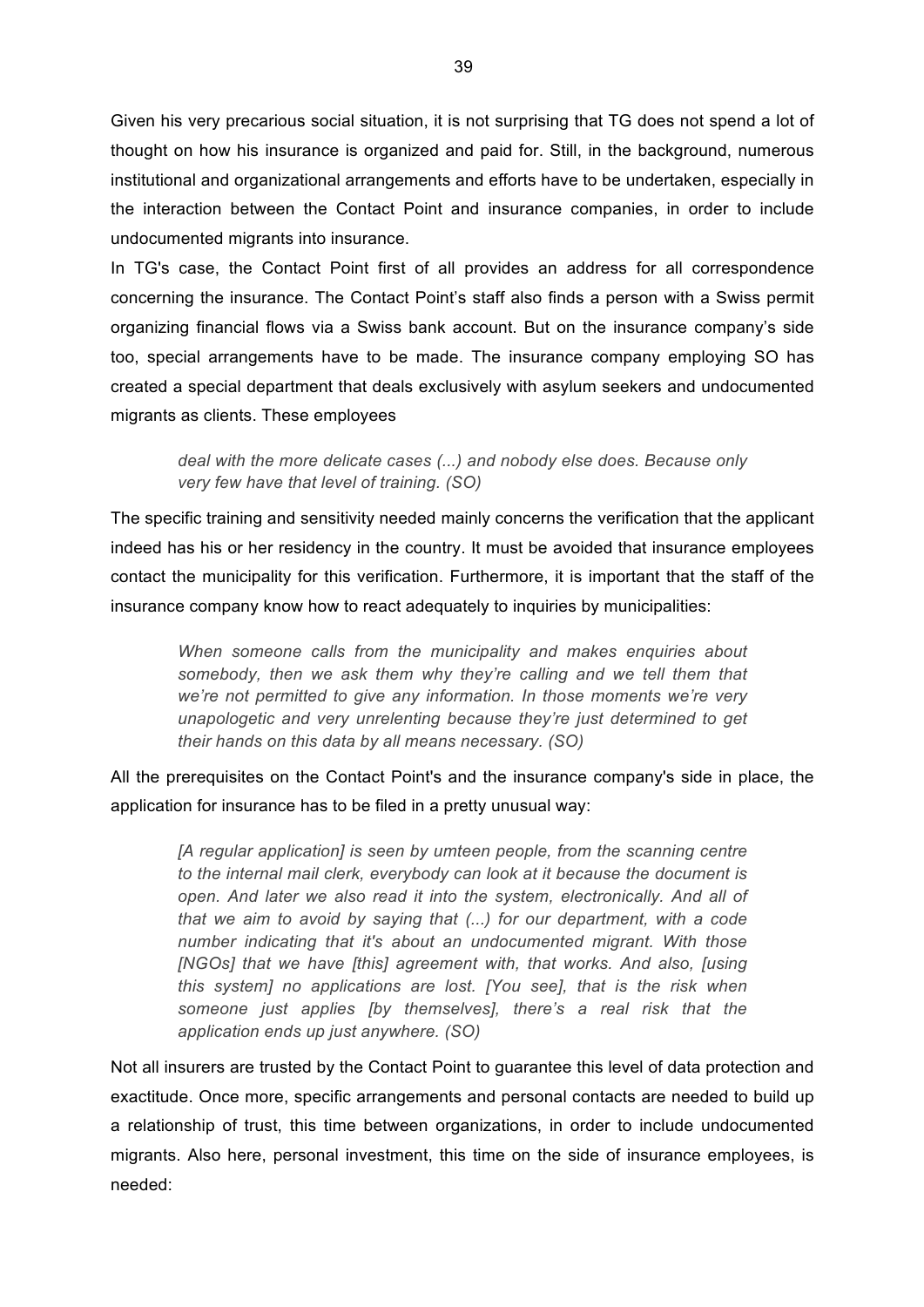*What I personally think is very important is the personal [attitude] and awareness that these people really have nothing here, they didn't choose this situation. (SO)*

From a patient's perspective, all these special arrangements and the need to use someone else's address and bank account details make them heavily dependent upon others in order to be included into healthcare.

Finally, there is there the question why TG has no insurance card. Indeed, this is quite a common problem for undocumented migrants. We have already encountered it in the story about AG's hospital visit (section 2). In order to issue an insurance card to an undocumented migrant, the insurance has to put in a request for an AHV number, the Swiss social security number. This procedure is rarely undertaken by an insurance company but for example also required for foreign diplomatic staff. But as the insurance company employee states:

*Insurers tend to be reluctant to issue [insurance] cards, especially for undocumented migrants, because one doesn't know what do they want to use it for, are they going to get medicine and so on. That said, I must say our insurance is not like that. (SO)*

The suspicion of misuse thus makes the difference between diplomatic dignitaries and undocumented migrants, and results in insurers not or only very unwillingly issuing cards. For the patients though, the card may be very important in order to be included into healthcare. From the perspective of administrative staff of organizations delivering healthcare, the absence of the card can create suspicion about financial coverage:

*You try going to the pharmacy with just your insurance policy document in hand and try to get medication. In the best case, they [the pharmacy staff] feel suspicious and so they just refuse the customer. As a rule, they always want the number of the insurance card so they can validate it electronically. (SO)*

The important point about the insurance card for the organizations delivering healthcare is to validate the patient's information about the insurance with a second source of information. The hospital's administrative employee mentions this same aspect. He says that for people having an AHV number, he can check it in a register and he can also check whether patients are registered with a specific insurance company. The problem when a patient shows up with neither a card nor an AHV number is that:

*We don't find these people in our searches. And then it gets difficult. Because we know he's insured but we can't verify it. And in our processes, well we verify that kind of thing. (BH)*

The Contact Point sometimes provides a letter of guarantee to reassure the healthcare organization's administrative employees that the costs are indeed covered. The Contact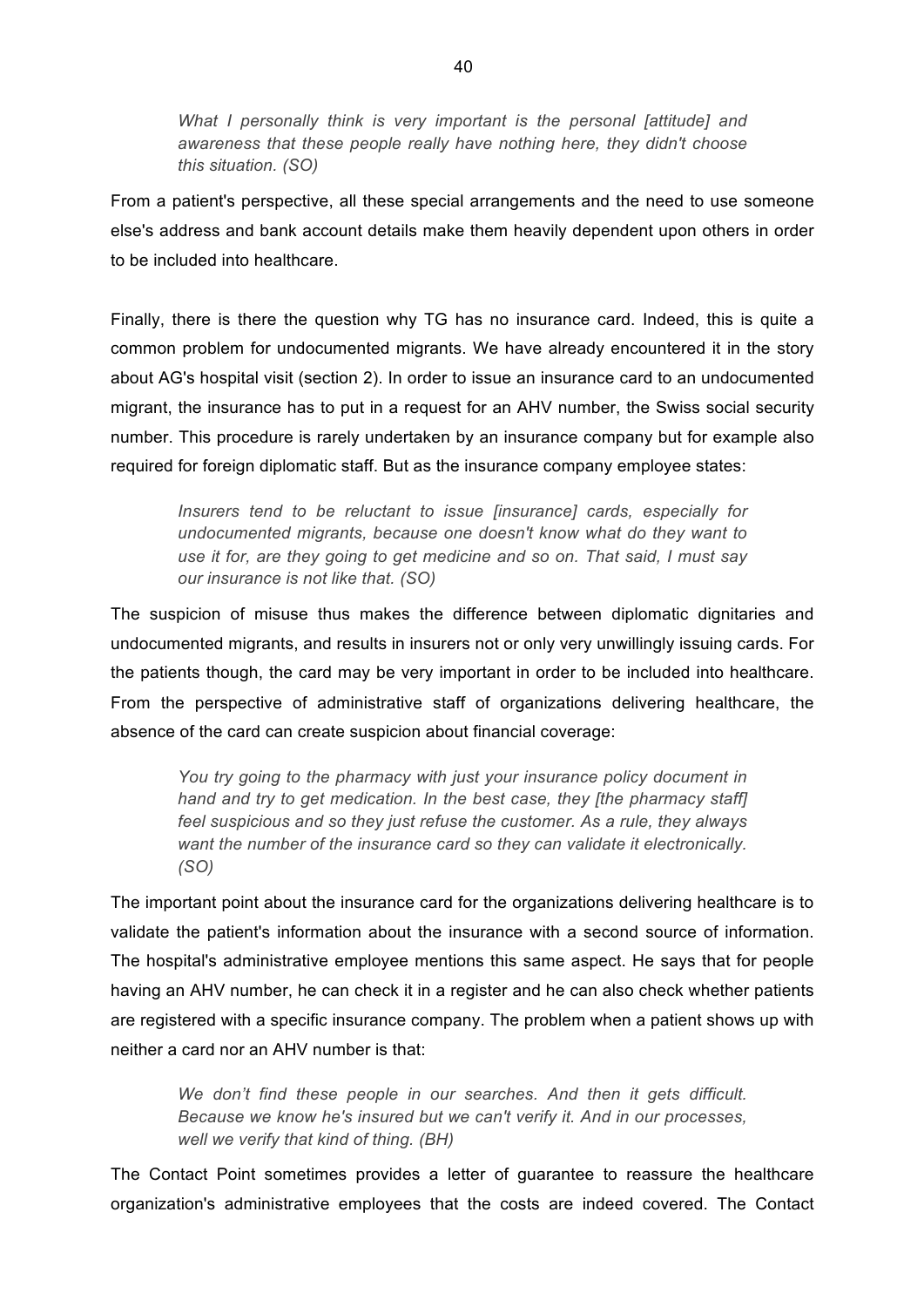#### Point's remit may even include

*advocacy: for example, to speak for a patient, to protect him, or to elicit the best possible outcome for him or her. (NU)* 

At the same time and stressing again the active part of undocumented migrants, the nurse adds:

*We only advocate when necessary. I mean, our people are extremely resourceful and most of them are good at getting what they need. I think it's important that we're here and that we help them. But you also need to let go. I mean, you don't want to make them dependent on you. (...) We don't want to see our patients as victims. Of course, they are to a certain extent but if you see people only as victims you lose sight of what they are actually capable of. It's kind of a fine line. (NU)*

TG's story offers numerous insights into the question of how undocumented migrants are excluded from and included into communication related to healthcare. First, it shows what kind of strategies for inclusion are adapted when chronic conditions worsen without inclusion at the Contact Point. Health threatening self-care strategies are adopted. Inclusion is not sought via emergency care but via a risky, and futile asylum process allowing inclusion for a short period only. Still, the strategies employed while being excluded from healthcare also show a will to stay proactive when it comes to one's health.

The short moment of inclusion into healthcare provided by the asylum application process is again contrasted with the description of care at the Contact Point and in its network, which offers a more lasting option.

Behind the turning point of TG's story, we see that once more, administrative aspects of inclusion into healthcare, here taking out insurance, need specific arrangements. Patients are again dependent on the financial support and specialist knowledge of an NGO and a willing insurer. Then, with TG's story we can see how inclusion can remain difficult, even once insured. The problems with the lacking insurance card highlight again the high importance of administrative aspects, even on such a basic level as an undocumented migrant's ability to make their way to a healthcare facility with an ambulance. Even more, it shows the tight entanglement of prejudice against undocumented migrants from the insurer's side, suspicion and fear by administrative and medical personnel about uncovered costs and subsequent difficulties for inclusion. Like with KF, we can see that inclusion is dependent upon professional's goodwill, even if the Contact Point can be relied on in interactions. Still, we can see that not only patients but also the Contact Point's healthcare professionals stress the importance of giving patients the space to be active about their inclusion.

TG's story also supports the idea that inclusion of undocumented migrants into healthcare has to take into account their specific needs. The importance of handling appointmentscheduling, taking care of family members, and making space to talk about problems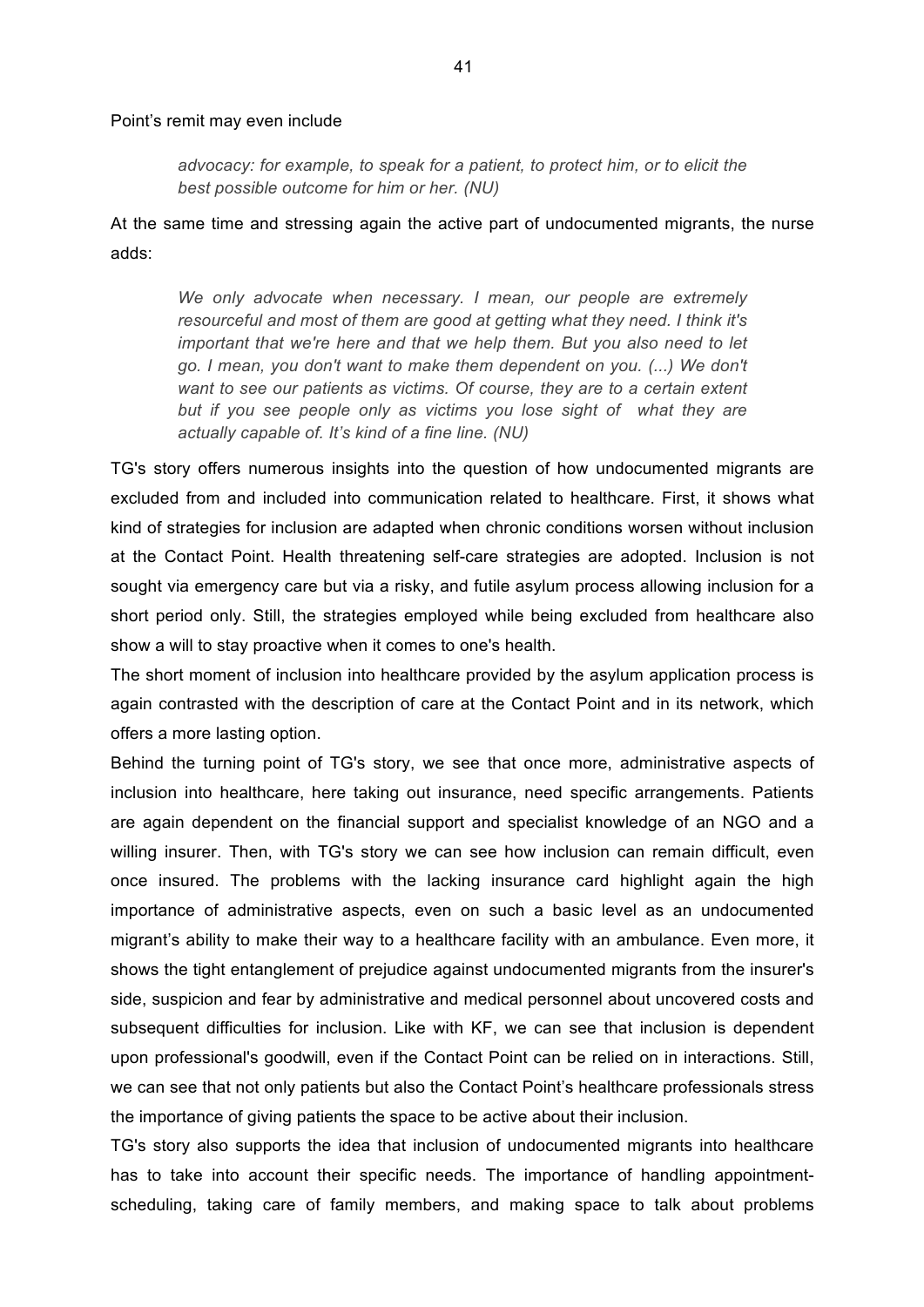otherwise well-hidden has come up in BS's, GL's and KF's stories. TG's story brings these aspects to their extreme, showing the limits of capacity of professionals in balancing the consequences of exclusion from citizenship.

Finally, linking up to KF's story, we see again that inclusion into healthcare and harming one's health interact in paradoxical ways in TG's case. Ironically, getting papers legalizing his stay is in his case only possible by exclusion from health care, harming him physically to a point where deportation cannot be executed. TG literally has to get sick enough in order to get his status legalized and healthcare financed by the state. Swiss healthcare requires, as we already saw with KF, a certain inclusion into economic or welfare systems as prerequisite. Inclusion and exclusion start to operate paradoxically when these prerequisites are not met. In the case of undocumented migrants these paradoxes result in lasting scars on concrete human bodies.

## 6. Insurance

In this final empirical section, we will encounter patients who identify reaching out to an insurance as their most important moment of inclusion into healthcare.

We have already seen that compared to the total of patients taken care of at the Contact Point and in comparison to the estimated total of undocumented migrants, patients with health insurance represent a minority of around 10-20%.

Concerning the professional's perspective, OT's story will bring us again to the Contact Point. It will also pick up to the question of the actual start of insurance coverage and thus bring us back to the interview with the employee of the insurance company (SO) and also to an employee of an NGO that provides care for HIV-positive undocumented migrants (MC). PI's and AG's stories will offer good insight into how valuable insurance is to undocumented migrants. AG's case in turn will show more about emergency healthcare in case of accidents. His story is complemented by the hospital's administrative employee (BH).

Since insurances play such an important role in this section, it is worth reminding ourselves of the reasons why such a very small fraction of undocumented migrants is insured (see also Rüefli & Hügli 2011). Besides the important financial reasons and administrative difficulties, there is at least one other, more fundamental reason, which leaves insurers reluctant to offer their services to undocumented migrants. As we have seen, TG's insurance cover was set up at the very moment there was an actual need. This is also the case for OT, PI and AG. The insurance employee says:

*Of course an insurance company is not interested in insuring people who*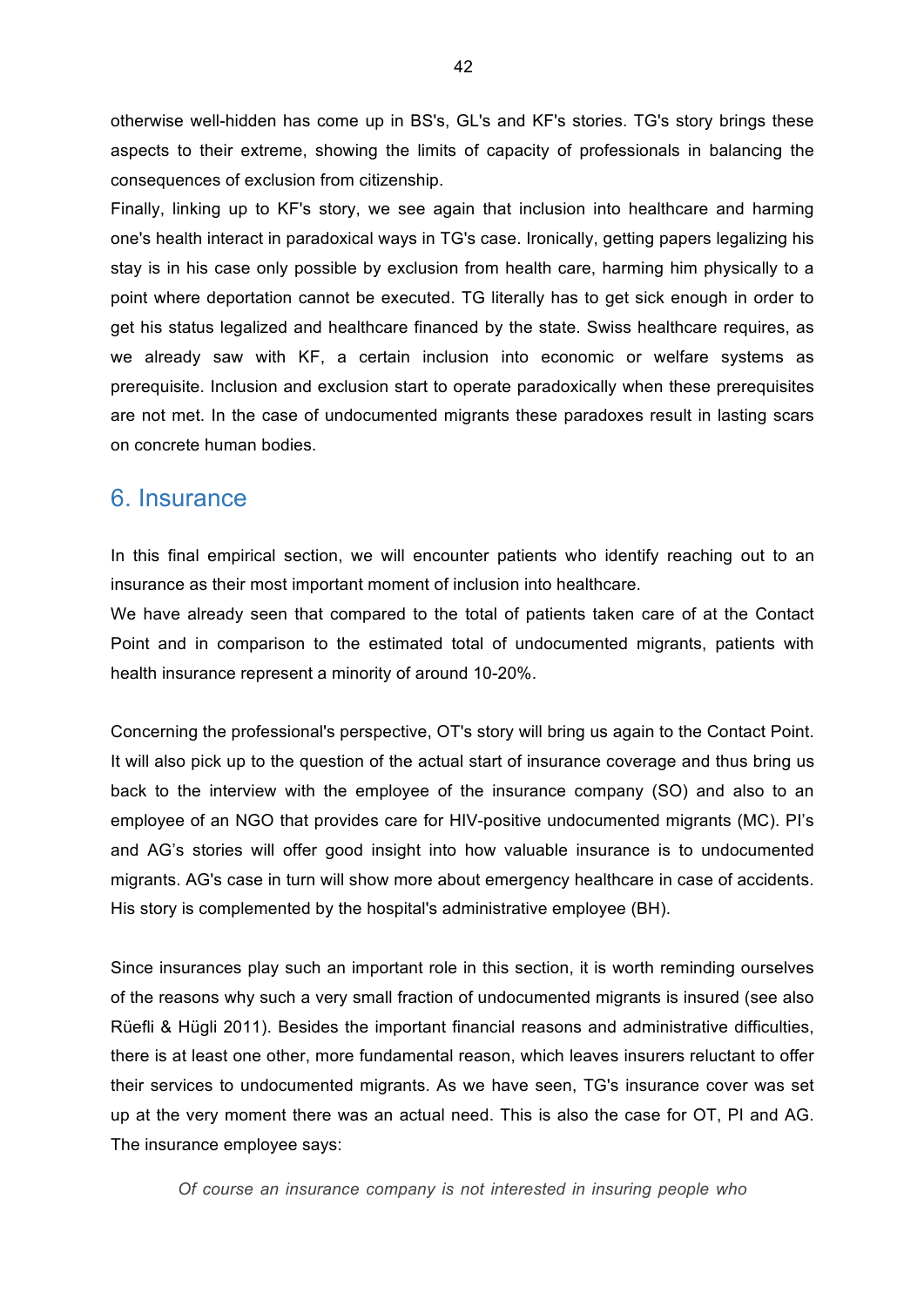*cause a lot of write-offs because [their] costs are simply not covered by their premiums. (SO)*

This argument is not compatible with the idea that an insurance provider balances costs versus income not at an individual but at a population level. However, only taking up insurance in a moment of need, is not quite in the spirit of things either. Companies react with different strategies:

*Of course, now they bring forward all sorts of reasons as to why they won't insure him, for example, they claim that 'this was the wrong form you used'. Or, in the beginning, a lot of applications just went missing. (WM)*

WM relativizes this statement by saying that it is not always "bad will" that causes lost applications but also the fact that sometimes the somewhat unusual applications of undocumented migrants do not fit in the "insurance apparatus" (WM). But the insurance employee confirms that there may be something more systematic to 'losing' applications:

*And some insurers simply kick those applications into the long grass. As in, you've gone to the insurer's office three times, and you say 'I have your stamp here, you have received' – 'We have nothing.' That [application] ended in someone's rubbish bin or similar. (SO)*

Sometimes, the Contact Point uses legal council to push applications through. But as the general practitioner volunteering at the Contact Point puts it: "Some of them [insurers] make things so complicated, at some point you just give up" (RF). For those insurers who cooperate, it is a tightrope walk between the willingness to insure and not wanting to become too attractive for NGO's taking out insurances. The insurance employee sometimes initiates a conversation:

*Well if there is a bit of a connection we sometimes just address them [NGOs] directly and ask if maybe one or the other case, if they're in very bad health, well, we just have a frank conversation. We state that in general we are not interested. 'We are obliged to insure them, you know that. But you have to also see our side (...) wouldn't it be possible to insure this client somewhere else [with a different insurer]?' (...) Of course they're not happy about this either, but there are indeed some who, as a result, switch insurers on an annual basis. (...) For us, of course, this would be ideal, if we could all take turns a bit, that way all insurers are a bit involved. (SO)*

An employee of an AIDS Advisory Charity bureau, who also obtains insurance coverage for HIV positive undocumented migrants confirms this practice. She was contacted by an insurance employee who "asked me whether we insure all of 'them' at their insurance" (MC). Whether by complicating the registration process or by talking, when asked directly whether this can be said to be a kind of risk selection, the insurance employee answers: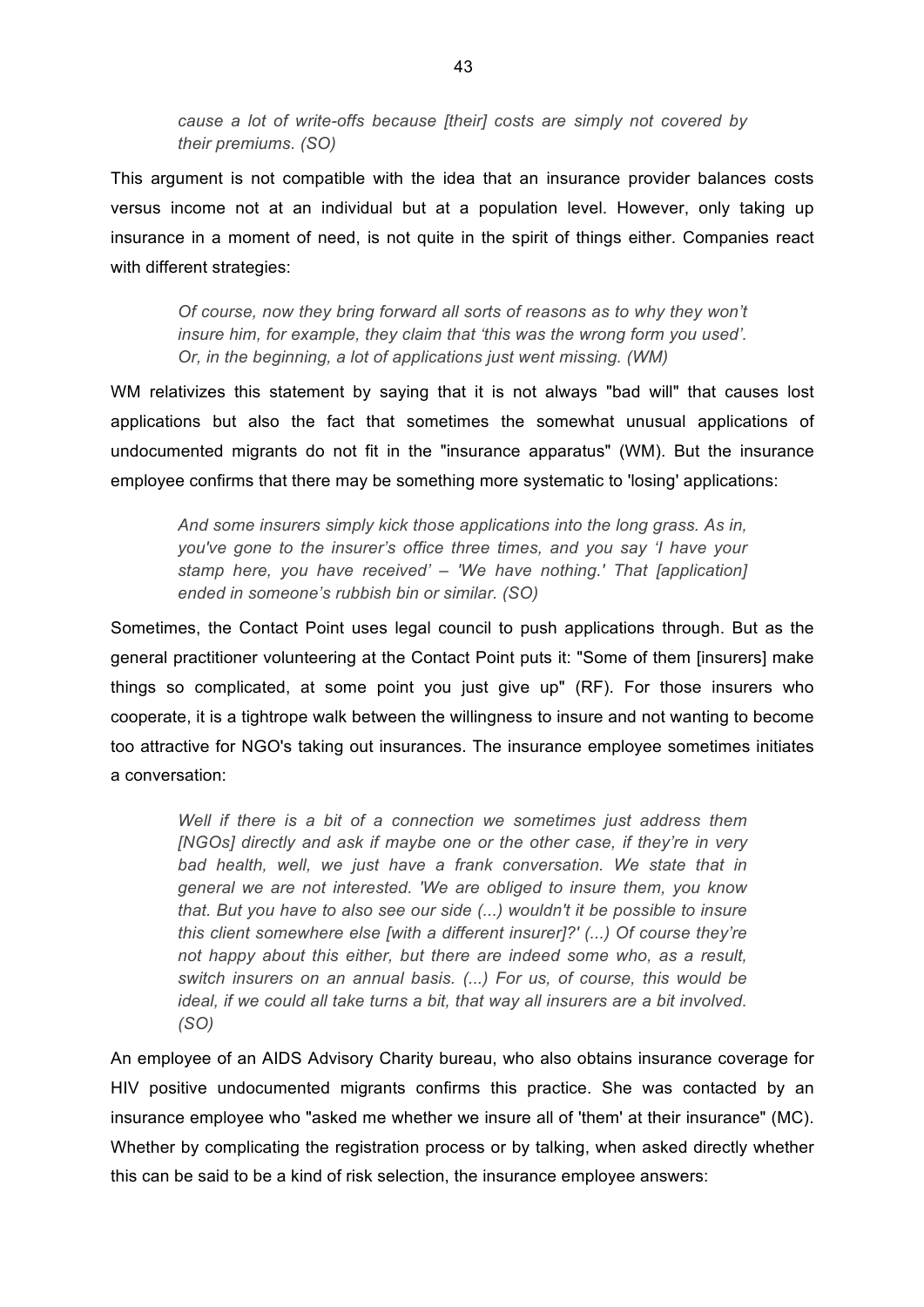*What you say is correct, there is a strong selection process. (...) That's the competition of course, everyone wants to grow, everyone wants to keep their losses as low as possible. (SO)* 

And while when it comes to asylum seekers, cantons distribute them amongst different insurers depending on the insurer's size, "with the undocumented migrants you can't do anything but talk. Because you can't control [at which insurer they register]" (SO).

## OT - "Sometimes, I have a friend"

OT is a woman in her forties. Entering Switzerland in 2011, she gets in touch with a relative who tells her that there is no way to get any healthcare without papers in Switzerland. However, when she starts to earn her livelihood as a sex worker, she is informed about the Contact Point by an NGO's social worker. As she goes there to register, the general practitioner ascertains that there is a large lump in her breast. The mother of six says that she has had this lump since breastfeeding her fourth child.

However, soon after, the lump starts to hurt and the breast oozes liquid. OT returns to the Contact Point. Echoing BS, she describes having been given a hospital appointment immediately. The exams show that she has breast cancer. The dense passage in which she explains this reveals her most important moment of inclusion, which is immediately put in jeopardy:

*He said you have breast cancer. So then I started to cry because (...) you know in [my home country] almost everyone who has this illness their only end is death. So, from then on then they started to treat me. And then I made the mistake. Because they [the social worker's NGO] had been paying for my health insurance, I was told I should file for asylum. (OT)*

OT did not file an asylum request, her relative telling her that there would be no chance. She regrets this today, as the NGO subsequently stopped paying her insurance and she still has to "live in the shadows" (OT). The realization of how important the insurance was and is for her health and healthcare thus comes to OT retrospectively. From this moment on, she decides to pay for it herself as an aging sex worker.

Still, and importantly, the insurance makes it possible for her to receive treatment for her cancer. She gets surgery and chemotherapy during 2012-13. OT describes the treatment as good for most of the time, with medical staff acting in a caring and professional way towards her. She has a general practitioner who has been attending her since 2014 and tries, as best as she can, to take care of her health herself. Asked what good healthcare means to her, she says: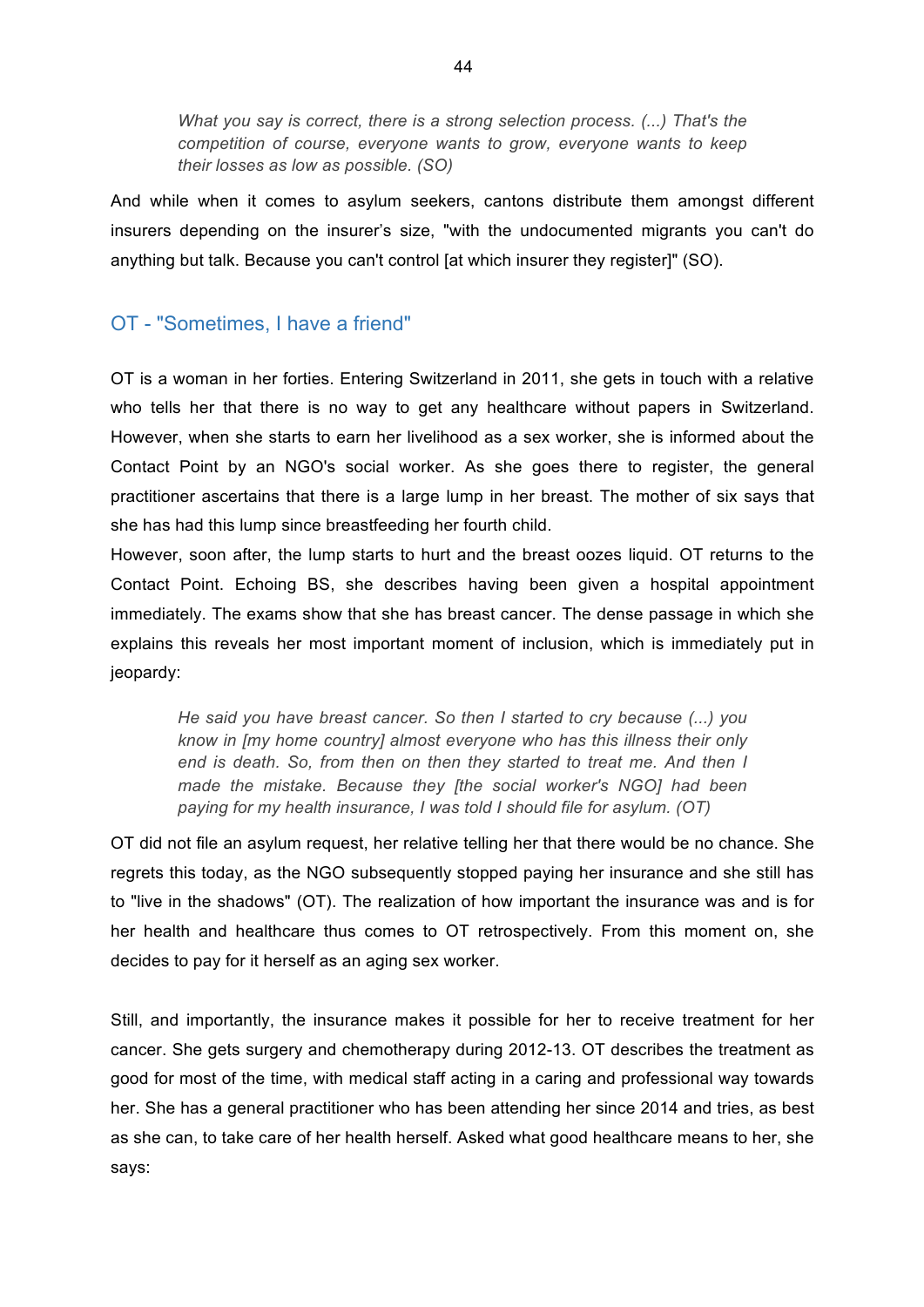*It's my health. So I have to take care of it. Yes, it's my health. It's my life after all. (OT)*

When she feels bad, she tries to use preventative measures at home before attending a healthcare facility. She goes for walks, as her general practitioner recommends, having recently been diagnosed with diabetes. As the doctor volunteering at the Contact Point says, a general practitioner might be an important professional for an undocumented migrant. The Contact Point helps its patients to get in contact:

*Well we have some GPs where we can place, them so to speak. Yes, it is rather important that they [the GPs] have some experience with undocumented migrants and are a bit aware as to what kind of problems that entails. (RF)*

Interestingly enough, he again mentions professionals stemming from the Contact Point's network.

Generally, as soon as patients are insured "we are no longer responsible [for them]" (RF). Still, as we have already seen with GL and TG, patients tend to return

*because they have found they trust us, they still return [to us] with one or the other problem, or to ask us to explain something. (RF)*

That's also the case for OT. She says, echoing statements made by GL:

*I didn't hide anything from [the head of the Contact Point]. When I have a little problem I come and I explain to her. Sometimes, she even tells me when someone has dropped by with some clothes, (...) and I come and sort them and (...) I send them to the children. (OT)*

For OT, it is also important that she is accompanied by either the social worker or the head of the Contact Point whenever she has chemotherapy, or when attending doctors that do not speak the national language she can speak. All these elements contribute to her inclusion into health care.

On the other hand, OT recalls an episode where, after a session of chemotherapy, she returned to hospital because she had started to feel very bad. A medication error had happened. She says:

*I don't even know anymore how I got out of the house to (...) take the tram and go to the hospital, but still, I arrived there. (...) All these parts [points at her arms] were already numb, I didn't feel my feet anymore. They kept me there for eight days. (OT)*

What is striking, in parallel with TG's and BS's accounts, is that OT does not mention the option of calling an ambulance either.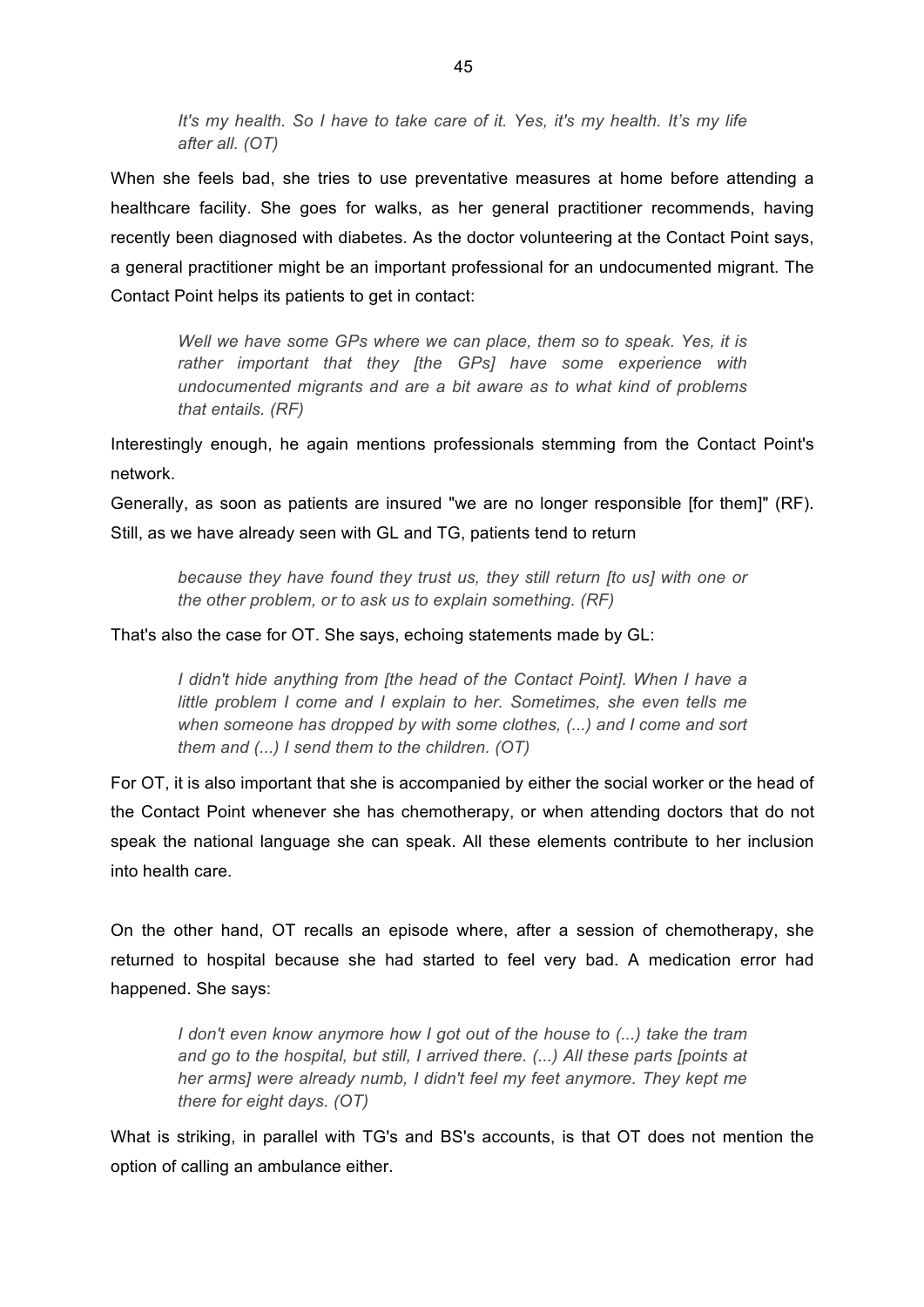Still, OT's main problem is paying the insurance premiums. The Contact Point has found a possibility to make premium reductions available for its patients. (see section 2 about premium reductions). On the other hand, administrative difficulties prevent them from having access to the cheapest insurance packages. For OT in turn, her quite serious illness certainly did not make it any easier to carry out her work in order to earn money. Asked about how she manages to pay the premiums, she says: "Sometimes, when I have a friend I explain to him. Yes, he gives me something" (OT). As the head of the Contact Point explains,

*The high premiums that they have to pay for with their [low] or even inexistent wages well, (...) especially women enter into highly dependent relationships. (...) Even so, a good third to a half of our people are in some way or another involved in sex work. With the corresponding illnesses. (WM)*

The statement, taken together with OT's account about how she manages to pay the premiums, shows again that undocumented migrants are sometimes forced to engage in practices and that may in themselves compromise their health, in order to be included into healthcare.

Still, coming back to the moment OT's insurance was first taken out, for such a costly treatment it is very important to have an insurance that actually covers costs from the very beginning. Inclusion has to happen at the right time. And even if it might seem obvious that when taking out insurance it should cover costs, this is again not always evident in the case of undocumented migrants. Usually, as the administrative employee of the hospital explains, people immigrating into Switzerland have the obligation to organise insurance during the first three months of their stay. If they receive care during this time, while an insurance is not yet in place, costs are retrospectively covered. The insurance in turn, will fix the start of the contract at the moment the person registered at a municipality.

But in the case of undocumented migrants, it is not possible to know when the person entered the country. This bears, for the insurance provider, the risk of making contracts with clients who only entered the country in order to get treatment, in which case the insurance company can refuse the contract. Because of this, the insurance employee states, the company is "very sensitive to the fact, if there's a recent hospital admission" (SO) just after a contract has been taken out. On the other hand, it also might be that the insured undocumented migrant has already been in the country for years. For this:

*there's an article [in law] that states – this applies specifically to people who are in Switzerland, who are in a bit of a, let's call it a grey area – that, in those cases, we can rely on that the date that counts is the date on which we receive the insurance document. (...) So, nothing is done retroactively. (SO)*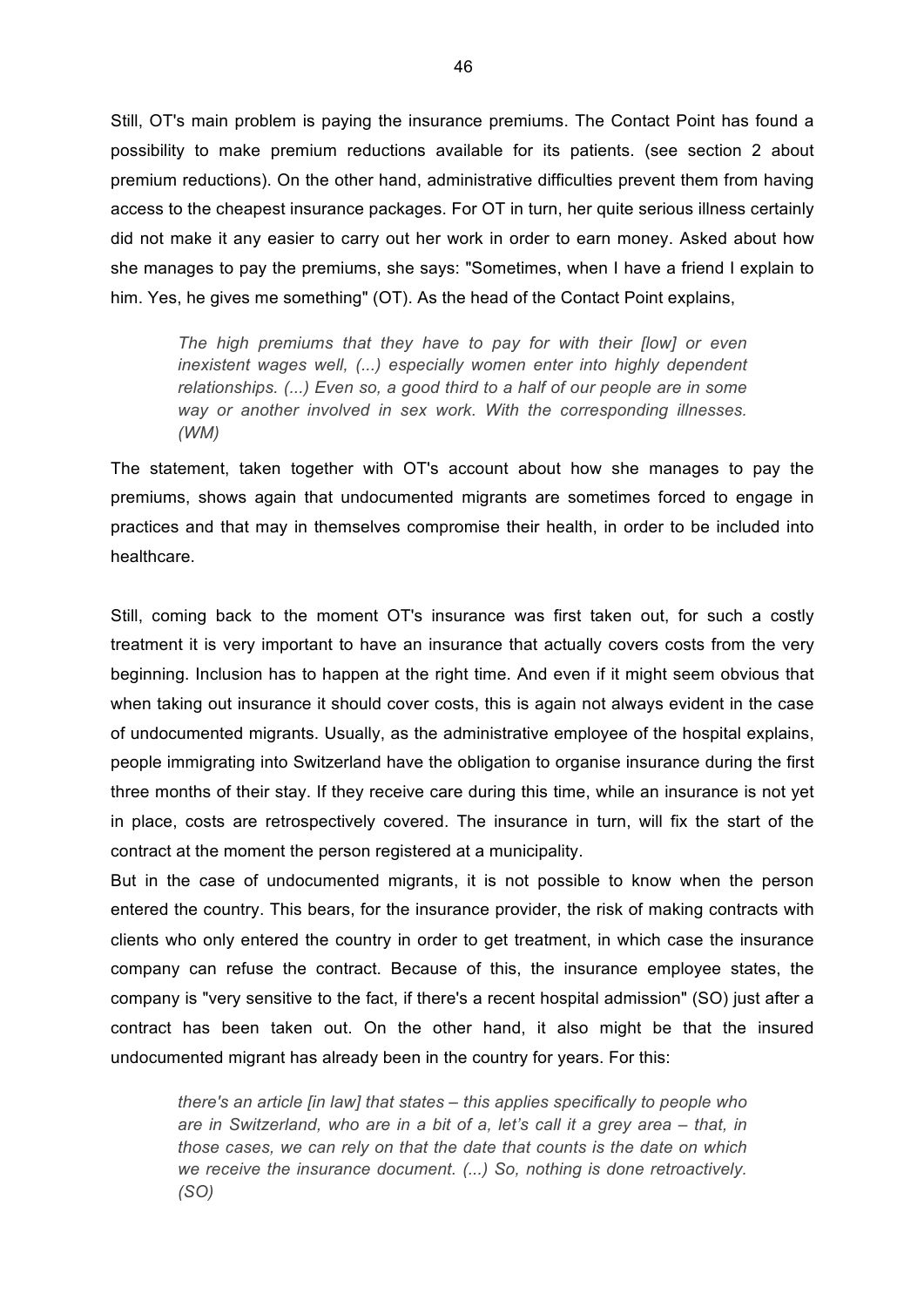Indeed, the KVV states that if a person registers later than three months after their arrival, the insurance starts at the moment of the registration (Art. 7 al. 1). Also, the insurance can demand a supplementary premium (Art. 8 KVV). The head of the Contact Point relates a case where an insurance company made a patient pay a month's premium as supplement, but without covering expenses that had arisen during this time: "You pay an empty premium" (WM). In this case, the Contact Point ended up paying the uncovered care costs of 400 Swiss francs - 4/5 of the annual budget for one patient.

The employee of the NGO caring for HIV positive undocumented migrants says that this practice is rather recent. In order not to generate uncovered costs, she on her part asks doctors not to start HIV therapy as soon as the diagnosis is made, even if there is some urgency, especially when the HIV is already in a progressive state. Rather, doctors should wait until the insurance is certain to be valid:

#### *We informed [the doctors] that their medical standards and the actual possibilities do not always coincide. (MC)*

The most salient aspect of OT's story about inclusion into health care via insurance is the difficulties this inclusion brings with it. Once more, an undocumented migrant is included into health care by harming her own health and by being heavily dependent upon other people. And while such difficulties might also affect Swiss citizens, being undocumented exacerbates these problems, due to the absence of any legal, social and working security entitlements. Thus, to play an active part in financial inclusion, is foremost a huge burden for OT. Her situation is such that even if she still tries to actively care for her health, her margins for action have become very small, the spectre of despair and hopelessness pervading the whole interview.

The debate about the exact start of insurance coverage shows once again the dependence undocumented migrants have on the Contact Point, in order to assure administrative procedures are carried out correctly. These are again closely tied to financial aspects of inclusion into health care and the care process itself within the interaction with medical personnel. Having important treatments postponed might be a consequence of this close entanglement between financial, administrative and care aspects of inclusion.

And while OT's treatment of her breast cancer is certainly very important to her health, difficulties remain with aspects of inclusion concerning physical access in emergency situations. Further, OT still depends on the Contact Point's or other NGO's help, in order to be included.

Also, just like GL, KF and TG, OT stresses the importance of the Contact Point in assuring health care in a wider sense, despite having a family doctor who sees her.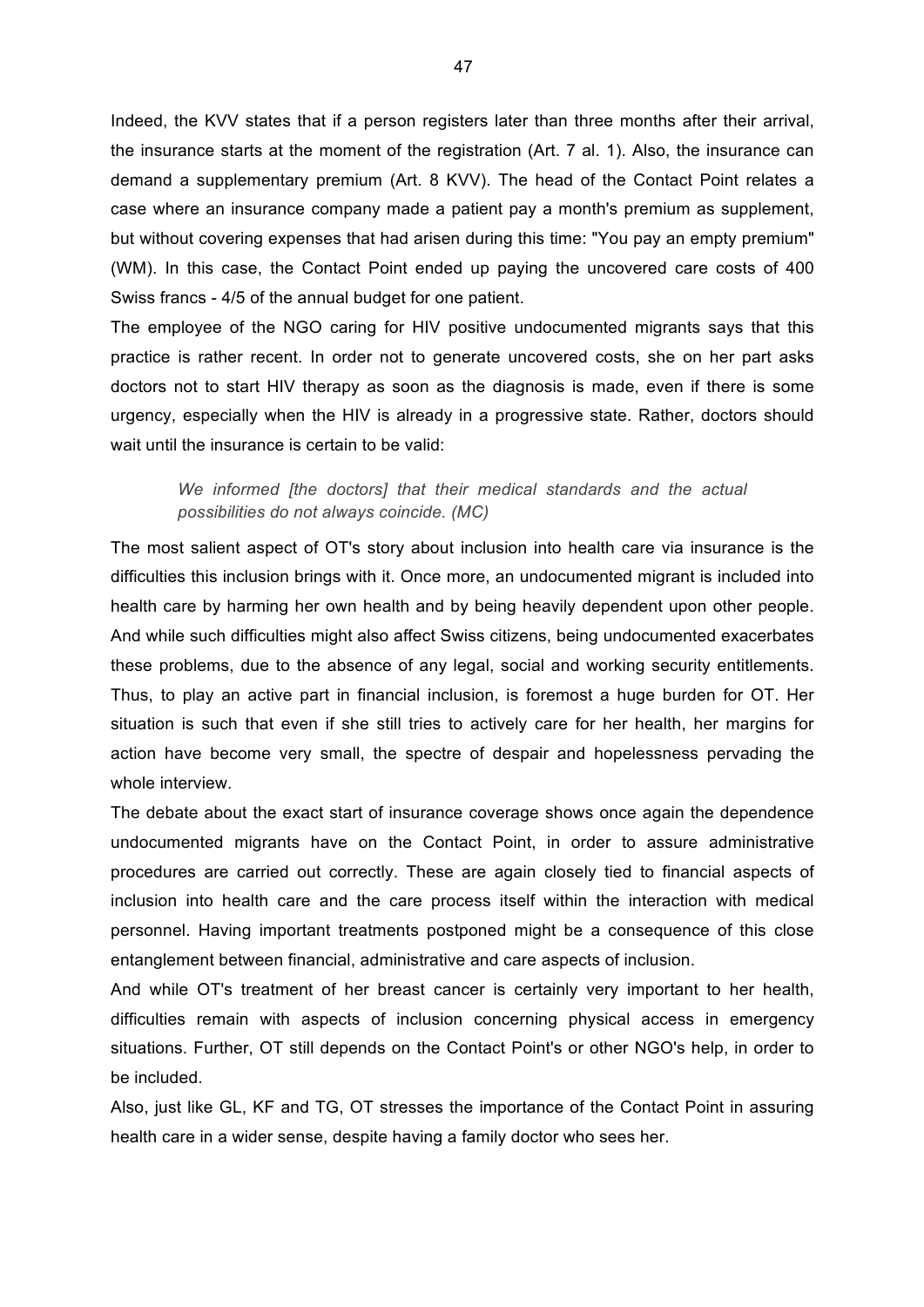#### PI - "I can just make an appointment"

PI, a woman in her late twenties, has now been living in Switzerland for about twelve years. At the time of her arrival, like TG and KF, though in better health and still a minor, she enrolled in an asylum process. During this time, she learned a national language, which she now speaks fluently. She then also had a family doctor at her side who regularly examined her one remaining kidney. She lost the other one in her home country, while undergoing surgery because of a kidney stone:

*And then they said, now there's nothing we can do. This kidney we have to, the right one, so this side, they removed everything. (PI)*

PI's asylum request is turned down in 2007, but she decides to stay in Switzerland. She reports having been with compatriotes during migration and from the very beginning on of her stay. Via this diaspora community, she finds a cleaning job, enabling her to afford housing and food. Concerning health, PI helps herself with some paracetamol when she has pain. She expresses concerns about this kind of self-medication:

*I also have stomach pain, many, and I have always taken medicine, but that's not good either, no? I don't know if I can just take this medicine, or, I don't know. And then I still have such strong pain. (PI)*

Then, in 2012, she falls pregnant. Having had no examinations during pregnancy, she decides, towards the ninth month, to undergo a second asylum process:

*Because, it's difficult. When you are illegal in Switzerland and getting children, you have to pay much, and you have to work much, or so. That's why I made a second request. (PI)*

PI explains that she only felt safe to be in contact with the asylum system because she was so highly pregnant that she was sure she would not be deported. At the end of this second asylum process, she and her new-born child go into hiding again.

It is during her second pregnancy in 2015 that PI finally gets pointed to the Contact Point by a friend. All pregnant patients attending the Contact Point are urged to take out insurance. Even more, as the head of the Contact Point stresses, she does not want a "parallel universe" (WM) of health care for undocumented migrants and deplores any situation in which a patient remains without insurance. PI did not even know she was entitled to take out insurance, but once it is established is very satisfied to have it. Being in a financially less precarious situation than OT, she stresses most of all its organizational and administrative advantages. She can go "to the women's clinic, just normal." She continues:

*Now that I pay the insurance every month and when I have pain somewhere, then I go, then is no problem. (...) Then I have no worries,*  right. When I have pain or something, I don't have to think, ah, what should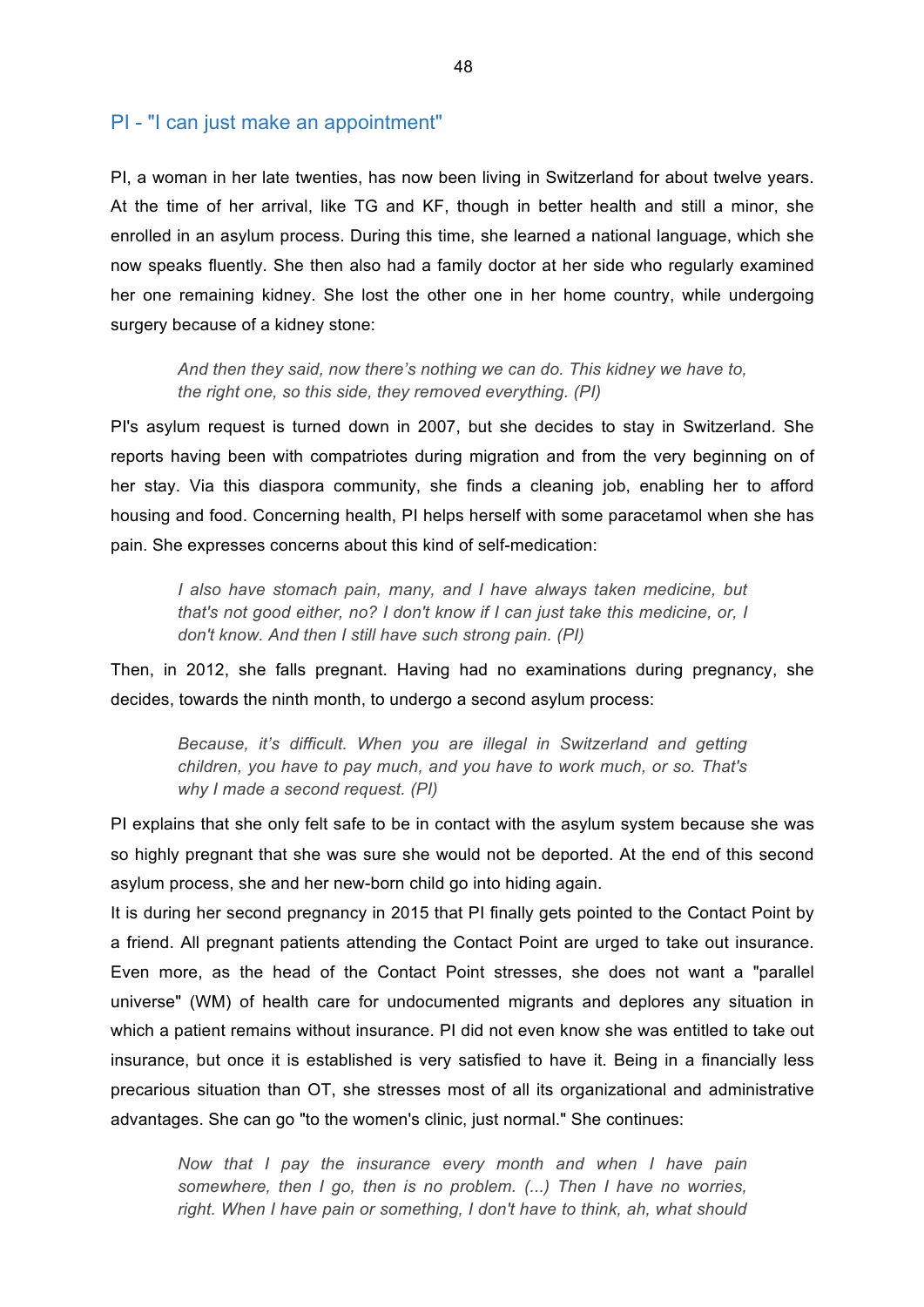*I do or something. I can just make an appointment. Is easier and much better. (PI)*

The value of the insurance to PI is again stressed in the following statement, comparing her current situation to that in her home country:

*When I go to hospital or the like [in my home country], I always heard them talking, they wanted money. We have to give something, right. And then they do it. But if we don't give anything or so, then they didn't want to. No, that is different, right, here in Switzerland they don't do this, right. When I go to hospital, I give money to nobody. (PI)*

We see here a similar point of view to BS's explanation, when she talked about not having to motivate every medical action with money. PI also stresses this decoupling of paying for care and obtaining care. Paying for and receiving care are social relations enacted at different time-points and in relation to different organizations. The insurance makes her inclusion into health care independent from individual goodwill or corruptibility. It takes her into a procedure where personal negotiation and bargaining are not necessary.

Asked about the financing of the insurance, PI just says that she has to "work a lot" in order to pay the premiums. Her two children are not insured, but get some basic care at the Contact Point. And even PI, who is at this point able to handle much of the interaction with healthcare organizations herself, states that the Contact Point gives the hospital a call before she goes there, "so then they don't ask too many questions" (PI).

With PI, we have encountered a case which, although a bit more turbulent than OT's, shows well how much space for autonomous inclusion undocumented migrants can open up and how much they value this autonomy. For PI, it seems, the insurance gives her a sense of having a certain right to exist and to be recognized in Switzerland, if not as citizen, then at least as patient. Again, the contact to the diaspora and the inclusion into a labor market, however precarious, allow PI to obtain healthcare almost on her own.

On the other hand, PI's case shows once more what kind of inclusion undocumented migrants obtain when remaining excluded from charitable organizations and insurance. To file an asylum request is a marginalizing and risky strategy for inclusion into health care.

## AG - "I know I have to pay because I know why"

AG came to Switzerland in 2003 after abandoning studies in Germany for financial reasons. He always thought that maybe he could earn enough money to get his studies finished, but never was able to put anything away on the side. Still, of the interviewed patients, he's financially probably the best off. He works in agriculture and on building sites and says: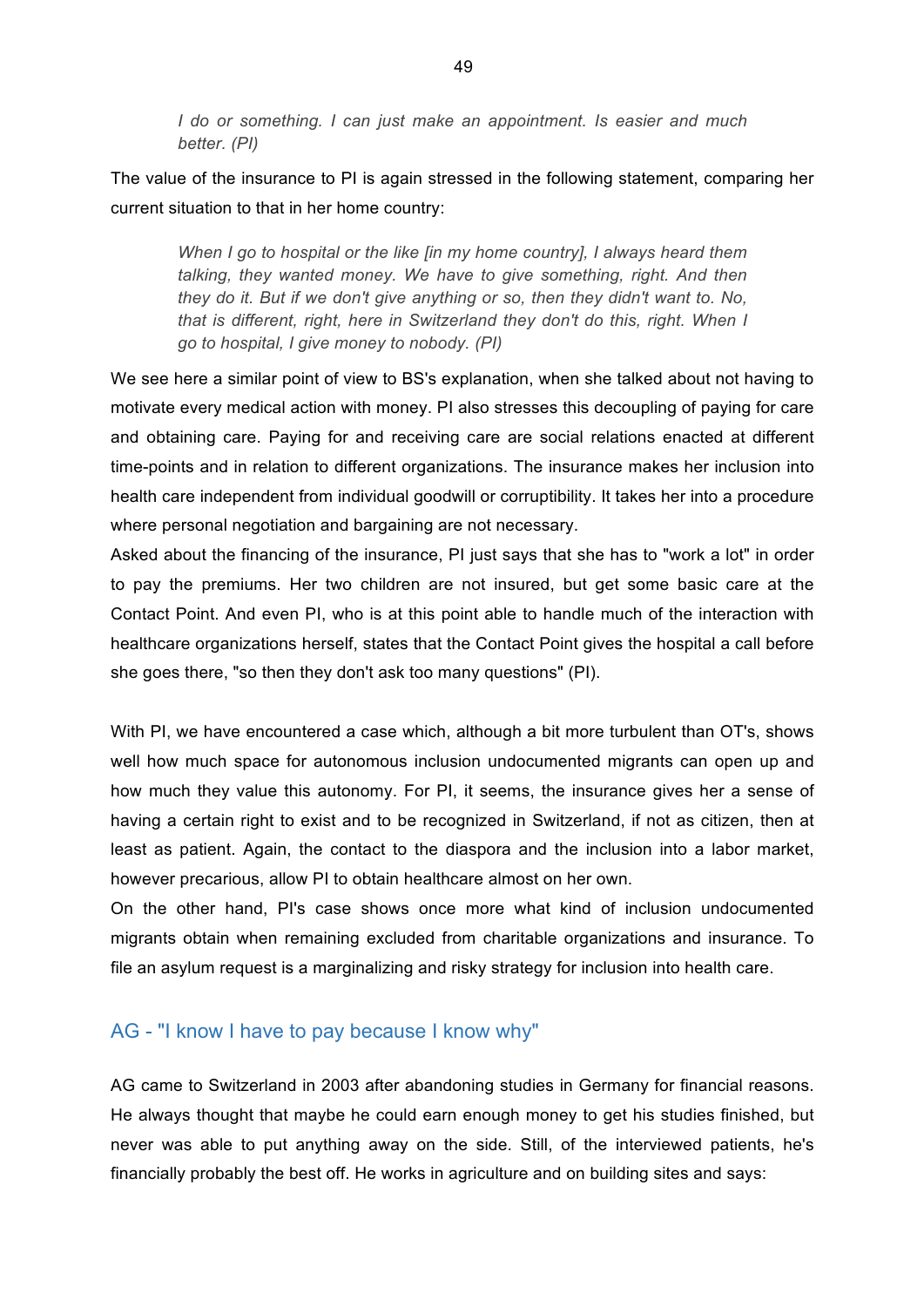*I know maybe ten or a good fifteen people, sometimes I work with people like that. Sometimes he says no, this time there's no work, but I call you. So sometimes they call. (AG)*

Getting to talk about health, AG's first experience in Switzerland with health issues is directly related to one of his jobs. Working on a building site, while not yet having taken out insurance, he has an accident with his knee:

*There was a lady (...) she says, mister mister hello what's up, and I say listen, I fell, I don't know what's up. She said, my husband is ambulance driver (...) and she called and he came with the ambulance and he put a thing like this, like ice. (AG)*

Despite getting this first aid, AG does not let the driver take him to hospital. He instead says he wants to go home, as it is already late. Adding to that, as he repeats twice, he "doesn't know anybody" (AG) in the hospital. The fear of going to an emergency unit, because of not knowing anybody, echoes the dependency on personal connections already stated by other patients. Again, it seems that undocumented migrants have to rely so heavily on personal and informal relationships, that they don't dare to interact with organizations were no such connections exist. Only the next day, when the knee has swollen even more, AG is willing to go to the hospital. His boss picks him up in a car, drives him to the unit and pays for the care given.

For AG, things stay calm after this incident, until his sight starts to be impaired. Still not insured, he is examined by an ophthalmologist. He starts to talk about it by saying "I paid him for nothing" (AG). The doctor tells him that there's nothing wrong and that he just should get new glasses. AG continues about this episode:

*I* said 'listen, I tell you the truth. I trust you. I don't have papers here in *Switzerland. How much does this cost?' He said 500 francs. I said (...) 'can you, can you wait a little moment, for example, some days, a week?' He said 'listen, you have to pay now.' (...) Maybe he is stressed, maybe he thinks I won't pay. (AG)*

AG therefore has to pay 500 Swiss francs for a diagnosis he suspects to be wrong and as the doctor wants the money at once, he bargains with an employer in order to get an advance on his salary.

AG then turns to another professional, who tells him that he indeed needs a surgery on his eyes and should take out insurance. We will come back to the details about how AG reaches out for and manages this insurance. For now, with the contract taken out in 2010, he can get surgery for his eyes. He says he was afraid during the first surgery, reminding us of GL's statements. He describes how the hospital personnel calmed him and informed him about every step taken. He is very happy with the results and for the operation of the second eye "I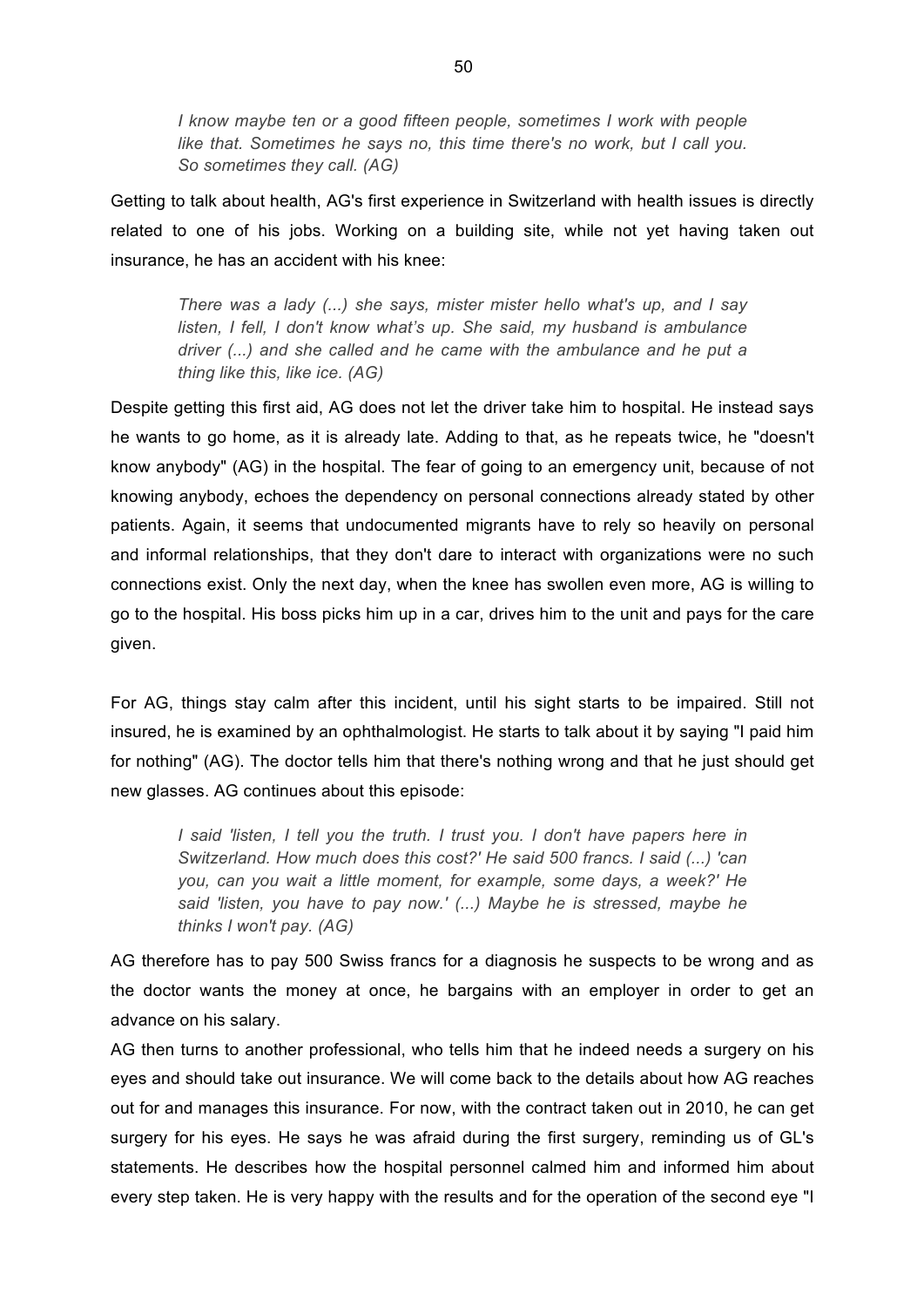go there easy and hop hop, no problem" (AG). Like PI, he values the insurance a great deal:

*The insurance, that works very well here, that helps a lot. (...) And I know I have to pay because I know why. (AG)*

He does his best to punctually pay the premiums. When things get tight with money, he can sometimes get an advance from one of his employers and "sometimes I don't eat" (AG). On one occasion he ends up calling the insurance company:

*Once I called them, they sent me a letter if you don't pay – police. I said 'listen, I'm not like you. You have a salary, I don't. I work a bit here and there and then I don't work for two or three months, it depends.' Ah he understood. 'Listen, when I have delay (...) I pay it anyway.' (AG)*

AG again stresses the importance of insurance in his next statement, though adding at the same time a vicious turn:

*The insurance is obligatory because sometimes I do dangerous work. So it has to be done. (...) The problem, when I have no work, how do I pay? I have to take any kind of work I can get. (AG)*

Remembering OT's statement about friends helping her to pay her insurance and the remarks of the head of the Contact Point about the dependencies undocumented migrants have to enter into, in order to be able to pay premiums, AG's statements reinforce this pattern. Again, we see how healthcare has to provide help with issues, which are to a great extent due to the financial difficulties the process of gaining inclusion to healthcare in it itself has brought. To 'know why you have to pay' therefore also means knowing you have to pay because paying involves getting injured, while doing hard and risky physical work, in order to be able to pay.

To acquire and maintain health insurance also means a lot of administrative work for AG. As soon as the doctor tells him that he needs insurance, he turns to a social worker he happens to know. The social worker does some research and finally tells him that he needs a 'legal' person who he trusts and who trusts him, so that financial transactions and correspondence can be set up. Having found this person, whom AG describes as a good friend, the three of them meet up and organize an appointment at an insurance company:

*Because she [his friend] made the bank account and all, and then every time I call or I send an SMS like this, I say listen, are there any bills? (...) She says yes. Ok I'll come at once. And then, sometimes, I don't find her at home, so I put the money in an envelope for her. And then she organizes everything. (AG)*

To 'organize everything' means for example to try to get a premium reduction and also to try to handle the canton's contribution in case of hospital stays. As the insurance employee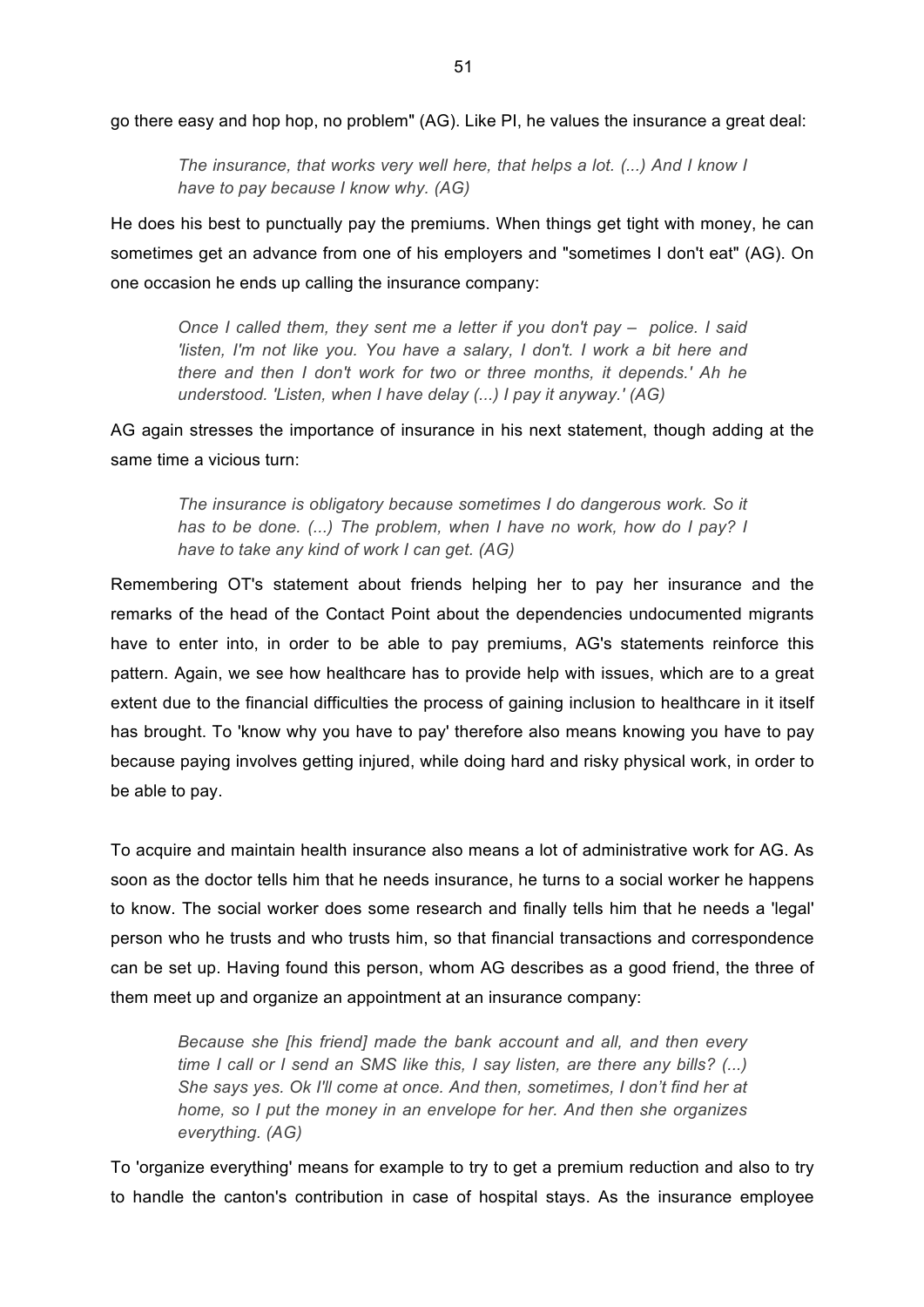explains, hospitals who can't assign patients to a certain canton, because they are not registered, tend to send the whole bill to the insurance, while usually the canton has to pay 55% of a hospital stay. The insurance employee adds: "Usually, it is the institution [e.g. a Contact Point] that checks whom one can turn to" (SO).

Still, as we have seen in the introduction to this thesis, AG remains without an insurance card:

*I don't have an insurance card, but with the [insurance] number they find it. Now, this works at [this hospital], but the other hospitals I don't know. (AG)*

The interesting part of this statement is that AG mentions a specific hospital, the one where he had his eye surgery. Other ones, like the one I accompanied him to, do not have him registered as patient and therefore, being unable to verify his insurance without a card, are reluctant to register him as patient.

Finally, the biggest remaining problem for AG is his lack of papers. Getting back to this fundamental problem, towards the end of the empirical part of this work, it is a particular difficulty for AG. With his country of origin, he has very little chance of legalizing his status in Switzerland. At the same time, he cannot return. Because there is no repatriation agreement between Switzerland and the country in question, the government there would simply refuse to take back any undocumented migrants. As the head of the Contact Point puts it:

*It's like they belong nowhere. Switzerland doesn't want them and [AG's country of origin] doesn't want them anymore either. (WM)*

For undocumented migrants in this situation, encounters with police end up being pointless, but still have serious repercussions, as the head of the Contact Point explains:

*And sometimes they end up in administrative detention because they were stopped by police. And because they can't be deported, they can just keep them there for a few months and then they put them back on the street. (WM)* 

Being in prison for months can easily result in loss of work, housing and contacts. Living under these threats for 15 years now, AG says, like KF, that he does not tell people about his problems. He states that he is otherwise in good health, he does a lots of exercise to stay healthy and to avoid thinking too much about his problems. He can always rely on the Contact Point when needing to talk. But he adds:

*I don't sleep when I think, I don't sleep how I should, really. Even when I spend the whole day outside, I do sport, but there's always a nightmare because of [the lacking papers]. Believe me, sometimes I cry. (AG)*

Getting back to the issues surrounding emergency care, this time from the professional's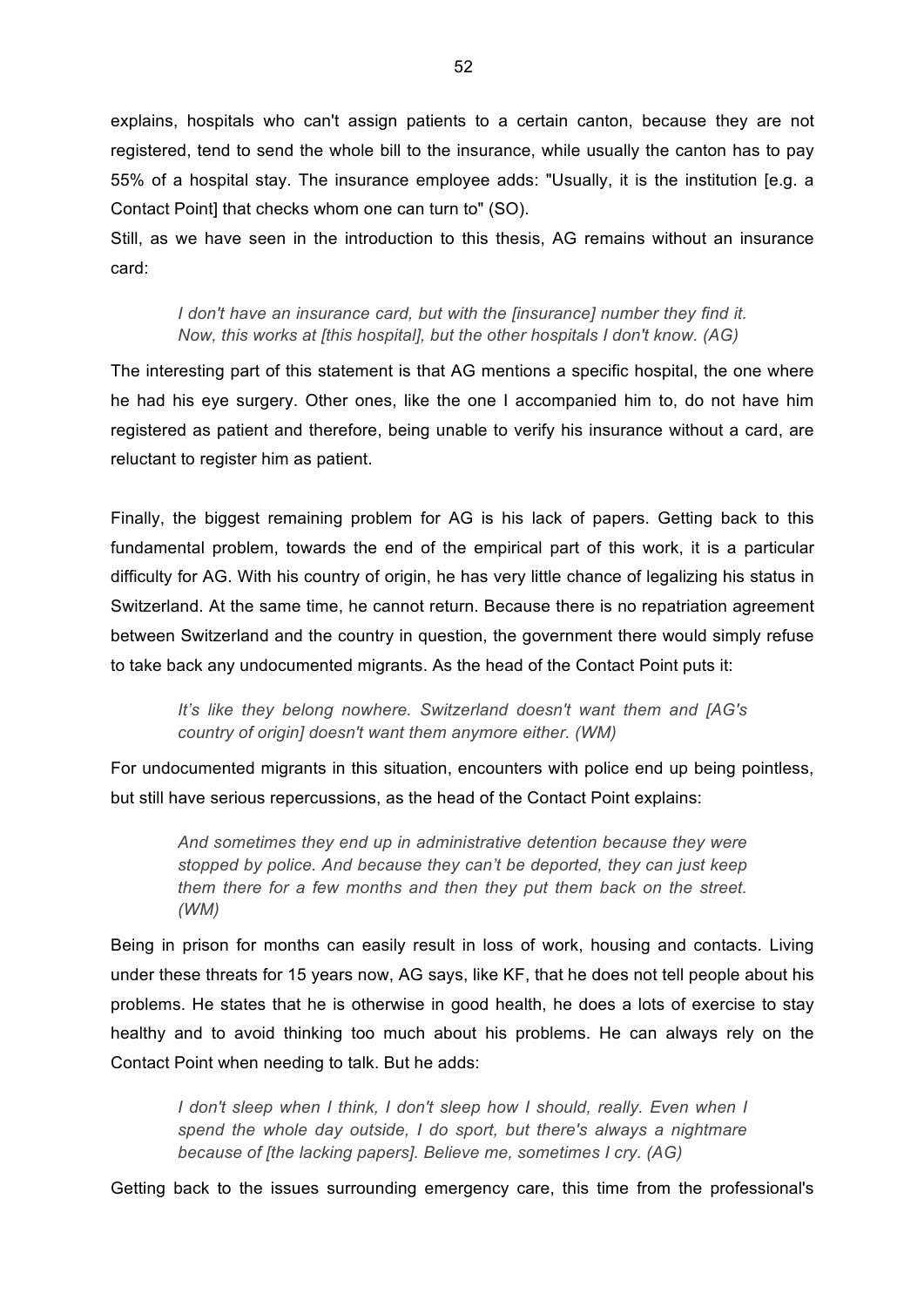point of view, we are here confronted with a work accident. Again, apart from the costs, the fear of being exposed due to a lack of personal connections could well also hold back other undocumented migrants from attending emergency care. In the case of work accidents in a black labour setting, for instance, this fear is not completely unfounded. As the hospital's administrative employee confirms:

*Well it does happen that they are 'visiting' someone on the construction site. And then they have an accident. And then we see what we can do with the police. (BH)*

The head of the Contact Point relates this as a situation of conflicting loyalties:

*In some way, they [the hospital's employees] have a conflicting task.On the one hand, to protect the client, and on the other hand, to collaborate with the authorities. (WM)*

From the hospital employee's perspective, these different loyalties can however interact with each other in a paradoxical way. Sometimes, it might be better for the patient to lose his authorization to stay in the country, in order to get health care, by forcing the employer to live up to their responsibilities with the help of police:

*There's the question as to what's more important. In this particular situation it's probably a matter of weighing things up. And depending on the severity of [the accident] it's certainly better for the patient to accept the consequences. (BH)*

AG's case shows well how undocumented migrants try to deal with incidents of ill health when being broadly excluded from health care. To try to simply ignore a problem or to get care while being dependent upon an employer providing transport and payment, are options, but there is also the risk of arousing the suspicion of healthcare professionals, due to one's legal status and/or financial precarity. Also, we see again that fear of being exposed and/or being burdened with very high costs of care, when having no personal connections in an organization, excludes migrants like AG from emergency departments.

Once more, we see the positive value for undocumented migrants of having insurance, in contrast to previous difficult attempts to achieve inclusion into health care without it. This value must be understood as especially high, as again, it not only represents a substantial financial burden, but as there is also a great price in term of health to be paid, in order to be included into insurance.

We also get to see the lengths which undocumented migrants go to, in order to maintain inclusion into an insurance scheme, and how despite putting in all the active effort they can, they remain dependent upon someone else, who functions as addressee and bank account holder. Getting to the point where one is standing in front of medical personnel, is even then not assured, exclusion at a hospital being a potential issue, if it is not possible to rely on an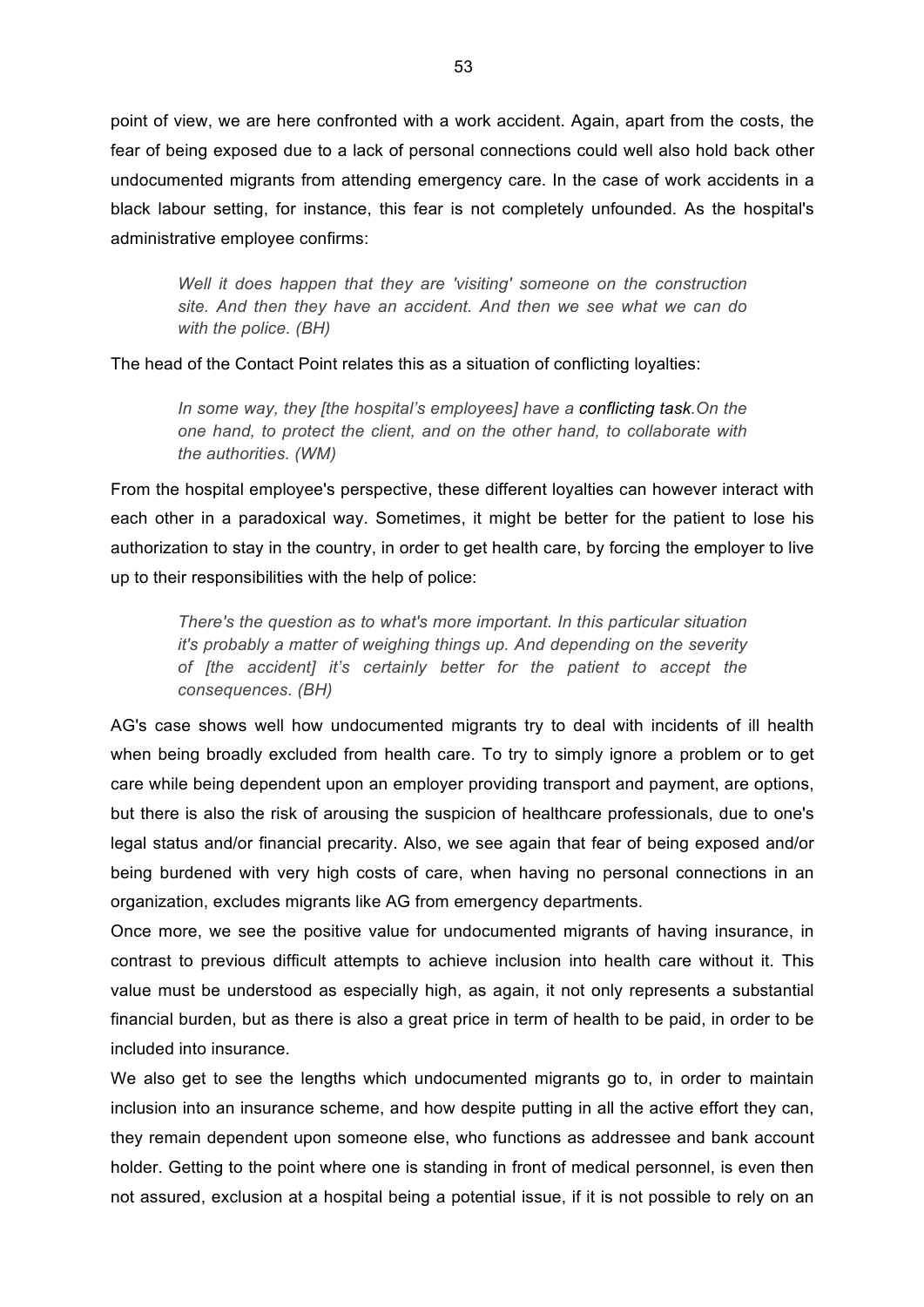organization like the Contact Point.

## 7. Discussion

Having seen undocumented migrants' stories about inclusion into and exclusion from health care and having contextualized them with professionals' perspectives, we can now formulate an answer to the research question of this work: How are undocumented migrants included into and excluded from communication related to healthcare?

#### Moments of inclusion and exclusion

We have seen already, with the structure given to the empirical chapters, that there are three main moments of inclusion into health care for undocumented migrants with their preconditions and consequences. In this discussion, we will first review those moments, preconditions and consequences and then contrast them with situations where patients remain excluded from communications concerning healthcare.

First, to settle in, is an important moment of inclusion into communication concerning healthcare. But there are preconditions to this kind of inclusion. Thus, knowing somebody in the country of arrival and having migrated for reasons of seeking a different life or work, rather than out of sheer personal distress caused by sickness, war or torture, are helpful preconditions for settling in.

To have contacts within a diaspora community, to find some housing and work, are ways towards what, interviewees say, can consequently be a relatively satisfying and healthy life, even if a certain issues always weigh upon them. Opportunities to get active about one's own situation help to actively address some minor health issues and sooth some of the difficulties of an undocumented life. As we have seen, these difficulties are foremost due to the undocumented status itself, bringing insecurity into work and family life, and bringing fear of being discovered (see also Wysmüller & Efionayi-Mäder 2011:44; Biswas et al. 2011; Achermann et al. 2006).

The importance of good health in order to maintain such a situation and the fragility of this kind of inclusion are in turn demonstrated by the cases where serious health issues arose and difficult social situations were in place.

The second important moment of inclusion is getting in touch with the Contact Point and its network. Some social contacts towards a diaspora community, social workers or NGOs is however needed, in order to get to know that this organization exists.

Offering specific inclusion is a core competency of the Contact Point, turning it into an important actor for inclusion. Administrative aspects are made to fit undocumented migrants'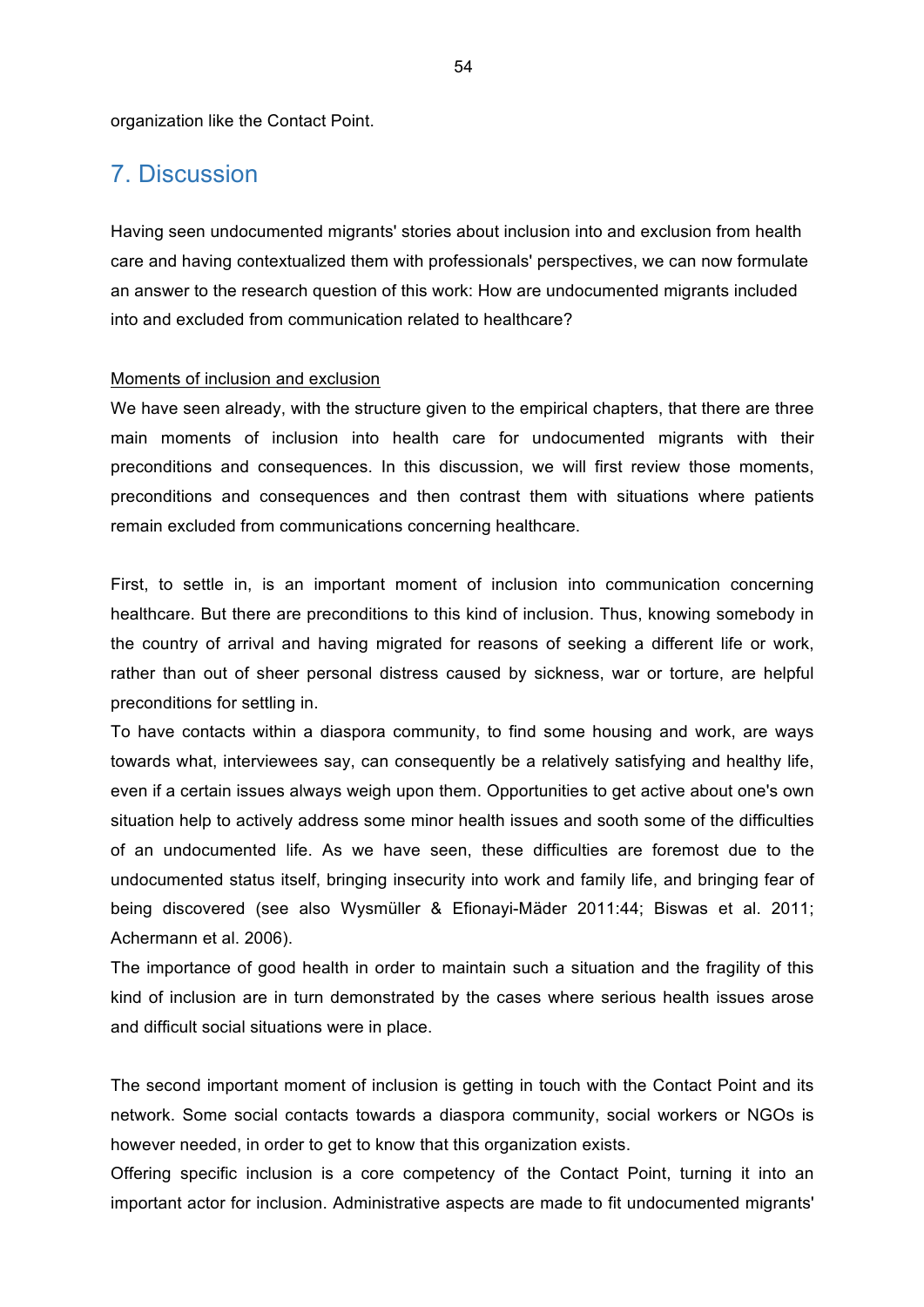specific situations. Further, the Contact Point takes on difficulties with inclusion concerning ideological, administrative and financial dependency on medical and insurance professionals. If needed, the Contact Point not only provides a space in which patients can receive healthcare, but also provides opportunity to address health issues of their families left behind, and discuss the difficulties of an undocumented life. The consequence of being included into healthcare communications at the Contact Point and its network, is to get at least some care for reduced cost, or to get care for conditions that remained undiagnosed in the mainstream system. But another consequence is also that of becoming dependent on a charitable organization. Inclusion is organized in a framework of separation, in a parallel health care system that necessarily lags behind the one accessible to legal residents.

When undocumented migrants remain excluded from the Contact Point, while having some health issues, they sometimes try to ignore a problem for as long as possible (see also Biswas et al. 2011 and Wolff et al. 2008). Then, in order to still be able to do something about their health, they seek marginalizing and risky ways of inclusion into healthcare, such as lying in pharmacies. They turn to futile and risky asylum procedures and engage in practices that, in turn, harm their health (for other examples of strategies see also Achermann et al. 2006:147ff; Huschke 2014). Inclusion at emergency services is only sought after a trusted person reassures patients that they can attend it safely. In contrast to the professionals' view (confirmed by Dauvin et al. 2012) that even without insurance, inclusion at emergency units is possible, fear of costs, but most of all of being exposed, excludes undocumented migrants. In other countries (Poduval et al. 2015; and to a certain extend Biswas et al. 2011), patients seem to know better that they can obtain health care at these services. This finding strengthens the idea that inclusion is as much the patient's as the professional's concern. Inclusion is indeed a social relation and not an individual feature or a property of organizations.

A third key moment of inclusion into healthcare is to take out insurance. It opens up access to costly and prolonged treatments. But more than that, insurance can give a feeling of being able to make inclusion an active undertaking and to be able to interact, in certain cases quite autonomously, with the different actors related to healthcare. As Laranché (2012) explains in her study, to know one has a right to healthcare and to be entitled to this right by a contract can be a "means of becoming recognized as existing" (Laranché 2012:862).

But again, a Contact Point or a person having special knowledge, like a social worker, is essential in order to take out insurance. To hold it, one again needs trusted people and it is important to be settled and above all to ha some money at hand through work.

And insurance as moment and lasting relation of inclusion can result in patients being bound into dependency on family, friends, acquaintances, clients or employers. It can in itself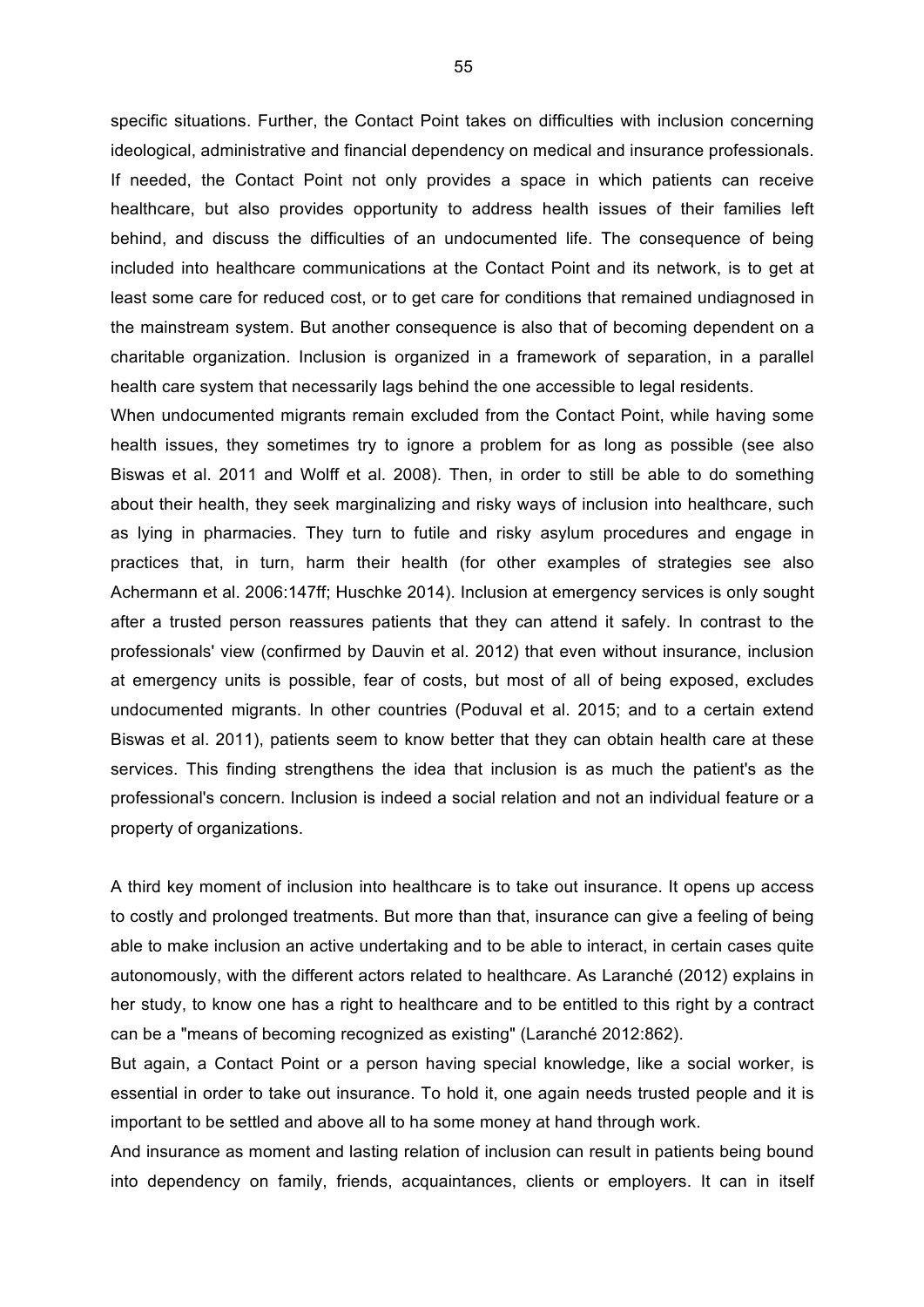substantially threaten good health through its financial demands. As Fleischmann puts it, financial pressures "perpetuate the cycle of harsh work conditions and deteriorating health" (2012:93). To have work in an official market, or to have access to a welfare state via citizenship, proves indeed to be a - frequently unspoken - prerequisite of obtaining healthcare via health insurance. And still, having taken out insurance, patients risk being excluded from healthcare facilities, if they cannot rely on people accompanying them, or on organizations taking up advocacy for them. Underuse is therefore not only, as Hügli & Rüfli (2011:39) state, due to patients who do not dare to use services, but also due to excluding services. This makes it, as Dauvin et al. (2012) have also asserted for the UK, difficult for professionals to refer patients to other health care facilities on their own. Biswas et al. (2011) confirm the importance of knowing citizens in order to obtain health care in Denmark.

Still, lacking insurance can also be a heavy health bondage, tying patients to the limited possibilities of paying for care themselves or forcing them to use up the financial resources of a charitable organization.

Taking all moments of inclusion into health care together, we can see that all of them make the life and health of patients better. In contrast to this stand those situations where patients are left with only partial inclusion, or even exclusion from healthcare. Such situations exacerbate bad health or bring patients to the point of seeking out for marginalizing and risky ways of obtaining healthcare.

Then, we can see that for all moments of inclusion, certain preconditions have to be fulfilled. To know some people in the country of arrival and to be able and have the possibility to work are necessities in order to situate oneself. Having contacts is necessary in order to get to the Contact Point. And such contacts are in turn needed in order to take out insurance. Concerning the latter, having enough paid work is an indispensable prerequisite. Inclusion into healthcare thus requires inclusion into social systems of diaspora communities and inclusion into an economic system.

Finally, we can see that whatever patients and professionals undertake in order to include undocumented migrants into healthcare, important limitations remain. For uninsured patients, examinations and treatments are limited to the strictly necessary, unless some professionals are willing, out of the goodness of their heart, to make time for more. Important health problems sometimes simply cannot be addressed. When having insurance, inclusion is not available at the same level as for Swiss citizens, advocacy being needed. Even more, in order to achieve inclusion, patients are frequently forced to take on occupational health risks in disproportionate measure when compared to Swiss citizens. Exclusion from the nation state and system of citizenship is thus causing exclusion or precarity of inclusion into health care. Exclusions foster further exclusions. Thus, our research confirms the idea, that being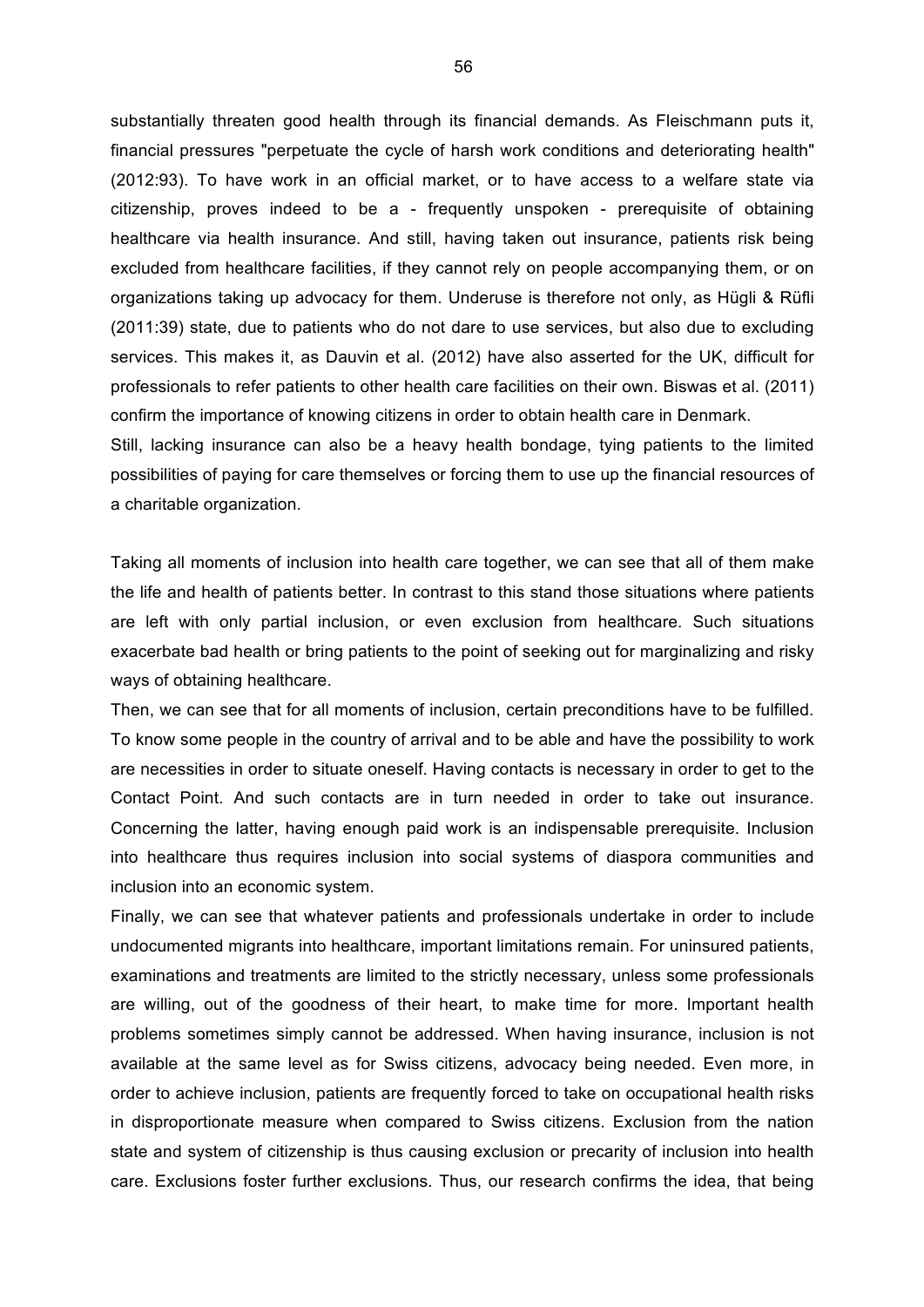undocumented is a social determinant of health on its own (Martinez et al. 2015; Castaneda 2009, Affronti et al. 2013; Kuehne et al. 2015, Fleischmann 2012). In a systems theoretical approach, such 'spill over' is seen as a contradiction, with self-description of systems which see themselves as autonomous and independent from each other. Also for Switzerland, access to healthcare is (as we have seen in section 2) de-coupled from citizenship in the formal self-description of the system. In practice, in the operative enactment of communication, this is however not the case. Stichweh refers to such effects as "corrupt local structural couplings<sup>"8</sup> between systems (2005:175f). In consequence, patients are often pushed into a parallel healthcare system, such as that offered by the Contact Point with its network. Integrative inclusion seems to be much less commonly the case than separating inclusion, to again lean on Stichweh's (2007) terminology.

#### Aspects and qualities/values ascribed to inclusion and exclusion

Now, we can turn in more detail to aspects of and to qualities ascribed to moments of inclusion and exclusion. Inclusion and exclusion of undocumented migrants into health care comprises three aspects:

- 1. financial aspects
- 2. organizational/administrative aspects
- 3. aspects of treatment

Financial aspects are tied to inclusion into the economic system as a functional system. Here, work brings with it the ability to mediate social relations through monetary payment. Organizational and administrative aspects concern inclusion into organizations, be it insurance or healthcare organizations. Finally, aspects of treatment concern inclusion into the system of healthcare, as functional social system.

Talking about these three aspects, three important qualities ascribed to inclusion become evident, while in each case the reverse circumstance means that exclusion is looming. These qualities can be said to be shared values of undocumented migrants and the professionals caring for them, when it comes to inclusion and exclusion. They concern:

- a. the question of whether inclusion can only be achieved for a short time, or whether it can be stabilized for a longer period
- b. the question of how much dependence inclusion brings with it, or of how much independence and self-determination it allows
- c. the question of whether inclusion respects and addresses the specific conditions undocumented migrants live in, or not

Each aspect mentioned above can be tied to these qualities ascribed to inclusion and exclusion. For example, financial inclusion can be said to be achieved over a longer or

 $8$  korrupte lokale strukturelle Kopplungen (Stichweh 2005:175f).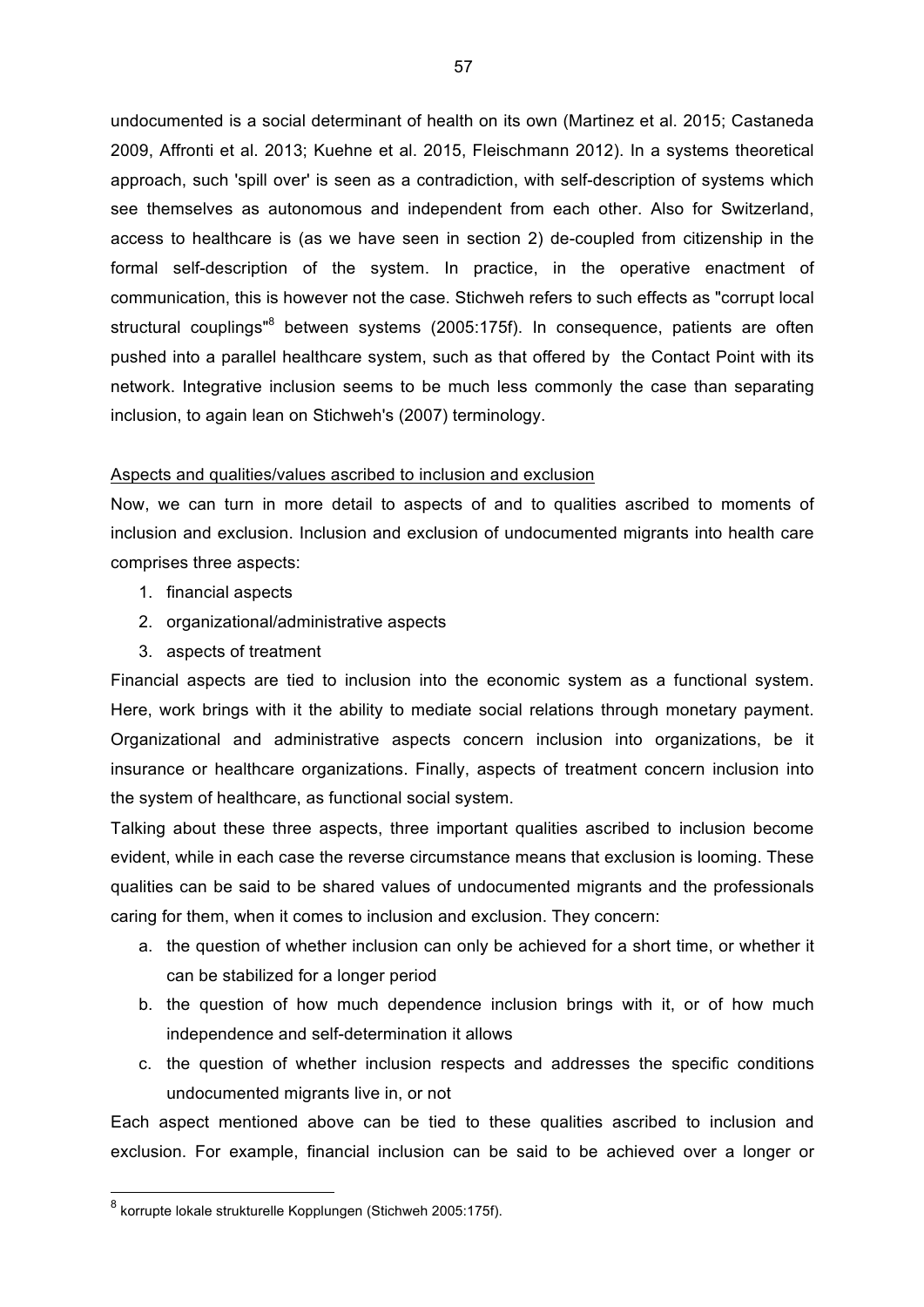shorter period, it can yield more or less dependence and can respect or not respect conditions of undocumented migrants. The same holds true for the other two aspects.

As we will go through these aspects and the qualities that are ascribed to them, we will see once more how tightly they are interlinked with each other and how they are tied to the legal status. It would be interesting to compare these findings with stories of other vulnerable populations and see where similarities and differences appear. What is striking is, that while the interviewed patients had very diverse migration backgrounds and had their emigration countries widely spread over the globe, it is possible to condense common themes and values concerning inclusion and exclusion. Much more than any regional culture, it seems to be the fact of being undocumented that creates a specific culture, that brings forward specific needs and values, also concerning health care.

First, financial aspects of inclusion are affected by undocumented migrants' very low and irregular incomes in black markets. The lack of any protection as workers leaves them with little leverage when it comes to negotiating for salaries, conditions of notice, protection in case of accident, sickness or maternity. While financial precariousness certainly is also an issue among poorer Swiss citizens (De Pietro et al. 2015:229ff), being undocumented "exacerbates", to borrow a term from Fleischmann et al. (2015) these problems.

Concerning continuity of inclusion in relation to financial questions, all care, be it paid out of pocket or covered by insurance, remains constantly threatened by interruption of payment, due to loss of work, sickness or inadequate wages.

Paying for care out of pocket, or paying for an insurance, in turn brings with it dependence. As we have already mentioned numerous times, as a consequence of financial pressures due to the high costs of healthcare, undocumented migrants are pushed even more into bad and health-threatening jobs. They have to carry out all kinds of services for employers or more or less self-interested friends, or have to rely on charity. In social systems theory, money is conceived as a medium of communication in the economic system (Luhmann 1997). As such, money facilitates communication, which in the economic system consists mostly of financial exchanges. It seems that in the absence of such a medium, emotions, pity and personal concern are used as a substitute. Patients, as well as NGOs, end up begging for treatment at reduced prices.

To achieve financial inclusion into health care is thus, for undocumented migrants, always an act of force that does not respect their living conditions.

Secondly, administrative aspects of inclusion are affected by difficulties with proofs of residency, lack of registration, need for compliance with special data protection rules, but also practical issues, like reliance on appointments. Inclusion into healthcare, even in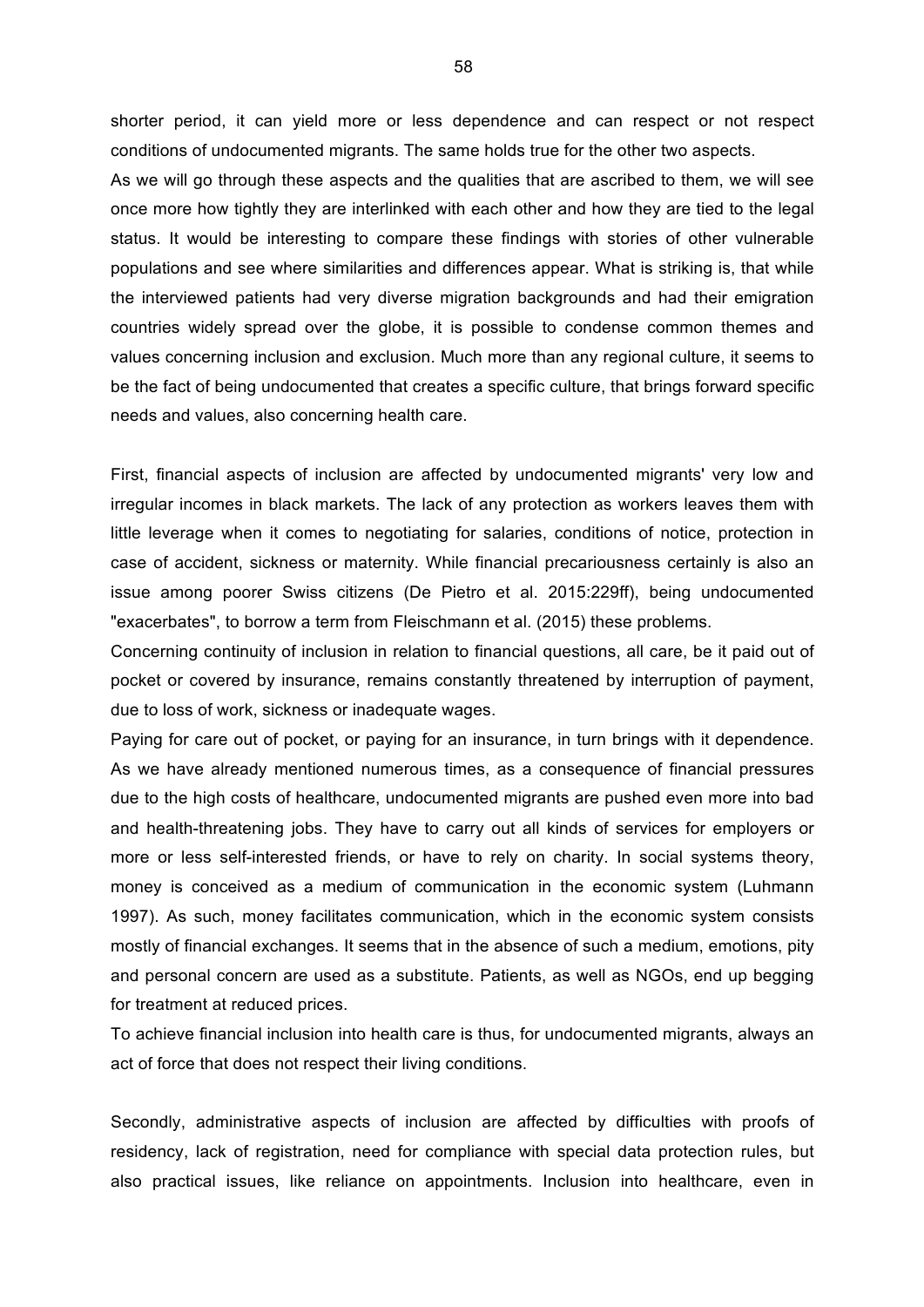emergency situations, is directly put at risk, because of administrative exclusion, for example when insurances do not issue cards to undocumented migrants. As Laranché (2012) shows for France, and Fleischmann (2015:92) for Israel, and as we have seen in the present study, such administrative exclusion re-appears in the statements of undocumented migrants, who think they are not entitled to emergency care. These administrative aspects of inclusion are however also affected by financial aspects. We have encountered the problem that insurance companies practice exclusion via risk selection, or find legal loopholes to not cover costs and therefore financially exclude patients at the beginning of a treatment. We have encountered hospitals who, driven to be profitable in a healthcare system that has chosen to operate on managerial logic rather than the logic of national economy, require their staff to react with suspicion and block procedures if in doubt about coverage of costs. An interesting question for further research could be to ask, following again Laranchés (2012) approach, how discourses and politico-legal constructions about undocumented migrants in Switzerland shape such organizational arrangements and practices of inclusion and exclusion.

As we have seen, it is possible to set up administrative aspects of inclusion in a way which makes them responsive to undocumented migrants' situations and specific needs. Still, in the present situation, this means that patients have to rely on special knowledge, inaccessible to themselves. NGOs, having such knowledge at their disposal, navigate grey areas where procedures are again replaced by personal contacts, goodwill and special arrangements.

Third, coming to healthcare as the interaction between medical professionals and patients, we have seen that continuity is possible, if trust can be built up and if administrative and financial inclusion is achieved.

Sometimes, and especially when concerning isolated physical conditions, inclusion need not be specific or, said in other words, can be the same care as for all other patients. Exceptionally, taking into account the conditions in emigration countries, additional explanations about treatments might be needed. On the other hand, we have seen that for health issues which are more closely tied to their legal status, undocumented migrants need to be and are included, especially by the Contact Point, in a specific way that often can go beyond what healthcare in a narrower sense might encompass (see Baldassar et al. 2016 for care in transnational families). For professionals without sensitivity to such issues, healthcare for undocumented migrants might, at certain points, become a difficult task. Confirming this finding, Duvin et al. (2012) state that for primary health care, "communication barriers" were reported to be more important, than for emergency services.

It must be said again, that even with all efforts made by patients and healthcare professionals, the fundamental problem, the lacking papers, cannot be addressed in most cases, or even then only after long years of unnecessary suffering and difficulties.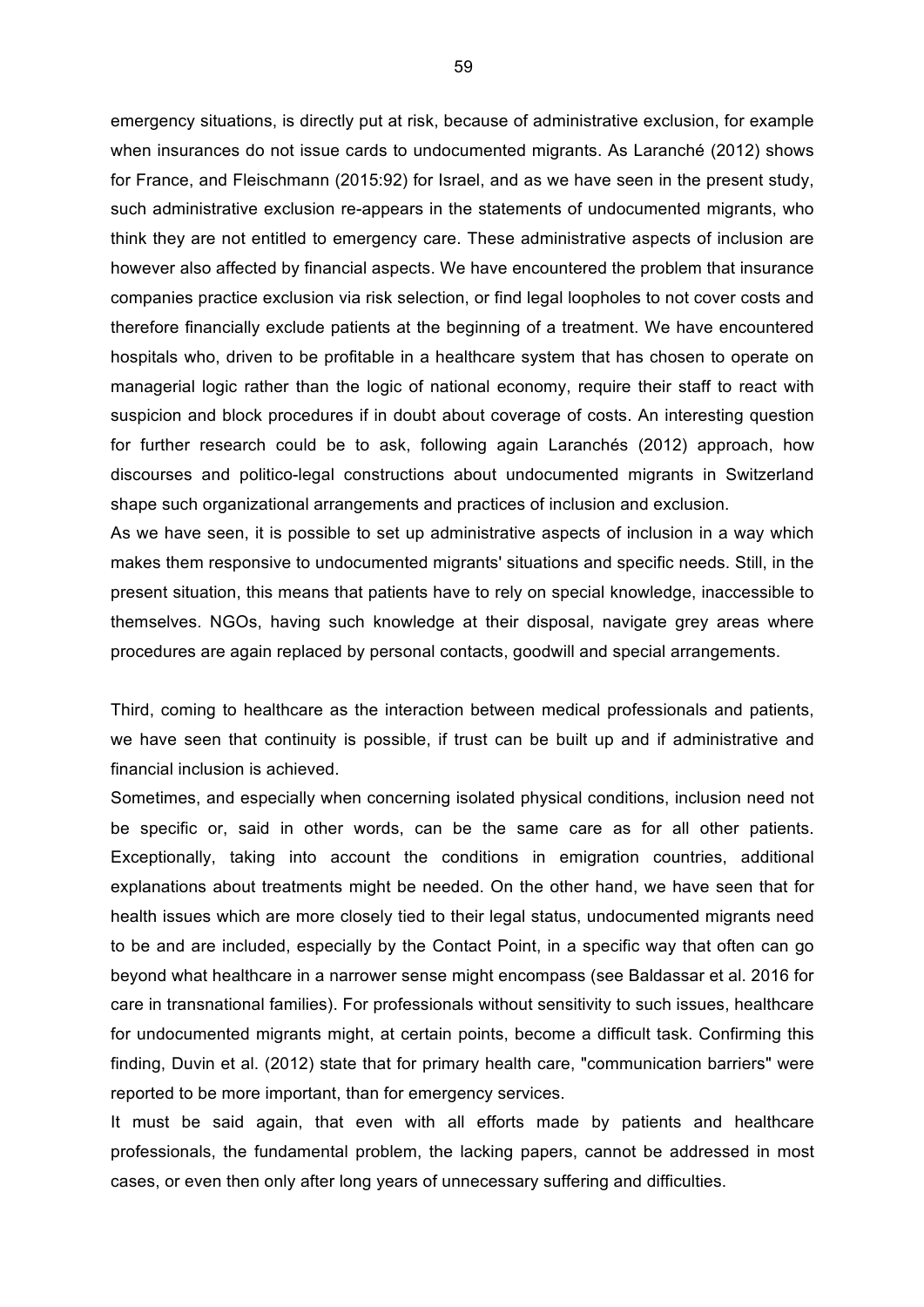The tight interwovenness of the diverse aspects of inclusion supports the idea that inclusion is a multi-faceted and multidimensional process. Inclusion means much more than getting to interact with medical staff. Regarding this, research should focus not only on medical personnel, but also on administrative and managerial functions. As we have seen, these persons prove to be, in some circumstances at least, as important for inclusion into healthcare as nurses and doctors. Even more, sensitivity to specific conditions might be needed more from administrative, than medical staff.

Comparison with other patient groups might show important differences in the mechanisms of inclusion. That said, it could be interesting to not only advocate a "patient centred" approach to access and use of healthcare (Levesque et al. 2013), but taking the idea even further a "patient informed" approach to inclusion into social systems related to healthcare.

#### **Conclusion**

Summing up moments of, preconditions for, and consequences of inclusion into and exclusion from healthcare, as well as an overview of their aspects and qualities ascribed, we can see:

Addressing financial aspects of inclusion, be it by paying out of pocket, by bargaining with an itself restricted and dependent NGO, or by buying insurance, is always difficult in the long term. These strategies are often threatening to the patients' health, and only in rare cases operate as a source of self-esteem. Patients can be included financially – but at a very high cost financially, socially and to health.

Adapting administrative aspects of inclusion to the needs of undocumented migrants is possible. However, such adaptations are only rarely made by health insurers and care facilities. The situation is similarly unsatisfactory for both uninsured undocumented migrants in need of emergency care, as well as insured undocumented migrants in need of regular healthcare. This leaves patients dependent on charitable organizations and trusted persons for administrative inclusion.

Finally, for inclusion into treatment, is not always mandatory, but sometimes desirable to adapt the process to address at least some specific health issues of undocumented migrants. This task is mostly left to specialized charitable organizations and their volunteer networks.

In conclusion, we can say, that inclusion remains partial and precarious. Exclusion is practiced and is an ever-present threat, even while patients and professionals are making every possible effort for inclusion. Undocumented migrants are included into some aspects of healthcare, but only by paying a high price. They are included partially but not completely.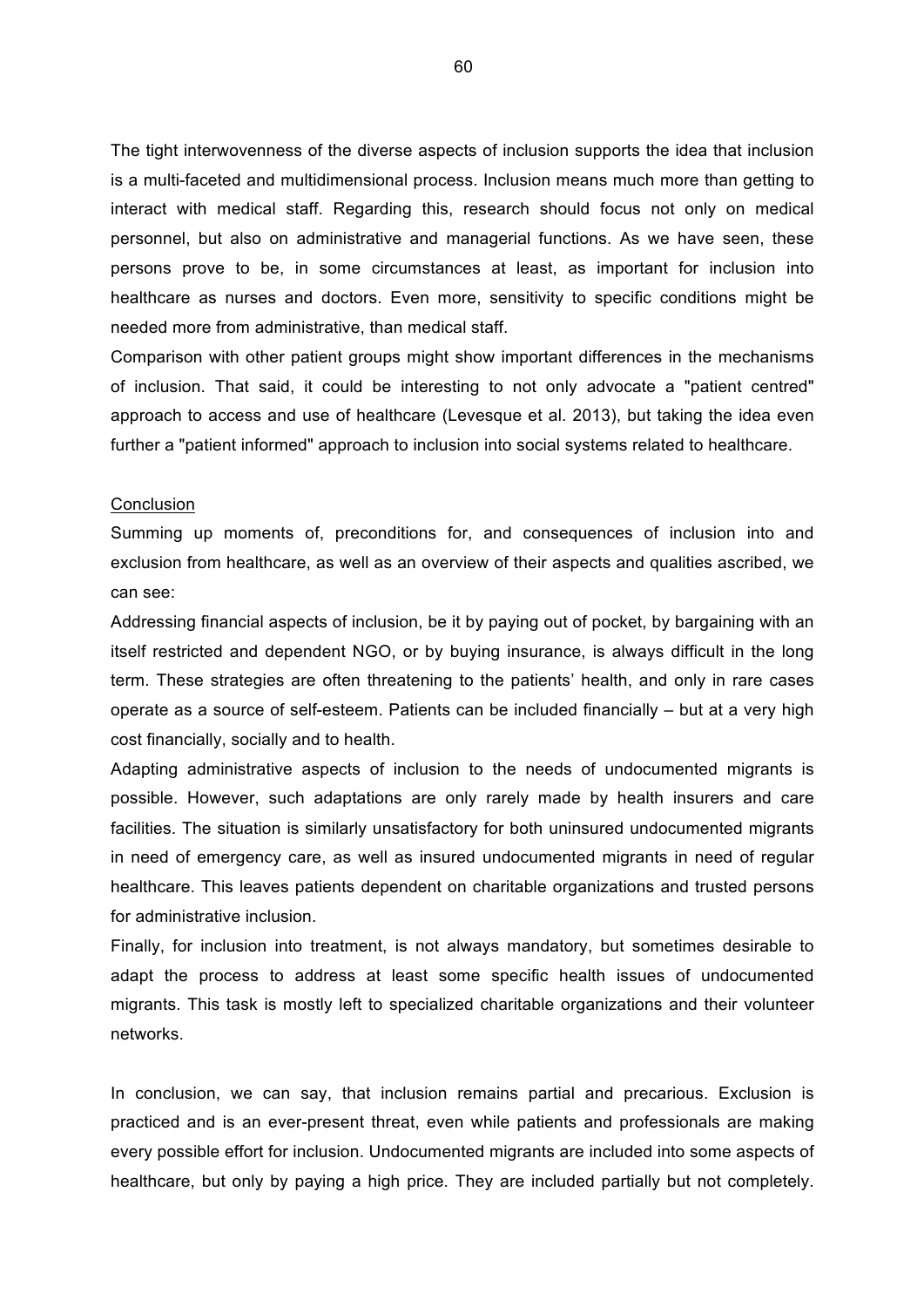Additionally, they are always excluded from some aspects of healthcare, notwithstanding entitlements like insurance. The health and healthcare of undocumented migrants remains thus deeply marked by their legal status.

## 8. Acknowledgments

First, I would like to thank my supervisor, Dr. Kristen Jafflin. Thanks to her professional and well put feedbacks, this thesis has found a good balance between giving room to empirical data and reaching out for theory. For their conceptual and literature input but also their warm welcome to Queen Mary University, I would like to thank Sajida Ally and Jessica Potter.

Thanks to Cindy-Jane Armbruster and Clara Benn for having had the patience of reading through my English. And thanks to my friends and family and especially to Lukas for listening to my stories over and over again.

Thanks also to my employer, the EQUAM foundation, for their support, trust and flexibility. Last but not least, thanks go to the medical and administrative professionals, especially at the Contact Point but also beyond, for having given their time for interviews. My greatest thanks, however, go to the undocumented migrants for agreeing to share their stories and a part of their lives with me.

## 9. Literature

#### Legal sources

*Federal Constitution of the Swiss Confederation* of 18 April 1999 (Status as of 1 January 2016), SR 101, BV

Swiss Civil Code of 10 December 1907 (Status as of 1 January 2017), SR 210, ZGB

Verordnung über die Krankenversicherung vom 27. Juni 1995 (Stand am 1. März 2017), SR 832.102, KVV

Bundesgesetz über den Allgemeinen Teil des Sozialversicherungsrechts vom 6. Oktober 2000 (Stand am 1. Januar 2012), SR 830.1, ATSG

### Books, Articles, etc.

Achermann, C. et al.: *Migration, Prekarität und Gesundheit. Ressourcen und Risiken von vorläufig Aufgenommenen und Sans-Papier in Genf und Zürich*, Neuchâtel: SFM Studien 41 2006.

Altenburg, F.: "Health Services for Undocumented Migrants in Europe: An Overview", in: Biffl, G. et al. (ed.), *Migration and Health in Nowhereland: Access of Undocumented Migrants to Work and Health Care in Europe*, Bad Vöslau: OMNIUM 2012, pp. 99-108.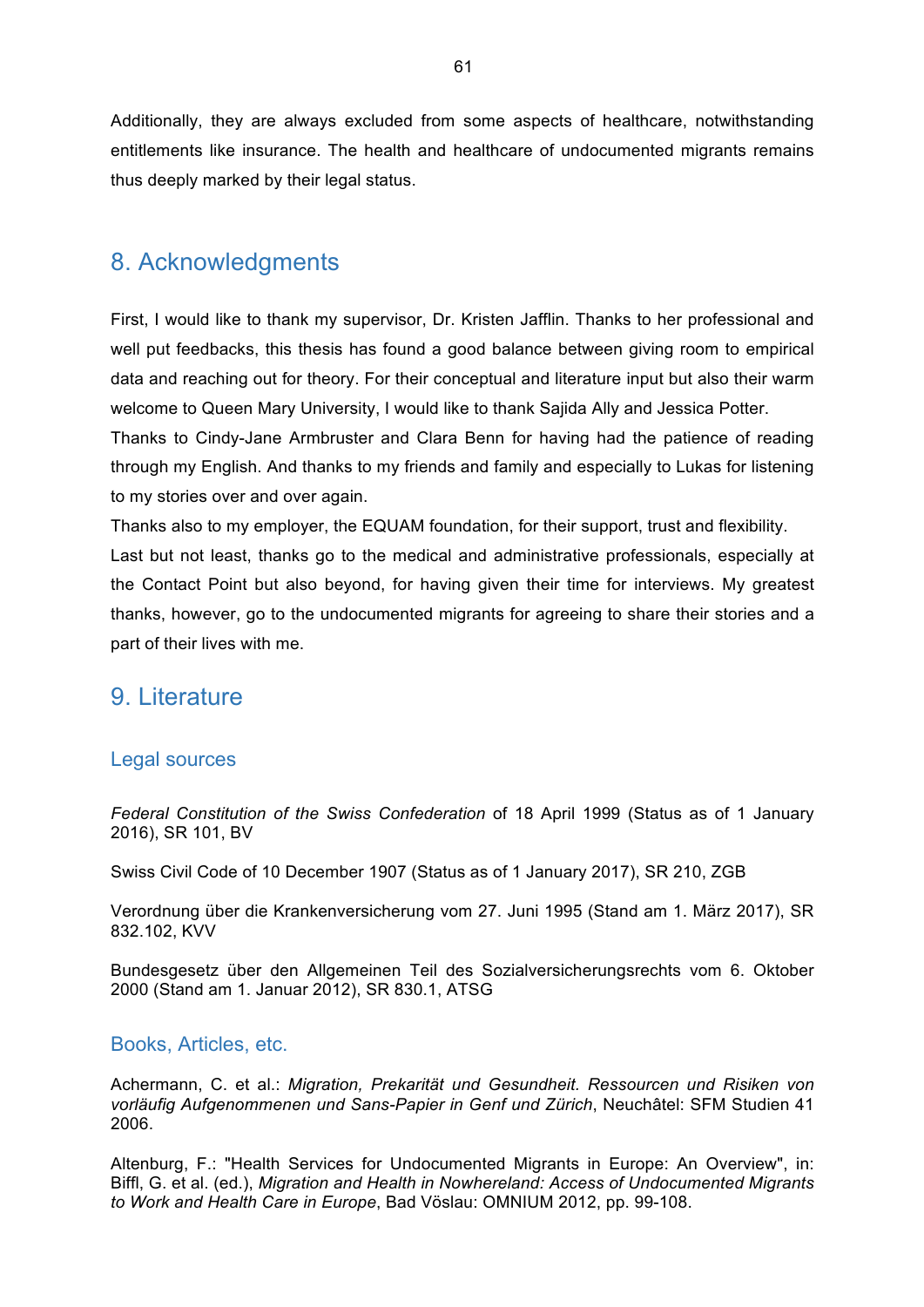Anlaufstelle für Sans Papiers: *Leben und Arbeiten im Schatten. Die Erste Detaillierte Umfrage zu den Lebens- und Arbeitsbedingungen von Sans-Papiers in der Deutschschweiz*, Basel: Anlaufstelle für Sans Papiers 2004.

Baldassar, L. et al.: "Transnational Families, Care and Wellbeing", in: Thomas, F (ed.), *Handbook of Migration and Health*, Cheltenham: Edward Elgar Publishing 2016, pp. 477- 497.

Biffl, G. et al. (ed.): *Migration and health in Nowhereland: Access of Undocumented Migrants to Work and Health care in Europe*, Bad Vöslau: OMNIUM 2012.

Bilger, V. et al.: *Health Care for Undocumented Migrants in Switzerland. Policies - People - Practices*, Wien: International Center for Migration Policy Development 2011.

Biswas, D. et al.: "Acces to Health Care for Undocumented Migrants from a Humanitarian Rights Perspective: A Comparative study of Denmark, Sweden and the Netherlands", in: *Health and Human Rights* 14 (2012), Nr. 2, pp. 49-60.

Biswas, D. et al.: "Access to Healthcare and Alternative Health-seeking Strategies among Undocumented Migrants in Denmark", in: *BMC Public Health* 11 (2011), pp. 560.

Björngren-Cuadra, C.: "Policy Towards Undocumented Migrants of the EU 27", in: Biffl, G., et al. (Hg.), *Migration and Health in Nowhereland: Access of Undocumented Migrants to Work and Health Care in Europe*, Bad Vöslau: OMNIUM 2012, pp. 109-132.

Bloch, A. et al.: *Sans Papiers: The Social and Economic Lives of Young Undocumented Migrants,* Pluto Press 2014.

Bodenmann, P. et al.: "Screening for Latent Tuberculosis Infection among Undocumented Immigrants in Swiss Healthcare Centres ", in: *BMC Infectious Diseases* 9 (2009), Nr. 34.

Bommes, M. & Tacke, V.: "Arbeit als Inklusionsmedium Moderner Organisationen", in: Tacke, V. (ed.), *Organisation und Gesellschaftliche Differenzierung*, Wiesbaden: Westdeutscher Verlag 2001, pp. 61-83.

Castaneda, H. et al.: "Immigration as a Social Determinant of Health", in: *Annual Review of Public Health* 36 (2016), pp. 375-92.

Chiementi, M. et al.: *La Répression du Travail Clandestin à Genève. Application des Sanctions et Conséquences pour les Personnes Concernées*. Rapport de Recherche 27 du Forum Suisse pour l'Etude des Migrations et de la Population, Neuchâtel: SFM / FSM 2003.

Corbin, J. & Srauss, A.: "Grounded Theory Research: Procedures, Canons and Evaluative Criteria", in: *Zeitschrift für Soziologie* 19 (1990), Nr. 6, pp. 418-427.

Dauvin, M., et al.: "Health Care for Irregular Migrants: Pragmatism Across Europe", in: *BMC Research Notes* 15 (2012), Nr. 99

De Pietro, C. et al.: "Switzerland. Health System Review", in: *Health Systems in Transition 17* (2015), Nr. 4.

Der Schweizerische Bundesrat: *Vorläufige Aufnahme und Schutzbedürftigkeit: Analyse und Handlungsoptionen. Bericht in Erfüllung der Postulate 11.3954; 13.3844; 14.3008*, Bern, 2016 https://www.sem.admin.ch/dam/data/sem/aktuell/news/2016/2016-10-14/ber-va-d.pdf 2016 (last accessed on 2nd of may 2017).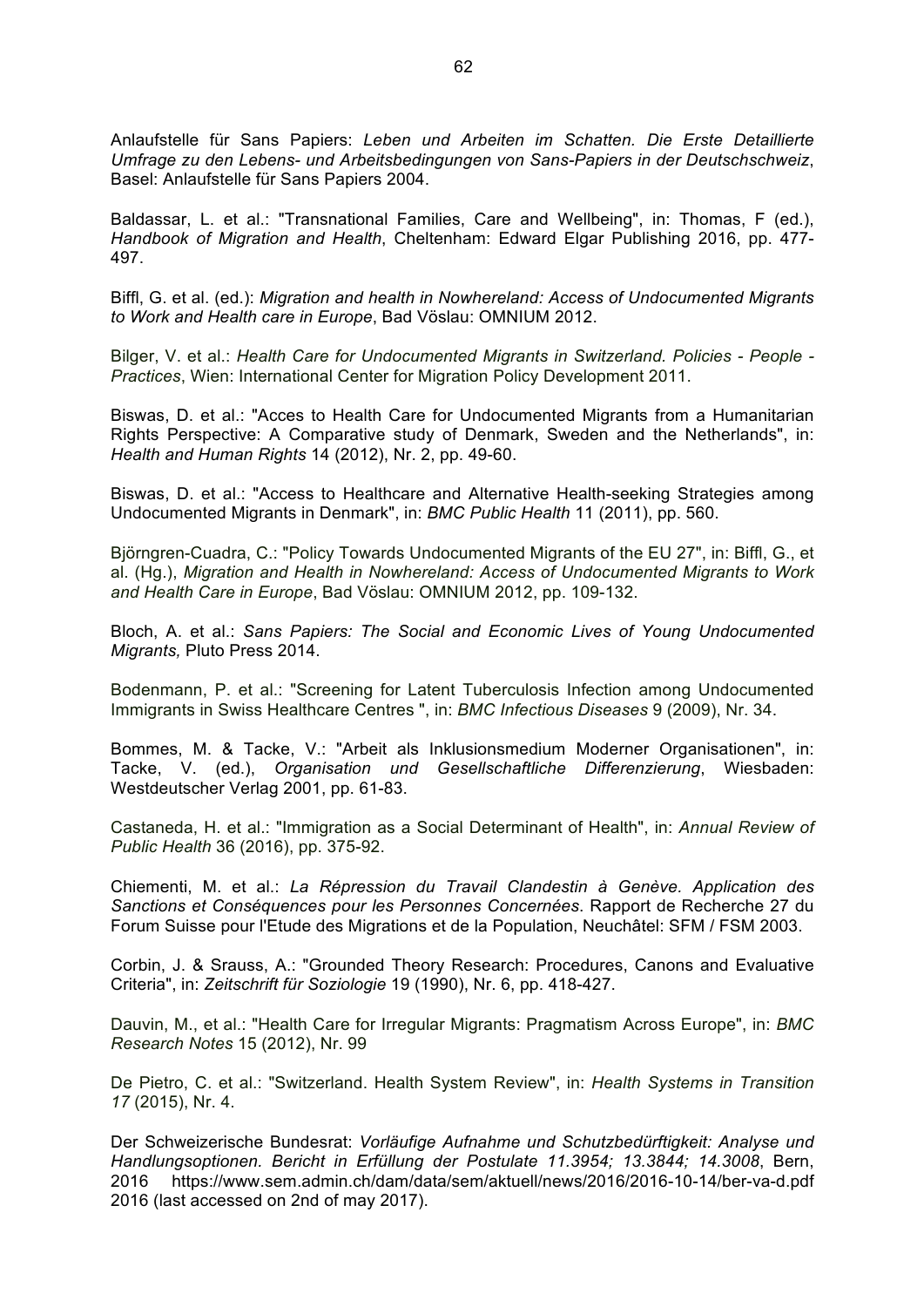Efionayi-Mäder, D. et al.: *Visage des Sans-Papiers en Suisse. Evolution 2000-2010*, Bern: Commission Fédérale pour les Questions de Migration CFM 2010.

Federal Social Insurance Office: *Versicherungspflicht der Sans-papiers, Order to the KVG Insurance Companies from 19th December 2002*, Bern: FISO 2002.

Fleischmann, Y.: "Migration as a Social Determinant of Health for Irregular Migrants: Israel as a Case Study", in: *Social Science & Medicine* 147 (2015), pp. 89-97.

Glaser, B. & Strauss, A.: *The Discovery of Grounded Theory*. New Brunswick: Aldine Transaction 2006 [1967].

Hacker, K. et al.: "Barriers to Health Care for Undocumented Immigrants", in: *Risk Management and Healthcare Policy* 8 (2015), pp. 175-183.

Haenssgen, M. & Proochista, A.: "Healthcare Access: A sequence-sensitive Approach", in: *SSM Population Health* 3 (2017), pp. 37-47.

Huschke, S.: "Fragile Fabric: Illegality Knowledge, Social Capital and Health-seeking of Undocumented Latin American Migrants in Berlin", in: *Journal of Ethnic and Migration Studies* 40 (2014), Nr. 12, pp. 2010-29.

IOM: *World Migration Report 2010*, Geneva: International Organization for Migration 2010.

Karlsen, M.: "Migration Control and Children's Access to Health Care", in: Thomas, F. (ed.), *Handbook of Migration and Health*, Cheltenham: Edward Elgar Publishing 2016, pp. 134- 157.

Kotsioni, I.: "Irregular Migration and Health Challenges", in: Triandafyllidou, A. (ed.), *The Routledge Handbook of Immigration and Refugee Studies*, Routledge 2016, pp. 371-377.

Kuehne, A. et al.: "Subjective Health of Undocumented Migrants in Germany", in: *BMC Public Health* 15 (2015), pp. 916.

Lampart, D. et al.: *Höhere Prämienverbilligungen gegen die Krankenkassen-Prämienlast.* Dossier Nr. 108, Schweizerischer Gewerkschaftsbund 2015.

Lampart, D. et al.: *SGB-Verteilungsbericht 2016. Eine Analyse der Lohn- Einkommens- und Vermögensverteilung in der Schweiz*. Dossier Nr. 117, Schweizerischer Gewerkschaftsbund 2016.

Laranché, S.: "Intangible Obstaces: Health Implications of Stigmatization, Structural Violence and Fear among Undocumented Migrants in France", in: *Social Science & Medicine* 74 (2012), pp. 858-863.

Laubenthal, B.: *Der Kampf um Legalisierung. Soziale Bewegungen illegaler Migranten in Frankreich, Spanien und der Schweiz*, Frankfurt a. M.: Campus 2006.

Levesque, J. et al.: "Patient-centred Access to Health Care: Conceptualising Access at the Interface of Health Systems and Populations", in: *International Journal for Equity in Health* 12 (2013), Nr. 18.

Longchamp, C.: *Sans Papiers in der Schweiz: Arbeitsmarkt, nicht Asylpolitik ist Entscheidend*. Schlussbericht im Auftrag des Bundesamtes für Migration, Bern: gfs 2005.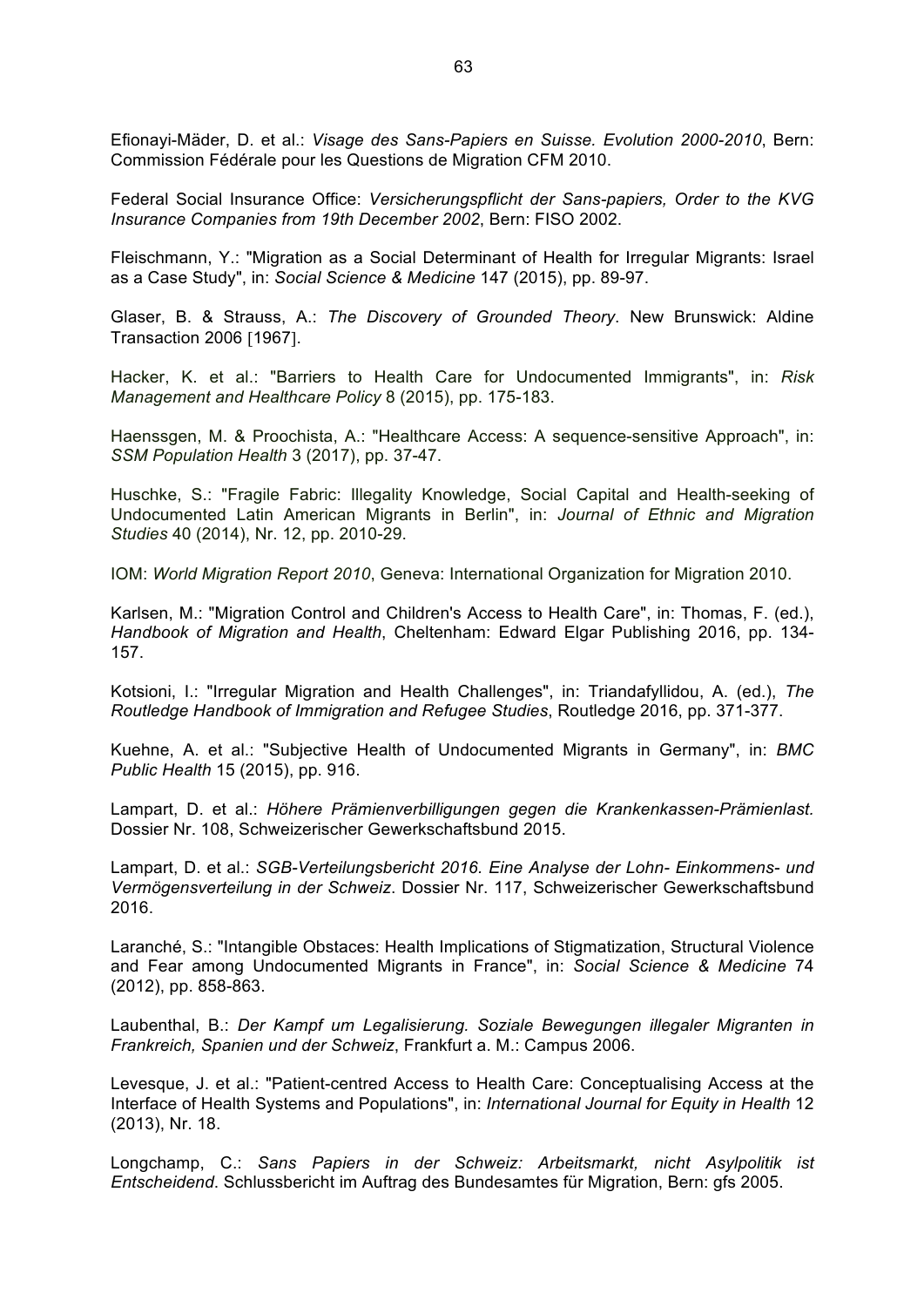Luhmann, Niklas: *Die Gesellschaft der Gesellschaft*, Frankfurt a. M.: Suhrkamp 1997.

Luhmann, Niklas: *Soziale Systeme. Grundriss einer Allgemeinen Theorie*, Frankfurt a. M.: Suhrkamp 1991.

Martinez, O. et al. "Evaluating the Impact of Immigration Policies on Health Status Among Undocumented Migrants ", in: *Journal of Immigrant Minority Health* 17 (2015), pp. 947-970.

Morlok, M. et al.: *Sans Papiers in der Schweiz 2015*. Schlussbericht zu Handen des Staatssekretariats für Migration (SEM), Basel 2015.

Nassehi, A. & Nollmann, G.: "Organisationssoziologische Ergänzungen der Inklusions- /Exklusionstheorie", in: *Soziale Systeme* 3 (1997), Nr. 2, pp. 393-411.

OECD: *International Migration Outlook 2012*, Paris: OECD Publishing 2012.

PICUM: *Access to Healthcare for Undocumented Migrants in Europe*, Brussels 2007.

Piguet, E.: *L'Immigration en Suisse*. Lausanne: Presses Polytechniques et Universitaires 2013.

Poduval, S. et al.: "Experiences among Undocumented Migrants Accessing Primary Care in the United Kingdom", in: *International Journal of Health Services* 45 (2015), Nr. 2, pp. 320- 33.

Rossini, S. & Legrand-Germanier, V.: *Le Système de Santé. Politique, Assurance, Médecine, Soins et Prévention*, Lausanne: Presses Polytechniques et Universitaires 2010.

Rüefli, C. & Huegli, E.: *Krankenversicherung und Gesundheitsversorgung von Sans Papiers*. Bericht zur Beantwortung des Postulats Heim, Bern: Büro Vatter 2011.

Sebo, P. et al.: "Sexual and Reproductive Health Behaviours of Undocumented Migrants in Geneva ", in: *Journal of Immigrant and Minority Health* 13 (2011), pp. 510-517.

Sozialversicherungsamt des Kantons Zürich: *Merkblatt. Höhe der Jährlichen Prämienverbilligung* 2017, https://www.svazurich.ch/pdf/IPV2017\_Hoehe.pdf 2017. (last accessed 2nd of May 2017)

Spradley, J.: *The Ethnographic Interview*, Holt, Rinhehart and Winston 1979.

Staatssekretariat für Migration: *Asylstatistik 2016*, Bern 2017.

Stichweh, R.: *Inklusion und Exklusion in der Weltgesellschaft - Am Beispiel der Schule und des Erziehungssystems*, 2007,

https://www.fiw.uni-bonn.de/demokratieforschung/personen/stichweh/pdfs/97\_stw\_inklusionund-exklusion-in-der-weltgesellschaft-schule-und-erziehungssystem.pdf (last accessed on 2nd of May 2017).

Stichweh, R.: *Inklusion und Exklusion. Studien zur Gesellschaftstheorie*, Bielefeld: Transcript 2005.

Strassmayr, C., et al.: "Mental Health Care for Irregular Migrants in Europe: Barriers and how they are Overcome", in: *BMC Public Health* 12 (2012), pp. 367.

Valli, M.: *Les Migrants sans Permis de Séjour à Lausanne*. Rapport Rédigé à la Demande de la Municipalité de Lausanne, 2003.